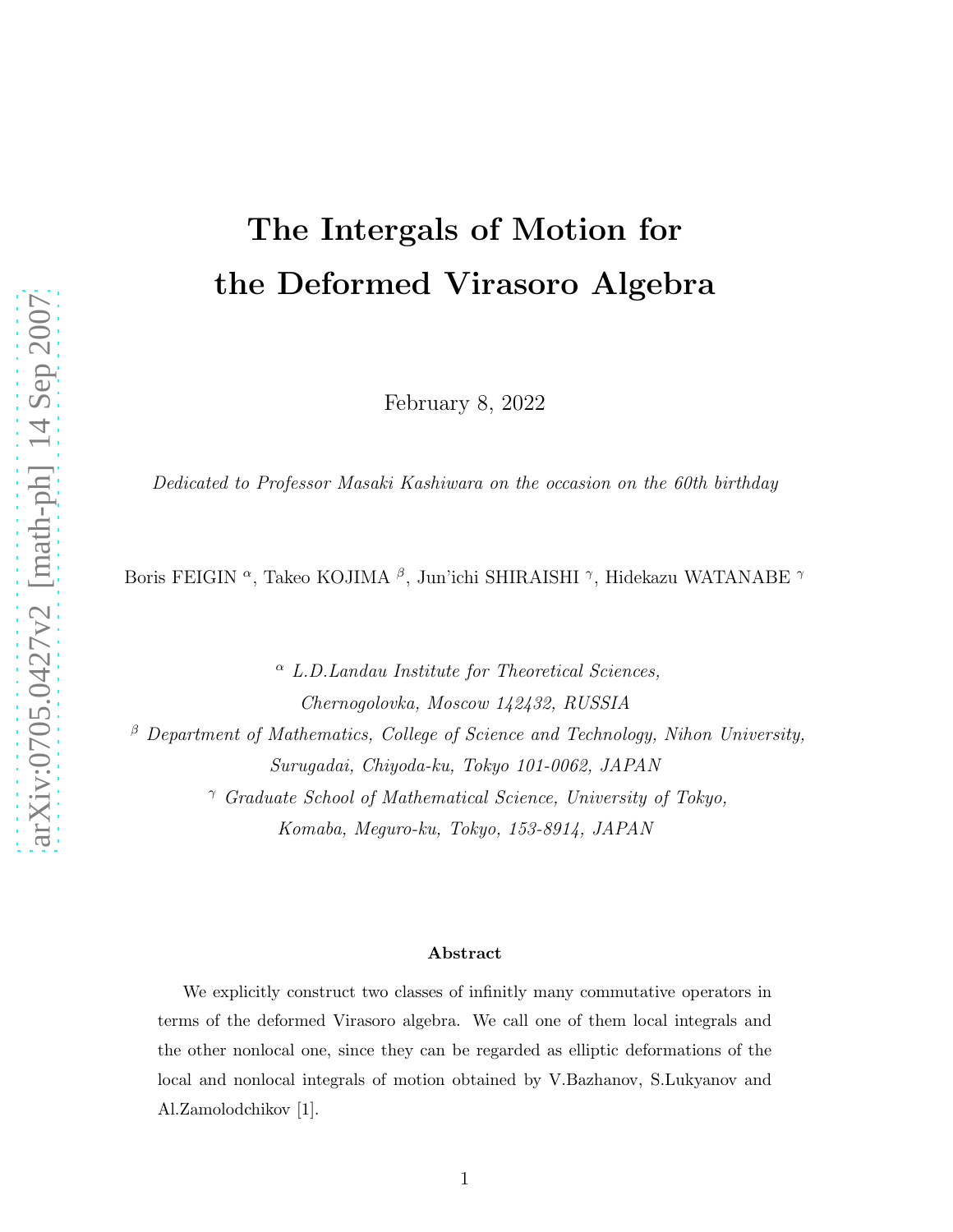## 1 Introduction

The purpose of this paper is to construct two classes of infinitly many commutative operators, in terms of the deformed Virasoro algebra. Let us recall some facts about soliton equation. The classical sine-Gordon equation

$$
\partial_{\tau}\partial_t\phi(t,\tau) = e^{\phi(t,\tau)} - e^{-\phi(t,\tau)},\tag{1.1}
$$

is one of the simplest example of the Toda field theory. One of the authors and E.Frenkel [4] considered the so-called local integrals of motion  $I^{(cl)}$  for the classical sine-Gordon theory

$$
\{I^{(cl)}, H^{(cl)}\}_{P.B.} = 0,\t\t(1.2)
$$

where  $H^{(cl)} = \frac{1}{2}$  $\frac{1}{2} \int (e^{\phi(t)} + e^{-\phi(t)}) dt$  is the Hamiltonian. They showed the existence of infinitly many commutative integrals of motion by a cohomological argumemnt, and showed that they can be regarded as the conservation laws for the KdV equation

$$
\partial_{\tau} W(\tau, t) = \partial_t^3 W(\tau, t) + 3W(\tau, t)\partial_t W(\tau, t). \tag{1.3}
$$

They gave similar construction for the Toda field theory associated with the root system of finite and affine type.

In [4] they constructed the quantum deformtion of the local integrals of motion. In other words they showed the existence of quantum deformation of the conservation laws of the KdV equation. After quantization Gel'fand-Dickij bracket  $\{,\}_{P.B.}$  for the second Hamiltonian structure of the KdV, gives rise to the Virasoro algebra

$$
[L_m, L_n] = (m - n)L_{m+n} + \frac{c_{CFT}}{12} \delta_{m+n,0}.
$$
\n(1.4)

V.Bazhanov, S.Lukyanov, Al.Zamolodchikov [1] constructed field theoretical analogue of the commuting transfer matrix  $\mathbf{T}(z)$ , acting on the irreducible highest weight module of the Virasoro algebra. They constructed this commuting transfer matrix  $\mathbf{T}(z)$  as the trace of the monodromy matrix associated with the quantum affine symmetry  $U_q(\widehat{sl_2})$ , and commutatin relation  $[\mathbf{T}(z), \mathbf{T}(w)] = 0$  is a direct consequence of the Yang-Baxter relation. The coefficients of the asymptotic expansion of the operator log  $\mathbf{T}(z)$  at  $z \to \infty$ , produce the local integrals of motion for the Virasoro algebra, which recover the conservation laws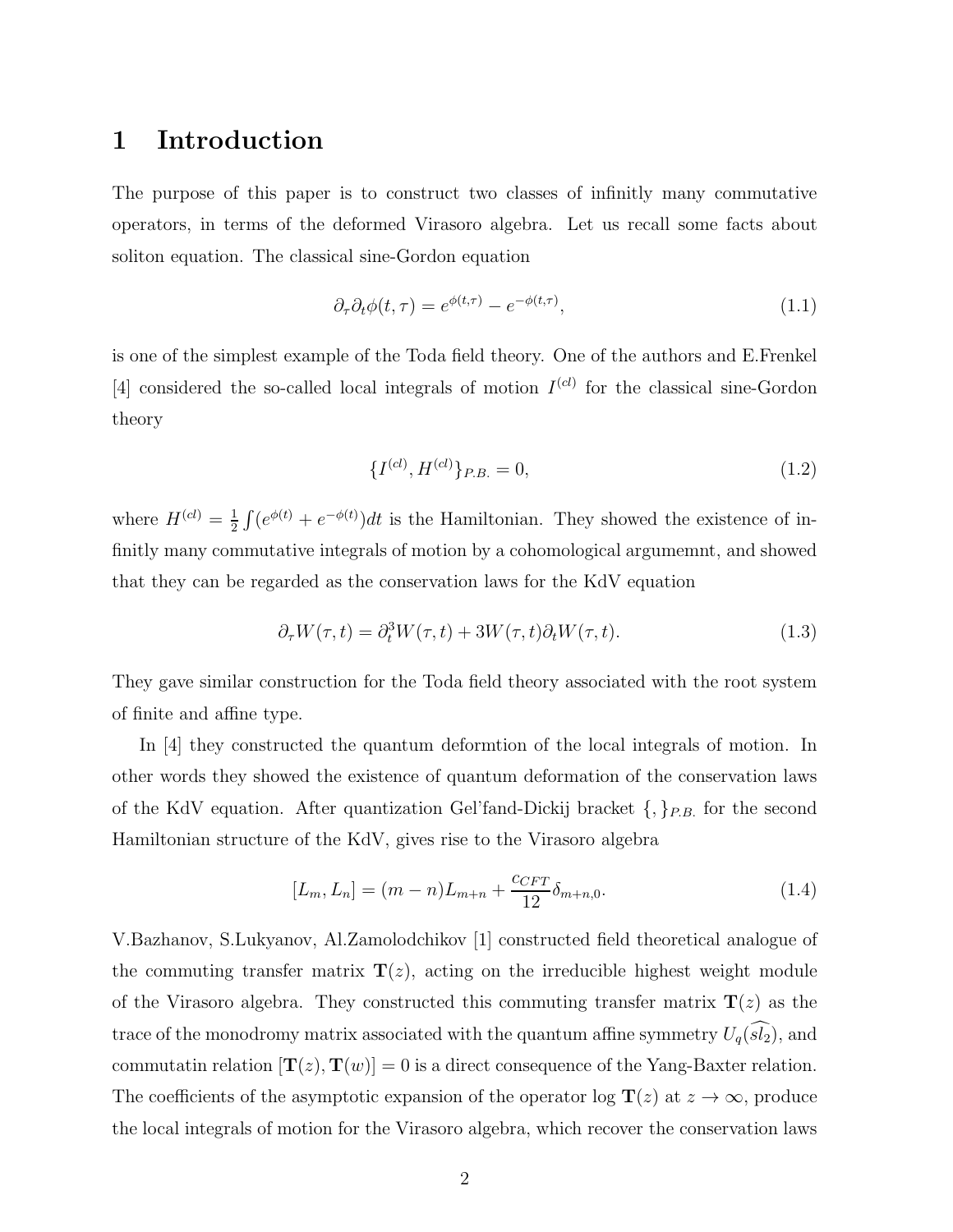of the KdV equation in the classical limit  $c_{CFT} \to \infty$ . They call the coefficients of the Taylor expansion of the operator  $\mathbf{T}(z)$  at  $z = 0$ , the nonlocal integrals of motion for the Virasoro algebra. They have explicit integral representation in terms of the screening currents.

The purpose of this paper is to construct the elliptic version of the integrals of motion given by V.Bazhanov, S.Lukyanov, Al.Zamolodchikov [1]. Their construction is based on the free field realization of the Borel subalgebra  $\mathcal{B}_{\pm}$  of  $U_q(\widehat{sl_2})$  in terms of the screening currents, which cannot be extended to the full symmetry  $U_q(\widehat{sl_2})$ . By using this realization they construct the monodromy matrix as the image of the universal R-matrix  $\overline{\mathcal{R}} \in \mathcal{B}_+ \otimes$  $\mathcal{B}_-$ , and derive the transfer matrix  $\mathbf{T}(z)$  as the trace of this monodromy matrix. Because the universl R-matrix  $\widetilde{\mathcal{R}}$  of the elliptic quantum group does not exist in the tensor of the Borel subalgebras  $\mathcal{B}_+ \otimes \mathcal{B}_-$ , it is impossible to construct the elliptic deformation of the transfer matrix  $\mathbf{T}(z)$  as the same manner as [1]. Hence our method of construction should be completely different from those of [1]. Instead of considering the transfer mtrix  $\mathbf{T}(z)$ , we directly give the integral representations of the integrals of motion  $\mathcal{I}_n, \mathcal{G}_n$  for the deformed Virasoro algebra. The commutativity of the integrals of motion are not understood as a direct consequence of the Yang-Baxter equation. They are understood as a consequence of the commutative subalgebra of the Feigin-Odesskii algebra [5].

We would like to mention about two important degenerating limits of the deformed Virasoro algebra. One is the CFT-limit<sup>[1]</sup> and the other is the classical limit<sup>[6]</sup>. In the CFT-limit V.Bazhanov, S.Lukyanov and Al.Zamolodchikov [1] constructed infinitly many integrals of motion for the Virasoro algebra, as we mentioned above. In the classical limit, the deformed Virasoro algebra degenerates to the Poisson-Virasoro algebra introduced by E.Frenkel and N.Reshetikhin [6]. In the classical limit, E.Frenkel [7] constructed infinitly many integrals of motion for the Poisson-Virasoro algebra.

The organization of this paper is as follows. In Section 2, we review the deformed Virasoro algebra, including free field realization, screening currents [3, 4]. In Section 3, we give explicit formulae for the local integrals of motion  $\mathcal{I}_n$ , and show the commutation relation  $[\mathcal{I}_m, \mathcal{I}_n] = 0$  and Dynkin-automorphis invariance  $\eta(\mathcal{I}_n) = \mathcal{I}_n$ . In Section 4, we give explicit formulae for the nonlocal integrals of motion  $\mathcal{G}_n$ , and show the commutation relation  $[\mathcal{G}_m, \mathcal{G}_n] = 0$ ,  $[\mathcal{I}_m, \mathcal{G}_n] = 0$  and the Dynkin-automorphis invariance  $\eta(\mathcal{G}_n) = \mathcal{G}_n$ . In Section 5, we study specialization to  $s = 2$ . We discuss about relation to the Poisson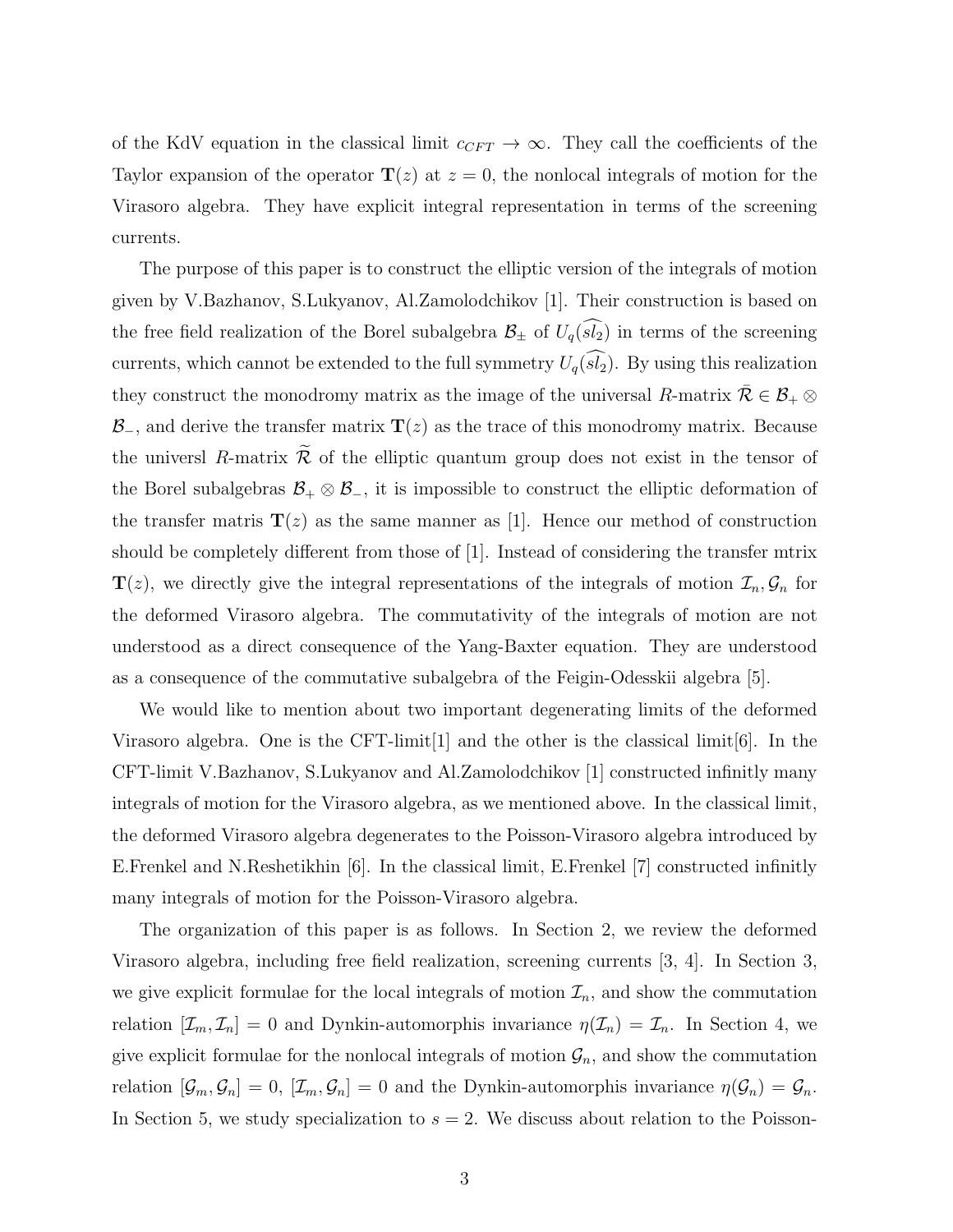Virasoro algebra [6, 7] and compare our results with those of CFT by [1]. In Appendix we summarize the normal ordering of the basic operators.

## 2 The Deformed Virasoro Algebra

In this section we review the deformed Virasoro algebra and its screening currents [3, 4]. We prepare the notations to be used in this paper. Throughout this paper, we fix generic three parameters  $0 < x < 1$ ,  $r \in \mathbb{C}$  and  $s \in \mathbb{C}$ . Let us set  $z = x^{2u}$ . Let us set  $r^* = r - 1$ . The symbol  $[u]_r$  for  $\text{Re}(r) > 0$  stands for the Jacobi theta function

$$
[u]_r = x^{\frac{u^2}{r} - u} \frac{\Theta_{x^{2r}}(x^{2u})}{(x^{2r}; x^{2r})^3}, \ \ \Theta_q(z) = (z; q)_{\infty} (qz^{-1}; q)_{\infty} (q; q)_{\infty}, \tag{2.1}
$$

where we have used the standard notation

$$
(z;q)_{\infty} = \prod_{j=0}^{\infty} (1 - q^j z). \tag{2.2}
$$

We set the parametrizations  $\tau,\tau^*$ 

$$
x = e^{-\pi\sqrt{-1}/r\tau} = e^{-\pi\sqrt{-1}/r^*\tau^*}.
$$
\n(2.3)

The theta function  $[u]_r$  enjoys the quasi-periodicity property

$$
[u+r]_r = -[u]_r, \quad [u+r\tau]_r = -e^{-\pi\sqrt{-1}\tau - \frac{2\pi\sqrt{-1}}{r}u}[u]_r.
$$
 (2.4)

The symbol [a] stands for

$$
[a] = \frac{x^a - x^{-a}}{x - x^{-1}}.\tag{2.5}
$$

### 2.1 Free Field Realization

Let  $\beta_m^1, \beta_m^2$  be the oscillators  $(m \in \mathbb{Z}_{\neq 0})$  with the commutation relations

$$
[\beta_n^i, \beta_m^i] = n \frac{[r^*n]}{[rn]} \frac{[(s-1)n]}{[sn]} \delta_{n+m,0} \ (i=1,2), \tag{2.6}
$$

$$
[\beta_n^i, \beta_m^j] = -n \frac{[r^*n]}{[rn]} \frac{[n]}{[sn]} x^{sn \operatorname{sgn}(i-j)} \delta_{n+m,0} \ (1 \le i \ne j \le 2). \tag{2.7}
$$

Let  $P, Q$  be the zero mode operators with the commutation realtions

$$
[P, iQ] = 2. \t(2.8)
$$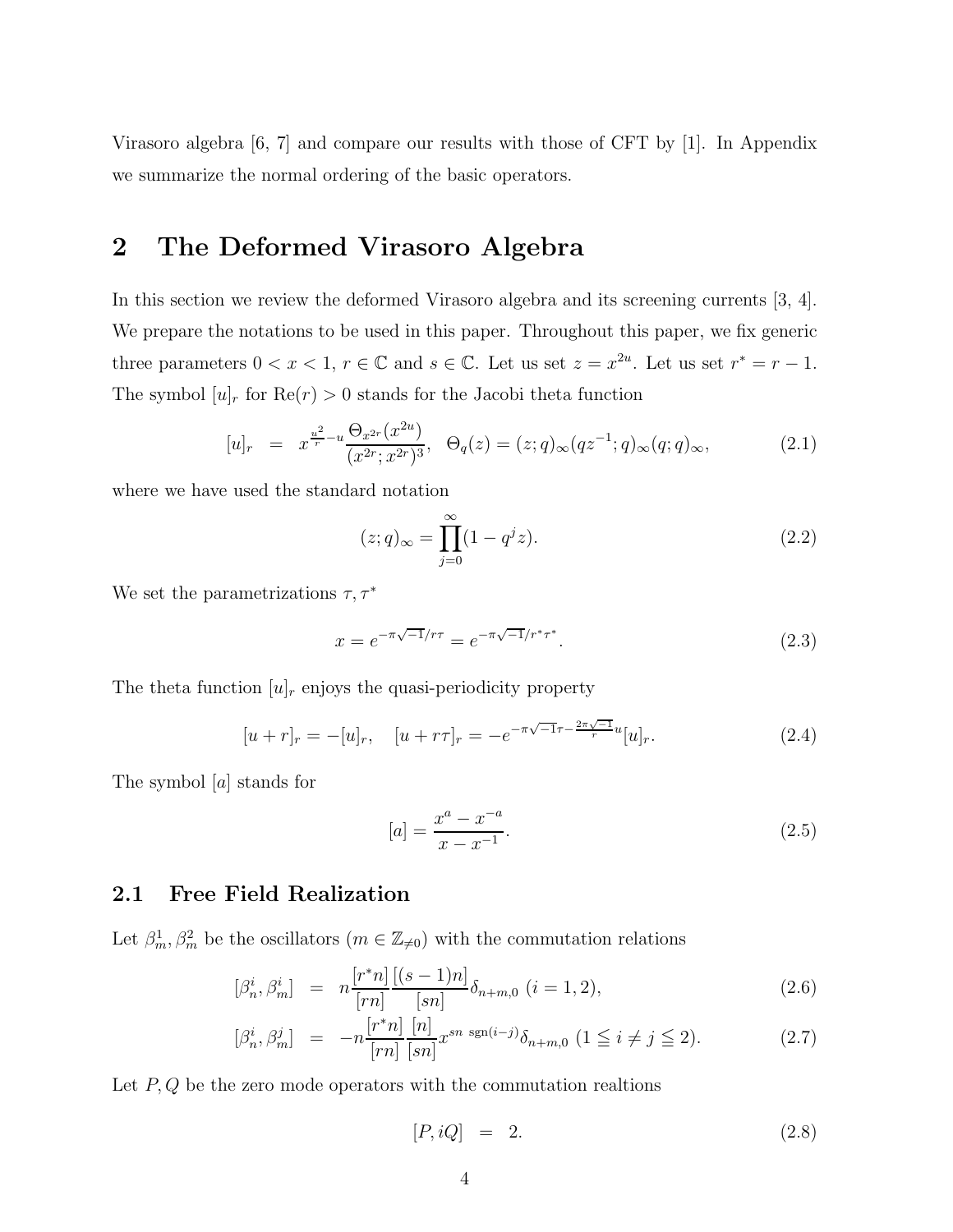Let us map  $\eta$  on this algebra by

$$
\eta(\beta_m^1) = x^{-sm}\beta_m^2, \quad \eta(\beta_m^2) = x^{sm}\beta_m^1, \quad \eta(P) = -P, \quad \eta(Q) = -Q. \tag{2.9}
$$

It preserves the commutation relation,  $[\beta_n^i, \beta_m^j] = [\eta(\beta_n^i), \eta(\beta_m^j)]$ ,  $[P, iQ] = [\eta(P), \eta(iQ)]$ ,  $\eta^2 = id$ . In what follows we call the map  $\eta$  Dynkin-automorphism.

We deal with the bosonic Fock space  $\mathcal{F}_{l,k}(l, k \in \mathbb{Z})$  generated by  $\beta_{-m}^i(m > 0, i = 1, 2)$ over the vacuum vectors  $|l, k\rangle$ :

$$
\beta_m^j |l, k\rangle = 0, (m > 0, j = 1, 2), \tag{2.10}
$$

$$
P|l,k\rangle = (l\sqrt{\frac{r}{r^*}} - k\sqrt{\frac{r^*}{r}})|l,k\rangle, \qquad (2.11)
$$

$$
|l,k\rangle = e^{(l\sqrt{\frac{r}{r^*}} - k\sqrt{\frac{r^*}{r}})\frac{i}{2}Q}|0,0\rangle.
$$
 (2.12)

We use the abberiviation  $\hat{\pi} = \sqrt{rr^*}P$ . In what follows we work on the Fock space  $\mathcal{F}_{l,k}$ with fixed values  $l, k \in \mathbb{Z}$ .

### 2.2 The Deformed Virasoro Algebra

Let us set the fundamental operators  $\Lambda_j(z)$   $(j = 1, 2)$  associated with vertex of Dynkindiagram of the affine symmetry  $A_1^{(1)}$ 1

$$
\Lambda_1(z) = x^{-\hat{\pi}} : \exp\left(\sum_{m \neq 0} \frac{1}{m} (x^{rm} - x^{-rm}) \beta_m^1 z^{-m}\right) :,\tag{2.13}
$$

$$
\Lambda_2(z) = x^{\hat{\pi}} : \exp\left(\sum_{m \neq 0} \frac{1}{m} (x^{rm} - x^{-rm}) \beta_m^2 z^{-m}\right) : . \tag{2.14}
$$

Here the symbol : \* : stands for usual normal ordering of bosons, *i.e.*,  $\beta_m^i$  with  $m > 0$ should be moved to the right. Let us set the operators  $T_1(z)$ ,  $T_2(z)$  by

$$
T_1(z) = \Lambda_1(z) + \Lambda_2(z), \quad T_2(z) =: \Lambda_1(x^{-1}z)\Lambda_2(xz) : .
$$
 (2.15)

**Proposition 2.1** The operators  $T_j(z)$   $(j = 1, 2)$  satisfy

$$
f_{11}(z_2/z_1)T_1(z_1)T_1(z_2) - f_{11}(z_1/z_2)T_1(z_2)T_1(z_1)
$$
  
=  $c(\delta(x^2z_2/z_1)T_2(x^{-1}z_1) - \delta(x^2z_1/z_2)T_2(x^{-1}z_2)),$  (2.16)

$$
f_{12}(z_2/z_1)T_1(z_1)T_2(z_2) = f_{21}(z_1/z_2)T_2(z_2)T_1(z_1),
$$
\n(2.17)

$$
f_{22}(z_2/z_1)T_2(z_1)T_2(z_2) = f_{22}(z_1/z_2)T_2(z_2)T_2(z_1).
$$
\n(2.18)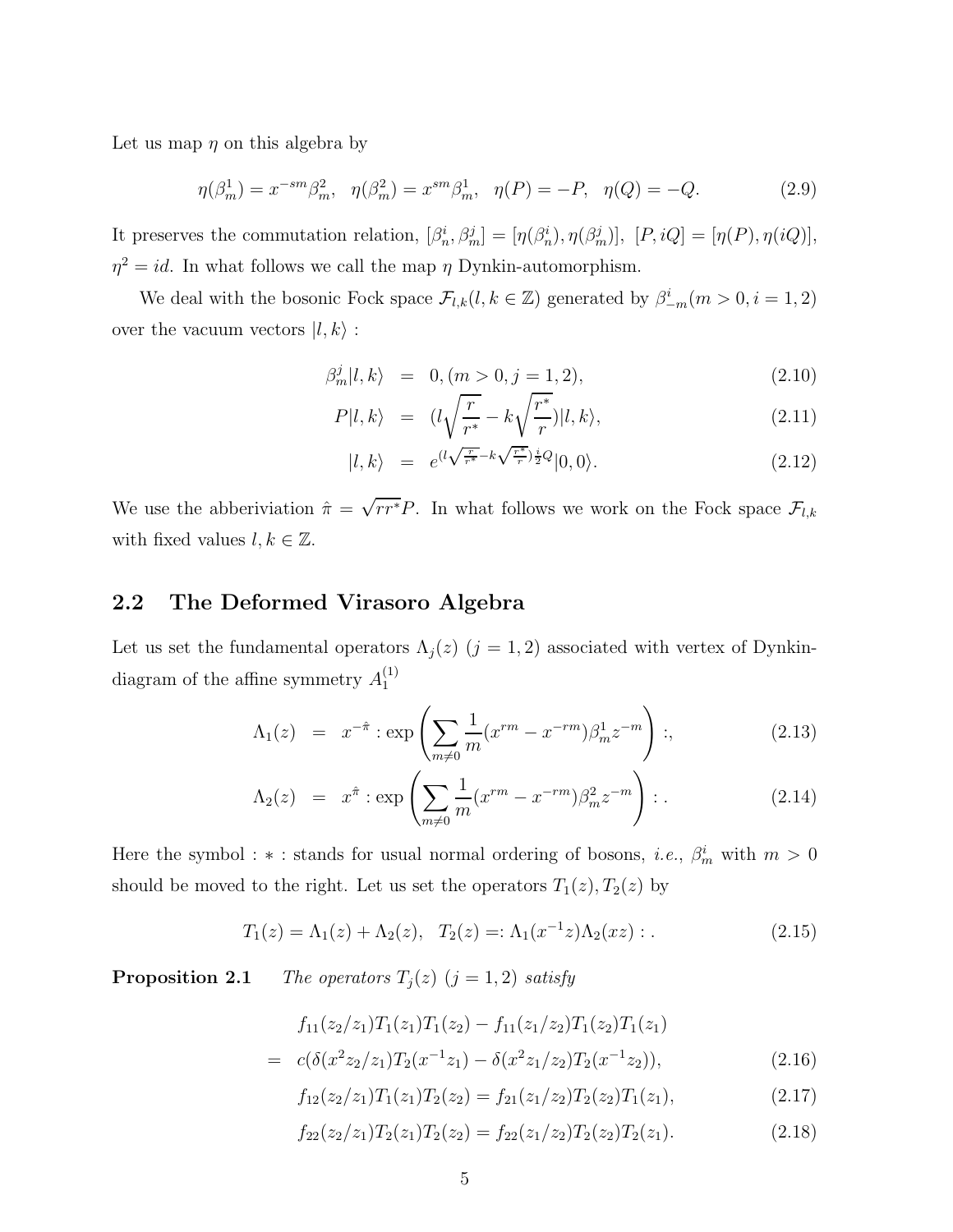Here the structure functions  $f_{ij}(z)$  and the constant c are given by

$$
f_{11}(z) = \exp\left(\sum_{m=1}^{\infty} \frac{1}{m} (1 - x^{2rm})(1 - x^{-2r^*m}) \frac{(1 - x^{2m(s-1)})}{(1 - x^{2sm})} z^m\right),\tag{2.19}
$$

$$
f_{12}(z) = \exp\left(\sum_{m=1}^{\infty} \frac{1}{m} (1 - x^{2rm})(1 - x^{-2r+m}) \frac{(1 - x^{2m(s-2)})}{(1 - x^{2sm})} (xz)^m\right) = f_{21}(z), (2.20)
$$

$$
f_{22}(z) = \exp\left(\sum_{m=1}^{\infty} \frac{1}{m} (1 - x^{2rm})(1 - x^{-2r+m}) \frac{(1 + x^{2m})(1 - x^{2m(s-2)})}{(1 - x^{2sm})} z^m\right), \quad (2.21)
$$

$$
c = -\frac{(1 - x^{-2r^*})(1 - x^{2r})}{(1 - x^2)}.
$$
\n(2.22)

Note that the structure functions  $f_{11}(z)$ ,  $f_{12}(z) = f_{21}(z)$  and  $f_{22}(z)$  enjoy the fusion properties

$$
f_{11}(z) = \frac{1}{(1-z)} \frac{(x^{2s-2}z; x^{2s})_{\infty} (x^{2r}z; x^{2s})_{\infty} (x^{-2r^*}z; x^{2s})_{\infty}}{(x^{2z}; x^{2s})_{\infty} (x^{2r^*+2s}z; x^{2s})_{\infty} (x^{2s-2r}z; x^{2s})_{\infty}},
$$
(2.23)

$$
f_{12}(z) = \frac{f_{11}(xz)f_{11}(x^{-1}z)}{\Delta(z)} = f_{21}(z), \ f_{22}(z) = f_{12}(x^{-1}z)f_{21}(xz), \tag{2.24}
$$

where we have set

$$
\Delta(z) = \frac{(1 - x^{r + r^*}z)(1 - x^{-r - r^*}z)}{(1 - xz)(1 - x^{-1}z)}.
$$
\n(2.25)

The Dynkin automorphism  $\eta$  acts on  $\Lambda_j(z)$  as

$$
\eta(\Lambda_1(z)) = \Lambda_2(x^s z), \quad \eta(\Lambda_2(z)) = \Lambda_1(x^{-s} z).
$$
\n(2.26)

**Definition 2.1** The deformed Virsoro algebra is defined by the generators  $\widehat{T}_m^{(1)}$ ,  $\widehat{T}^{(2)}_{m}$ ,  $(m \in \mathbb{Z})$  with the defining relations (2.16), (2.17) and (2.18). Here we should understand  $\widehat{T}_m^{(1)}$ ,  $\widehat{T}_m^{(2)}$  as the Fourier coefficients of the operators  $\widehat{T}_1(z) = \sum_{m \in \mathbb{Z}} \widehat{T}_m^{(1)} z^{-m}$ ,  $\widehat{T}_2(z) = \sum_{m \in \mathbb{Z}} \widehat{T}_m^{(2)} z^{-m}.$ 

### 2.3 Screening Current

We introduce the screening currents  $F_j(z)$ ,  $E_j(z)$   $(j = 0, 1)$  as

$$
F_1(z) = e^{i\sqrt{\frac{r^*}{r}}Q}z^{\frac{1}{r}\hat{\pi} + \frac{r^*}{r}} : \exp\left(\sum_{m \neq 0} \frac{1}{m}(\beta_m^1 - \beta_m^2)z^{-m}\right) : , \tag{2.27}
$$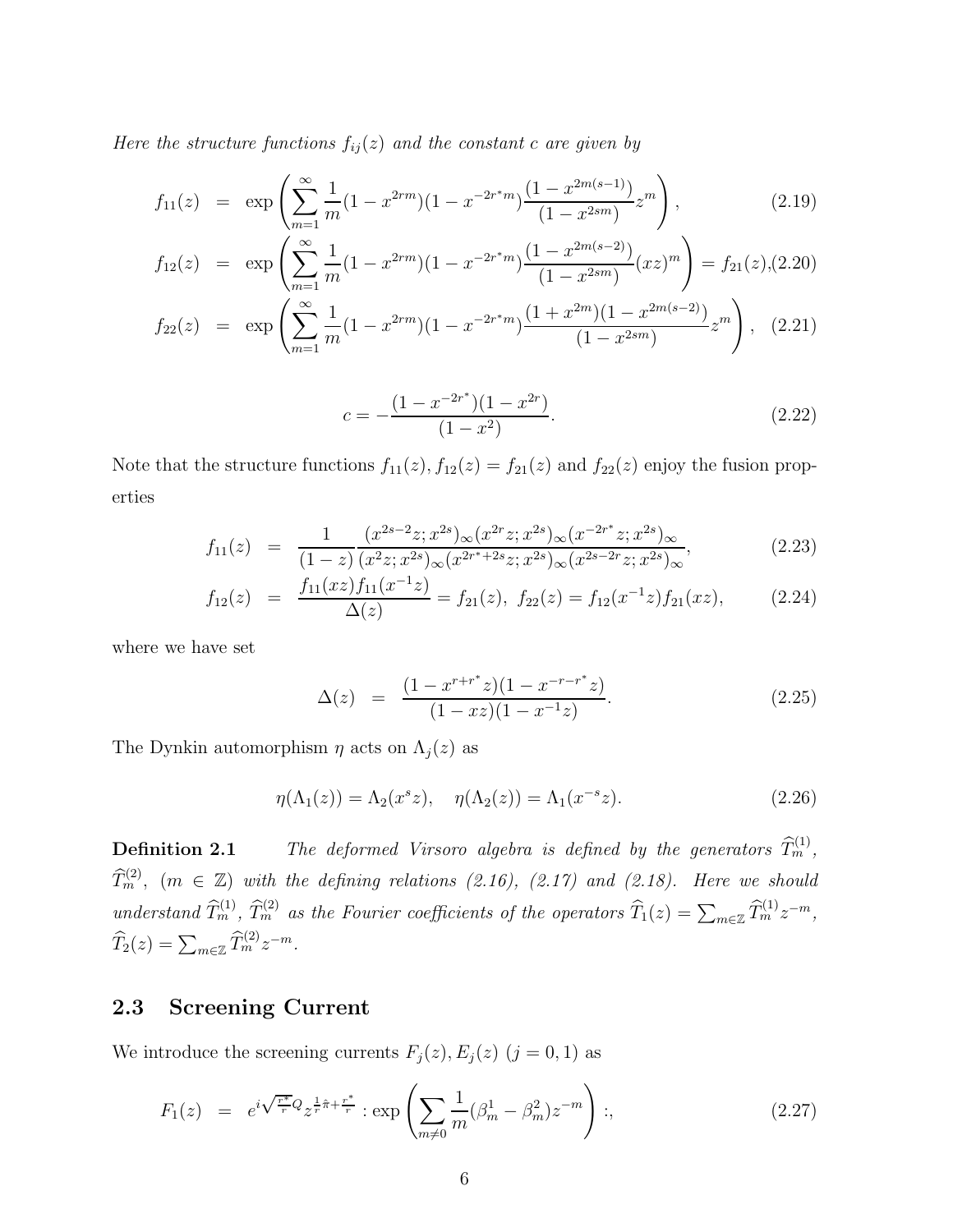$$
F_0(z) = e^{-i\sqrt{\frac{\tau^*}{r}}Q}z^{-\frac{1}{r}\hat{\pi} + \frac{\tau^*}{r}} : \exp\left(\sum_{m \neq 0} \frac{1}{m}(-x^{sm}\beta_m^1 + x^{-sm}\beta_m^2)z^{-m}\right) :,\tag{2.28}
$$

$$
E_1(z) = e^{-i\sqrt{\frac{r}{r^*}}Q}z^{-\frac{1}{r^*}\hat{\pi} + \frac{r}{r^*}} : \exp\left(-\sum_{m \neq 0} \frac{1}{m} \frac{[rm]}{[r^*m]} (\beta_m^1 - \beta_m^2) z^{-m}\right) :,\tag{2.29}
$$

$$
E_0(z) = e^{i\sqrt{\frac{r}{r^*}}Q} z^{\frac{1}{r^*}\hat{\pi} + \frac{r}{r^*}} : \exp\left(-\sum_{m \neq 0} \frac{1}{m} \frac{[rm]}{[r^*m]} (-x^{sm}\beta_m^1 + x^{-sm}\beta_m^2) z^{-m}\right) : . (2.30)
$$

We summarize convenient commutation relations

$$
[\beta_m^1 - \beta_m^2, \beta_n^1 - \beta_n^2] = m \frac{[r^*m]}{[rm]} (x^m + x^{-m}) \delta_{m+n,0}, \qquad (2.31)
$$

$$
[\beta_m^1 - \beta_m^2, -x^{sn}\beta_n^1 + x^{-sn}\beta_n^2] = m \frac{[r^*m]}{[rm]}(x^{(s-1)m} + x^{(1-s)m})\delta_{m+n,0}(2.32)
$$

$$
[-x^{sm}\beta_m^1 + x^{-sm}\beta_m^2, -x^{sn}\beta_n^1 + x^{-sn}\beta_n^2] = m \frac{[r^*m]}{[rm]}(x^m + x^{-m})\delta_{m+n,0}.
$$
 (2.33)

The Dynkin-automorphism  $\eta$  maps the screening currents as

$$
\eta(F_1(z)) = F_0(z), \quad \eta(F_0(z)) = F_1(z), \quad \eta(E_1(z)) = E_0(z), \quad \eta(E_0(z)) = E_1(z). \tag{2.34}
$$

The adjoint actions of the operator  $T_1(z) = \Lambda_1(z) + \Lambda_2(z)$  on the screening currents  $F_j(z), E_j(z)$  can be regarded as the differences of currents  $\mathcal{A}(z), \mathcal{B}(z)$ .

**Proposition 2.2** The adjoint actions of  $\Lambda_j(z)$  on the screenings  $F_j(z)$ ,  $E_j(z)$  are

$$
[\Lambda_1(z_1), F_1(z_2)] = (x^{-r^*} - x^{r^*}) \delta(x^r z_1/z_2) \mathcal{A}(x^{-r} z_2), \tag{2.35}
$$

$$
[\Lambda_2(z_1), F_1(z_2)] = (x^{r^*} - x^{-r^*}) \delta(x^{-r} z_1/z_2) \mathcal{A}(x^r z_2), \tag{2.36}
$$

$$
[\Lambda_1(z_1), F_0(z_2)] = (x^{r^*} - x^{-r^*}) \delta(x^{-r+s} z_1/z_2) \eta(\mathcal{A}(x^r z_2)), \tag{2.37}
$$

$$
[\Lambda_2(z_1), F_0(z_2)] = (x^{-r^*} - x^{r^*}) \delta(x^{r-s} z_1/z_2) \eta(\mathcal{A}(x^{-r} z_2)), \tag{2.38}
$$

$$
[\Lambda_1(z_1), E_1(z_2)] = (x^r - x^{-r})\delta(x^{-r^*}z_1/z_2)\mathcal{B}(x^{r^*}z_2), \qquad (2.39)
$$

$$
[\Lambda_2(z_1), E_1(z_2)] = (x^{-r} - x^r) \delta(x^{r*} z_1/z_2) \mathcal{B}(x^{-r*} z_2), \qquad (2.40)
$$

$$
[\Lambda_1(z_1), E_0(z_2)] = (x^{-r} - x^r) \delta(x^{r^*+s} z_1/z_2) \eta(\mathcal{B}(x^{-r^*} z_2)), \qquad (2.41)
$$

$$
[\Lambda_2(z_1), E_0(z_2)] = (x^r - x^{-r})\delta(x^{-r^*-s}z_1/z_2)\eta(\mathcal{B}(x^{r^*}z_2)). \tag{2.42}
$$

Here we have set

$$
\mathcal{A}(z) = e^{i\sqrt{\frac{r^*}{r}}Q}z^{\frac{1}{r}\hat{\pi} + \frac{r^*}{r}} : \exp\left(\sum_{m \neq 0} \frac{1}{m} (x^{rm} \beta_m^1 - x^{-rm} \beta_m^2) z^{-m}\right) :,\tag{2.43}
$$

$$
\mathcal{B}(z) = e^{-i\sqrt{\frac{r}{r^*}}Q}z^{-\frac{1}{r^*}\hat{\pi} + \frac{r}{r^*}} \exp\left(\sum_{m \neq 0} \frac{1}{m} \frac{[rm]}{[r^*m]}(-x^{-r^*m}\beta_m^1 + x^{r^*m}\beta_m^2)z^{-m}\right) : (2.44)
$$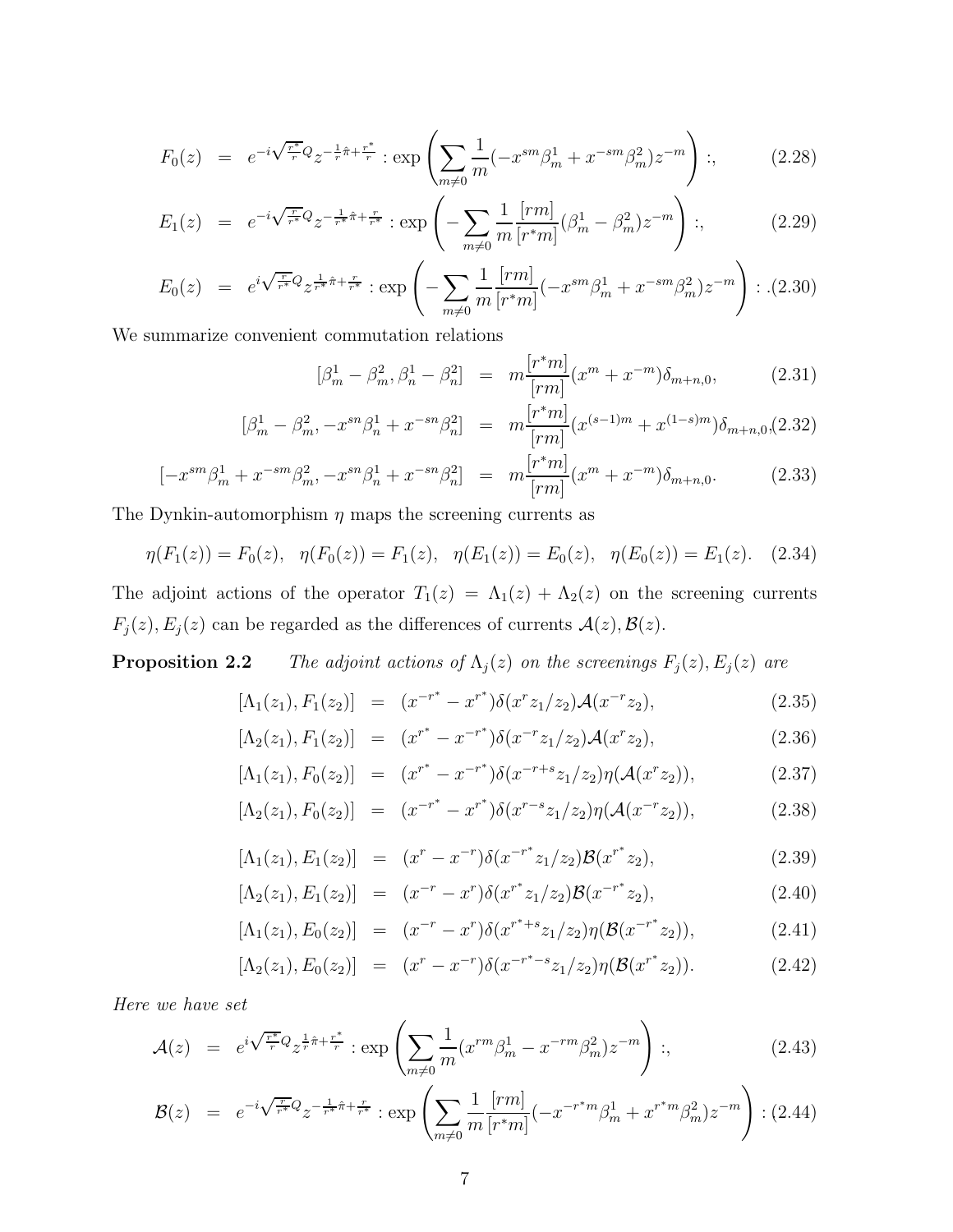**Proposition 2.3** For regime  $Re(r) > 0$ , the commutation relations of the currents  $F_j(z)$  are given as

$$
\frac{[u_1 - u_2]_r}{[u_1 - u_2 - 1]_r} F_j(z_1) F_j(z_2) = \frac{[u_2 - u_1]_r}{[u_2 - u_1 - 1]_r} F_j(z_2) F_j(z_1), (j = 1, 2) \quad (2.45)
$$

$$
\frac{[u_1 - u_2 + \frac{s}{2} - 1]_r}{[u_1 - u_2 + \frac{s}{2}]_r} F_0(z_1) F_1(z_2) = \frac{[u_2 - u_1 + \frac{s}{2} - 1]_r}{[u_2 - u_1 + \frac{s}{2}]_r} F_1(z_2) F_0(z_1).
$$
 (2.46)

For regime  $\text{Re}(r) < 0$ , we have

$$
\frac{[u_1 - u_2]_{-r}}{[u_1 - u_2 + 1]_{-r}} F_j(z_1) F_j(z_2) = \frac{[u_2 - u_1]_{-r}}{[u_2 - u_1 + 1]_{-r}} F_j(z_2) F_j(z_1), (j = 1, 2) (2.47)
$$
\n
$$
\frac{[u_1 - u_2 - \frac{s}{2} + 1]_{-r}}{[u_1 - u_2 - \frac{s}{2}]_{-r}} F_0(z_1) F_1(z_2) = \frac{[u_2 - u_1 - \frac{s}{2} + 1]_{-r}}{[u_2 - u_1 - \frac{s}{2}]_{-r}} F_1(z_2) F_0(z_1).
$$
\n(2.48)

For regime  $\text{Re}(r^*) > 0$ , we have

$$
\frac{[u_1 - u_2]_{r^*}}{[u_1 - u_2 + 1]_{r^*}} E_j(z_1) E_j(z_2) = \frac{[u_2 - u_1]_{r^*}}{[u_2 - u_1 + 1]_{r^*}} E_j(z_2) E_j(z_1), (j = 1, 2) (2.49)
$$
\n
$$
\frac{[u_1 - u_2 - \frac{s}{2} + 1]_{r^*}}{[u_1 - u_2 - \frac{s}{2}]_{r^*}} E_0(z_1) E_1(z_2) = \frac{[u_2 - u_1 - \frac{s}{2} + 1]_{r^*}}{[u_2 - u_1 - \frac{s}{2}]_{r^*}} E_1(z_2) E_0(z_1).
$$
\n(2.50)

For regime  $\text{Re}(r^*) < 0$ , we have

$$
\frac{[u_1 - u_2]_{-r^*}}{[u_1 - u_2 - 1]_{-r^*}} E_j(z_1) E_j(z_2) = \frac{[u_2 - u_1]_{-r^*}}{[u_2 - u_1 - 1]_{-r^*}} E_j(z_2) E_j(z_1), (j = 1, 2(2.51))
$$
\n
$$
\frac{[u_1 - u_2 + \frac{s}{2} - 1]_{-r^*}}{[u_1 - u_2 + \frac{s}{2}]_{-r^*}} E_0(z_1) E_1(z_2) = \frac{[u_2 - u_1 + \frac{s}{2} - 1]_{-r^*}}{[u_2 - u_1 + \frac{s}{2}]_{-r^*}} E_1(z_2) E_0(z_1).
$$
\n(2.52)

We have

$$
[E_1(z_1), F_1(z_2)]
$$
  
= 
$$
\frac{1}{x - x^{-1}} (\delta(xz_2/z_1)H(x^r z_2) - \delta(xz_1/z_2)H(x^{-r} z_2)),
$$
 (2.53)  

$$
[E_0(z_1), F_0(z_2)]
$$

$$
= \frac{1}{x - x^{-1}} (\delta(xz_2/z_1)\eta(H(x^r z_2)) - \delta(xz_1/z_2)\eta(H(x^{-r} z_2))). \qquad (2.54)
$$

Here we have set

$$
H(z) = e^{-\frac{1}{\sqrt{rr^*}}iQ} z^{-\frac{1}{\sqrt{rr^*}}P + \frac{1}{rr^*}} : \exp\left(-\sum_{m \neq 0} \frac{1}{m} \frac{[m]}{[r^*m]} z^{-m} (\beta_m^1 - \beta_m^2) \right) : . \quad (2.55)
$$

We have

$$
E_1(z_1)F_0(z_2) = F_0(z_2)E_1(z_1), \quad E_0(z_1)F_1(z_2) = F_1(z_2)E_0(z_1). \tag{2.56}
$$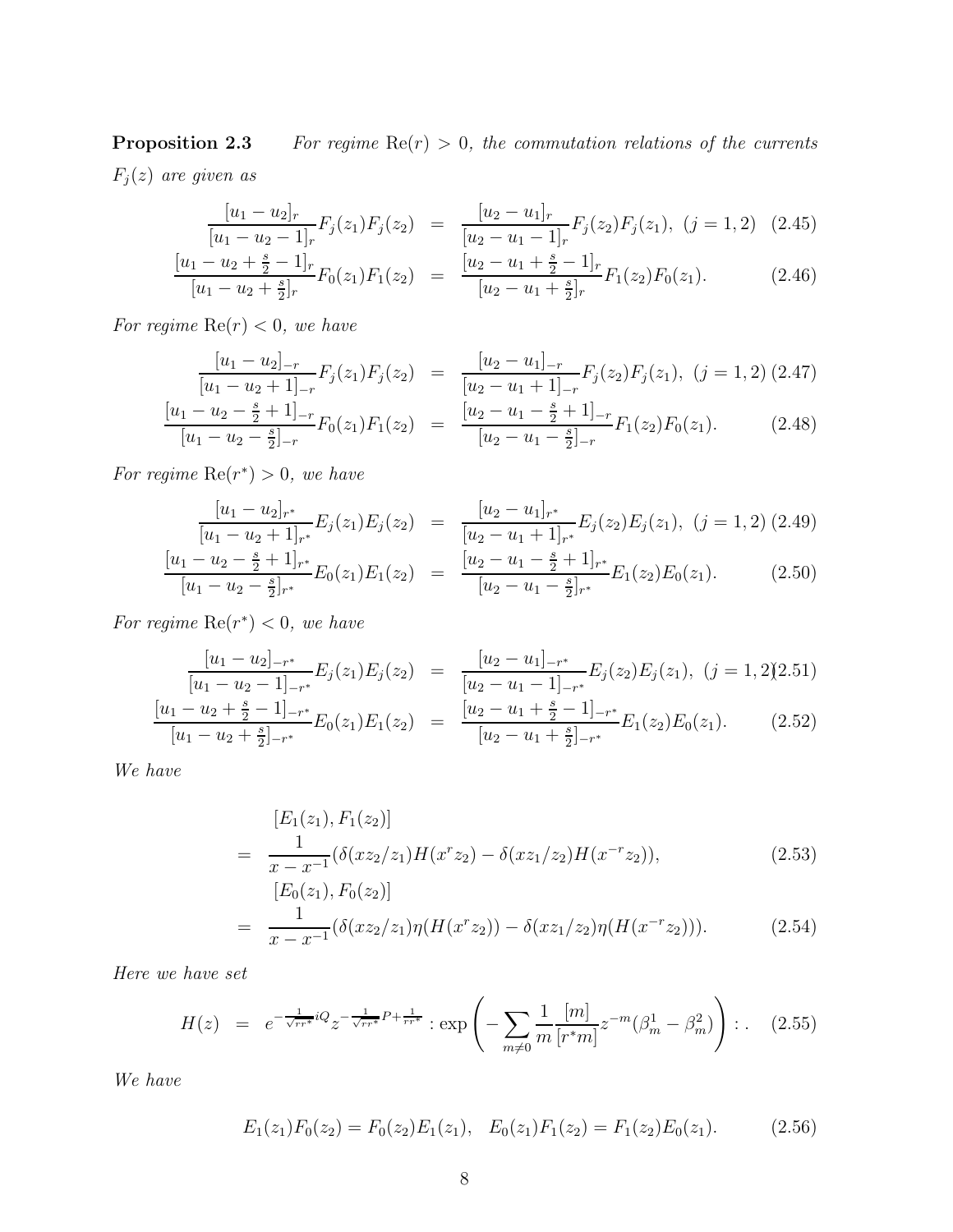### 2.4 Comparsion with another definition

At first glance, our definition of the deformed Virasoro is different from those in [3]. In this subsection we compare two definitions, and show they are essentially the same thing. We show that operators  $T_1(z)$ ,  $T_2(z)$  are realized as the tensor product of the deformed Virasoro algebra  $Vir_{q,t}$ ,  $(q = x^{2r}, t = x^{2r-2})$  and a proper operator  $\mathcal{Z}(z)$ . Let us set the auxiliary bosons  $B_m^1, B_m^2$  by

$$
B_m^1 = \beta_m^1 - \beta_m^2, \tag{2.57}
$$

$$
B_m^2 = x^m \beta_m^1 + x^{-m} \beta_m^2. \tag{2.58}
$$

We have

$$
[B_n^1, B_m^1] = n \frac{[r^*n]}{[rn]} (x^n + x^{-n}) \delta_{m+n,0}, \quad [B_n^1, B_m^2] = 0,
$$
\n(2.59)

$$
[B_n^2, B_m^2] = n \frac{[r^*n][(s-2)n]}{[rn][sn]} (x^n + x^{-n}) \delta_{m+n,0} \quad (m, n \in \mathbb{Z}_{\neq 0}).
$$
 (2.60)

Then we have the following decomposition

$$
\Lambda_1(z) = \Lambda_1^{DV}(z)\mathcal{Z}(z), \quad \Lambda_2(z) = \Lambda_2^{DV}(z)\mathcal{Z}(z),\tag{2.61}
$$

where we have set

$$
\Lambda_1^{DV}(z) = x^{-\hat{\pi}} : \exp\left(\sum_{m \neq 0} \frac{1}{m} \frac{x^{rm} - x^{-rm}}{x^m + x^{-m}} B_m^1(xz)^{-m}\right) :,\tag{2.62}
$$

$$
\Lambda_2^{DV}(z) = x^{-\hat{\pi}} : \exp\left(-\sum_{m \neq 0} \frac{1}{m} \frac{x^{rm} - x^{-rm}}{x^m + x^{-m}} B_m^1 (x^{-1} z)^{-m}\right) :,\tag{2.63}
$$

$$
\mathcal{Z}(z) = \exp\left(\sum_{m \neq 0} \frac{1}{m} \frac{x^{rm} - x^{-rm}}{x^m + x^{-m}} B_m^2 z^{-m}\right) : . \tag{2.64}
$$

Here we have

$$
T_1(z) = T^{DV}(z)\mathcal{Z}(z), \quad T_2(z) =: \mathcal{Z}(x^{-1}z)\mathcal{Z}(xz) ;
$$
\n
$$
(2.65)
$$

where

$$
T^{DV}(z) = \Lambda_1^{DV}(z) + \Lambda_2^{DV}(z).
$$
\n(2.66)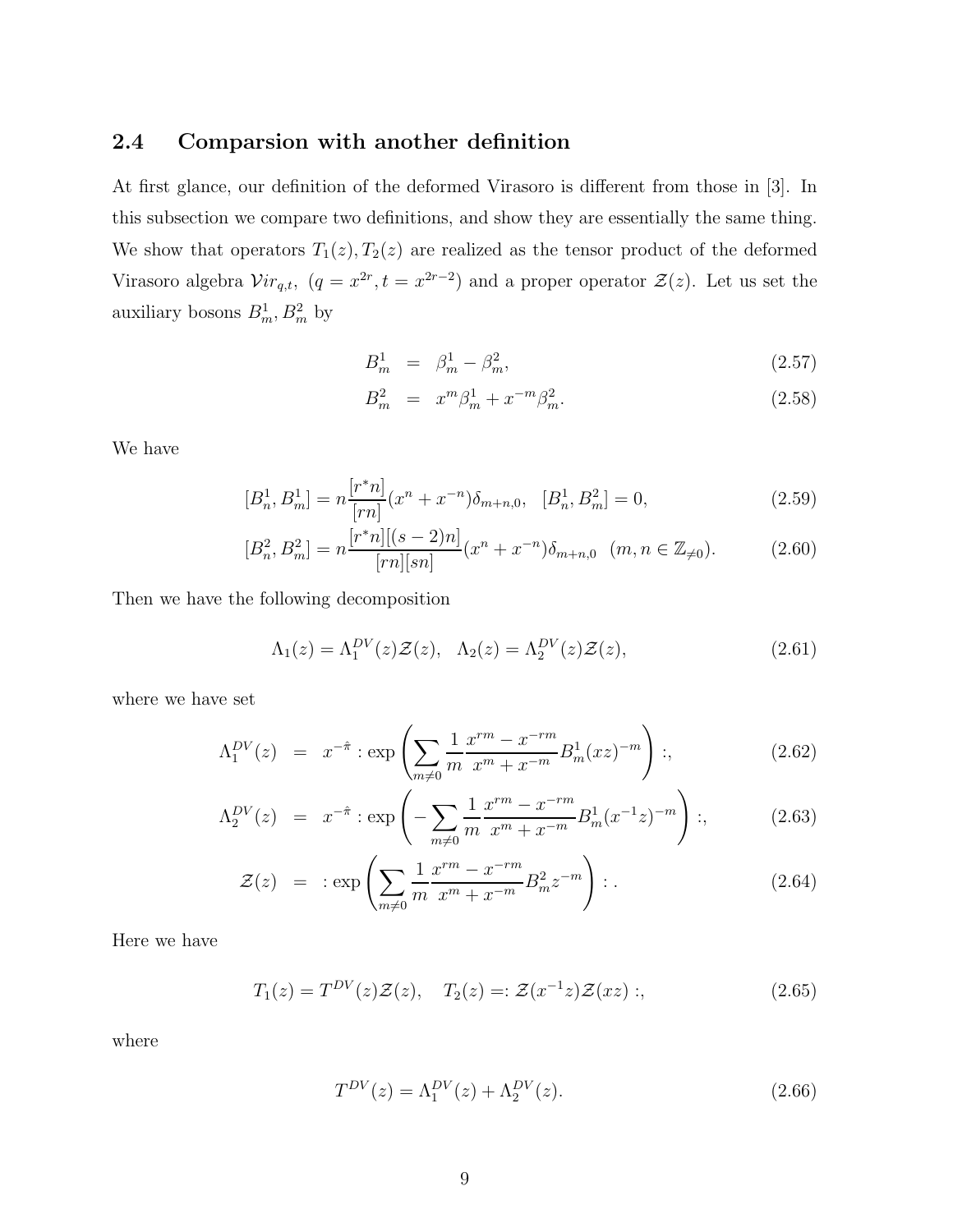Proposition 2.4 The operator  $T^{DV}(z)$  is the generting function of the deformed Virasoro algebra  $Vir_{q,t}$  defined in [3] with  $q = x^{2r}, t = x^{2r-2}$ 

$$
f^{DV}(z_2/z_1)T^{DV}(z_1)T^{DV}(z_2) - f^{DV}(z_1/z_2)T^{DV}(z_2)T^{DV}(z_1)
$$
  
=  $c(\delta(x^2z_2/z_1) - \delta(x^2z_1/z_2)),$  (2.67)

where

$$
f^{DV}(z) = \exp\left(\sum_{m=1}^{\infty} \frac{1}{m} \frac{(1 - x^{2rm})(1 - x^{-2r^*m})}{(1 + x^{2m})} z^{-m}\right),\tag{2.68}
$$

$$
c = -\frac{(1 - x^{-2r^*})(1 - x^{2r})}{(1 - x^2)}.
$$
\n(2.69)

We have

$$
T^{DV}(z_1)\mathcal{Z}(z_2) = \mathcal{Z}(z_2)T^{DV}(z_1), \qquad (2.70)
$$

$$
f^{\mathcal{Z}}(z_2/z_1)\mathcal{Z}(z_1)\mathcal{Z}(z_2) = f^{\mathcal{Z}}(z_1/z_2)\mathcal{Z}(z_2)\mathcal{Z}(z_1), \qquad (2.71)
$$

where

$$
f^{Z}(z) = \exp\left(-\sum_{m=1}^{\infty} \frac{1}{m} \frac{(1 - x^{2rm})(1 - x^{-2r^{*}m})(x^{2m} - x^{2(s-1)m})}{(1 - x^{2sm})(1 + x^{2m})} z^{-m}\right). \quad (2.72)
$$

Therefore three parameter deformed Virasoro algebra  $T_1(z)$ ,  $T_2(z)$  is realized as an extension of two parmeter deformed Virasoro algebra  $T^{DV}(z)$ . Note that upon the specializion  $s = 2$  we have

$$
[B_n^2, B_m^2] = 0, \quad [B_n^1, B_m^2] = 0, \quad f^{\mathcal{Z}}(z) = 1.
$$
 (2.73)

Hence we can regard  $B_m^2 = 0$  and  $T_1(z) = T^{DV}(z), T_2(z) = 1$ .

## 3 Local Integrals of Motion  $\mathcal{I}_n$

In this section we construct the local integrals of motion  $\mathcal{I}_n$  and  $\mathcal{I}_n^*$ . We study the generic case :  $0 < x < 1$ ,  $r \in \mathbb{C}$  and  $\text{Re}(s) > 0$ .

## 3.1 Local Integral of Motion

Let us set the function  $h(u)$  and  $h^*(u)$  by

$$
h(u) = \frac{[u]_s[u+r]_s}{[u+1]_s[u+r^*]_s}, \quad h^*(u) = \frac{[u]_s[u-r^*]_s}{[u+1]_s[u-r]_s},
$$
\n(3.1)

where we have set  $z = x^{2u}$ . We have  $h^*(u) = h(u)|_{r \to -r^*}$ .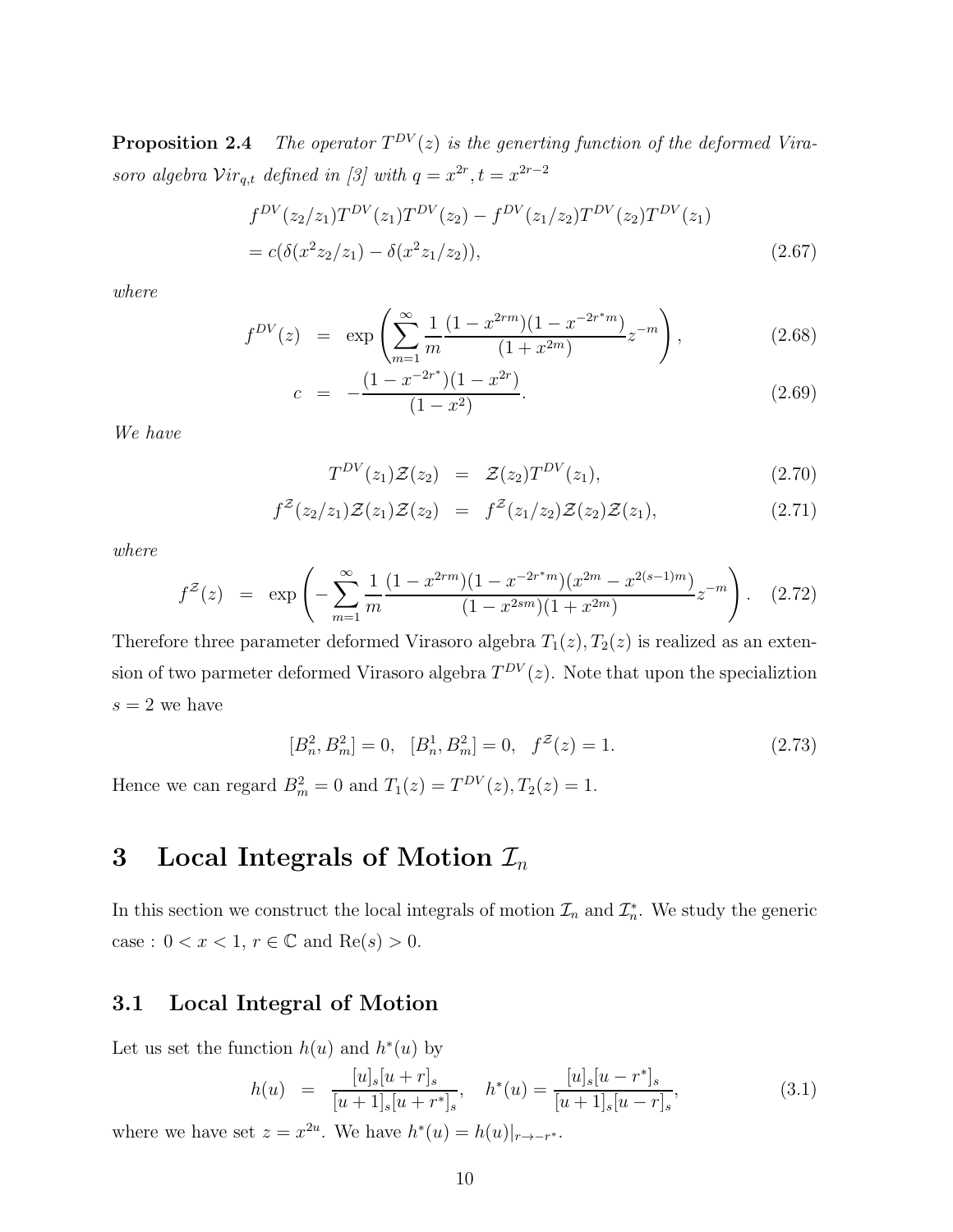**Definition 3.1** We define  $\mathcal{I}_n$  for regime  $\text{Re}(s) > 2$  and  $\text{Re}(r^*) < 0$  by

$$
\mathcal{I}_n = \int \cdots \int_C \prod_{j=1}^n \frac{dz_j}{2\pi \sqrt{-1}z_j} \prod_{1 \le j < k \le n} h(u_k - u_j) T_1(z_1) \cdots T_1(z_n) \quad (n = 1, 2, \cdots). \tag{3.2}
$$

Here, the contour C encircles  $z_j = 0$  in such a way that  $z_j = x^{-2+2sl} z_k, x^{-2r^*+2sl} z_k$  (l =  $(0,1,2,\dots)$  is inside and  $z_j = x^{2-2sl} z_k, x^{2r^*-2sl} z_k$   $(l = 0,1,2,\dots)$  is outside for  $1 \leq j < j$  $k \leq n$ . We define  $\mathcal{I}_n^*$  for regime  $\text{Re}(s) > 2$  and  $\text{Re}(r) > 0$  by

$$
\mathcal{I}_n^* = \oint \cdots \oint_{C^*} \prod_{j=1}^n \frac{dz_j}{2\pi\sqrt{-1}z_j} \prod_{1 \le j < k \le n} h^*(u_k - u_j) T_1(z_1) \cdots T_1(z_n) \quad (n = 1, 2, \cdots). \tag{3.3}
$$

The contour  $C^*$  encircles  $z_j = 0$  in such a way that  $z_j = x^{-2+2sl} z_k, x^{2r+2sl} z_k$   $(l = 1, 2, \cdots)$ is inside and  $z_j = x^{2-2sl} z_k, x^{-2r-2sl} z_k$   $(l = 1, 2, \cdots)$  is outside for  $1 \leq j < k \leq n$ .

We call  $\mathcal{I}_n$  and  $\mathcal{I}_n^*$  the local integrals of motion for the deformed Virasoro algebra. The definitions of  $\mathcal{I}_n, \mathcal{I}_n^*$  for generic  $\text{Re}(s) > 0$  and  $r \in \mathbb{C}$  should be understood as analytic continuation.

We have the involution  $\mathcal{I}_m^* = \mathcal{I}_m|_{r \to -r^*}$  and  $\mathcal{I}_m = \mathcal{I}_m|_{r^* \to -r}$ . The followings are some of Main Results of this paper.

**Theorem 3.1** The local integrals of motion  $\mathcal{I}_n$  and  $\mathcal{I}_n^*$  commute with each other

$$
[\mathcal{I}_n, \mathcal{I}_m] = [\mathcal{I}_n^*, \mathcal{I}_m^*] = 0 \quad (m, n = 1, 2, \cdots).
$$
 (3.4)

**Theorem 3.2** The local integrals of motion  $\mathcal{I}_n$  and  $\mathcal{I}_n^*$  are invariant under the action of the Dynkin-automorphism

$$
\eta(\mathcal{I}_n) = \mathcal{I}_n, \quad \eta(\mathcal{I}_n^*) = \mathcal{I}_n^* \quad (n = 1, 2, \cdots). \tag{3.5}
$$

Conjecture 3.3

$$
[\mathcal{I}_m, \mathcal{I}_n^*] = 0 \quad (m, n = 1, 2, \cdots). \tag{3.6}
$$

#### 3.2 Another Formulae

In this subsection we prepare another formulae of the local integrals of motion  $\mathcal{I}_n$ . Because the integral contour of the definition of the local integrals of motion  $\mathcal{I}_n$  is not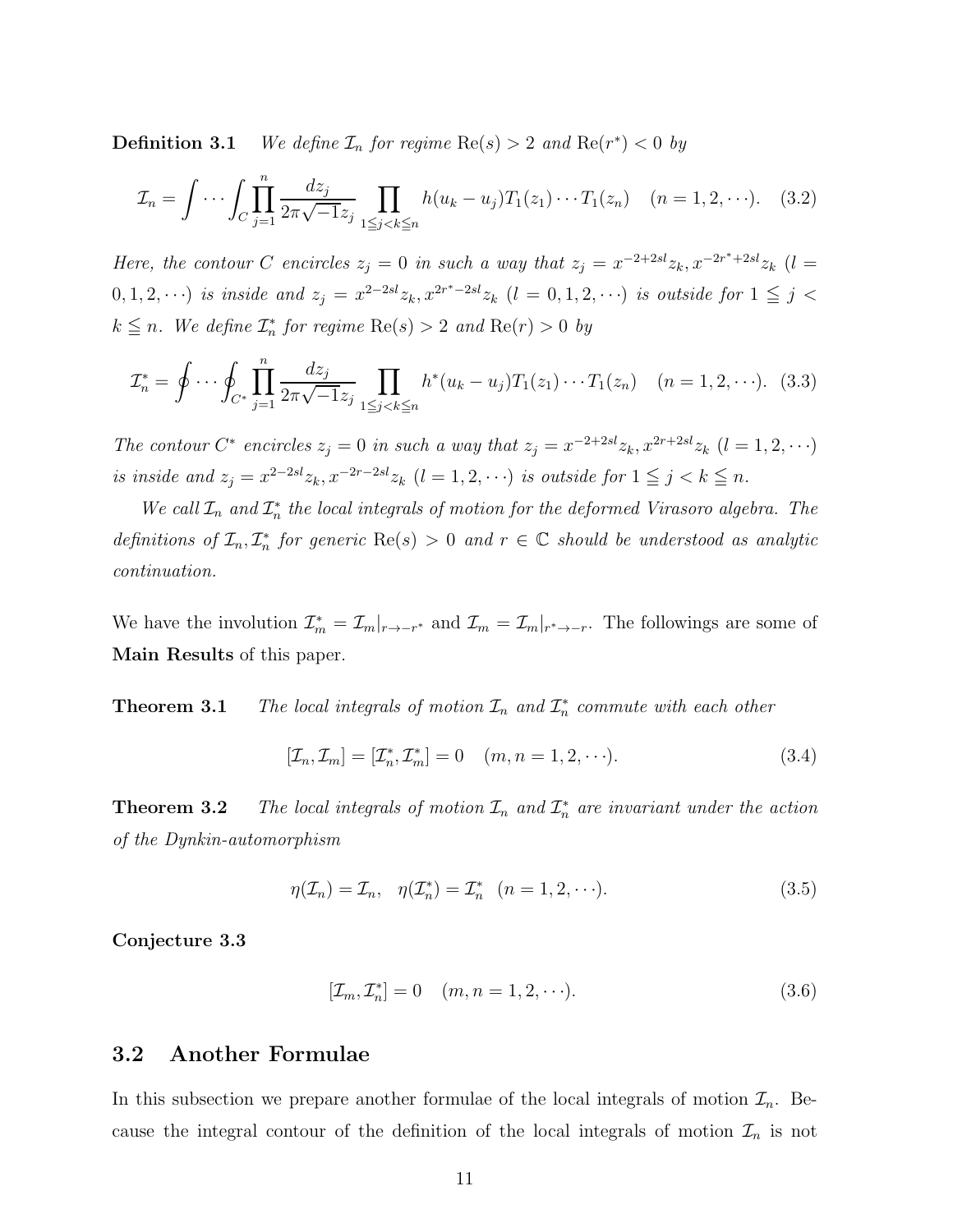annulus. *i.e.*  $|x^{-2}z_k| < |z_j| < |x^2z_k|$ , the defining relations of the deformed Virasoro (2.16), (2.17), (2.18) should be used carefully. Hence, in order to show the commutation relations  $[\mathcal{I}_m, \mathcal{I}_n] = 0$ , it is better for us to deform the integral representations of the local integrals of motion  $\mathcal{I}_n$  to another formulae, in which the defining relations of the deformed Virasoro  $(2.16)$ ,  $(2.17)$ ,  $(2.18)$  can be used safely.

Let us set the auxiliary function  $s(z)$  and  $s^*(z)$  by  $h(u) = s(z) f_{11}(z)$ ,  $h^*(u) =$  $s^*(z) f_{11}(z)$ , where  $h(u)$  and  $f_{11}(z)$  are given in the previous section. We have explicitly

$$
s(z) = x^{-2r^*} \frac{(z; x^{2s})_\infty (x^{2s-2r} z; x^{2s})_\infty}{(x^{2s-2} z; x^{2s})_\infty (x^{-2r^*} z; x^{2s})_\infty} \times \frac{(1/z; x^{2s})_\infty (x^{2s-2r}/z; x^{2s})_\infty}{(x^{2s-2}/z; x^{2s})_\infty (x^{-2r^*}/z; x^{2s})_\infty},
$$
(3.7)

and

$$
s^*(z) = x^{2r} \frac{(z; x^{2s})_\infty (x^{2s+2r^*} z; x^{2s})_\infty}{(x^{2s-2} z; x^{2s})_\infty (x^{2r} z; x^{2s})_\infty} \times \frac{(1/z; x^{2s})_\infty (x^{2s+2r^*}/z; x^{2s})_\infty}{(x^{2s-2}/z; x^{2s})_\infty (x^{2r}/z; x^{2s})_\infty}.
$$
(3.8)

Let us introduce a "weak sense" equality

**Definition 3.2** We say the operators  $\mathcal{P}(z_1, z_2, \dots, z_n)$  and  $\mathcal{Q}(z_1, z_2, \dots, z_n)$  are equal in the "weak sense" if

$$
\prod_{1 \leq i < j \leq n} s(z_j/z_i) \mathcal{P}(z_1, z_2, \cdots, z_n) = \prod_{1 \leq i < j \leq n} s(z_j/z_i) \mathcal{Q}(z_1, z_2, \cdots, z_n). \tag{3.9}
$$

We write  $\mathcal{P}(z_1, z_2, \dots, z_n) \sim \mathcal{Q}(z_1, z_2, \dots, z_n)$ , showing the weak equality.

For example  $\delta(z_1/z_2) \sim 0$  and  $\frac{1}{z_1 - z_2} \delta(z_1/z_2) \sim 0$ .

Let us set the auxiliary functions  $g_{11}(z)$ ,  $g_{12}(z)$  and  $g_{22}(z)$  by fusion procedure

$$
g_{12}(z) = g_{11}(xz)g_{11}(x^{-1}z) = g_{21}(z), \quad g_{22}(z) = g_{21}(x^{-1}z)g_{12}(xz), \tag{3.10}
$$

where  $g_{11}(z) = f_{11}(z)$  is defined in Proposition 2.1.

**Proposition 3.4** The following equalities hold in the weak sense

$$
\delta(x^2z_3/z_2)g_{12}(x^{-1}z_2/z_1)T_1(z_1)T_2(x^{-1}z_2) \sim \delta(x^2z_3/z_2)g_{21}(xz_1/z_2)T_2(x^{-1}z_2)T_1(z_1),\tag{3.11}
$$

$$
\prod_{j=3,4} \delta(x^2 z_j/z_1) g_{22}(z_2/z_1) T_2(z_1) T_2(z_2) \sim \prod_{j=3,4} \delta(x^2 z_j/z_1) g_{22}(z_1/z_2) T_2(z_2) T_2(z_1) . (3.12)
$$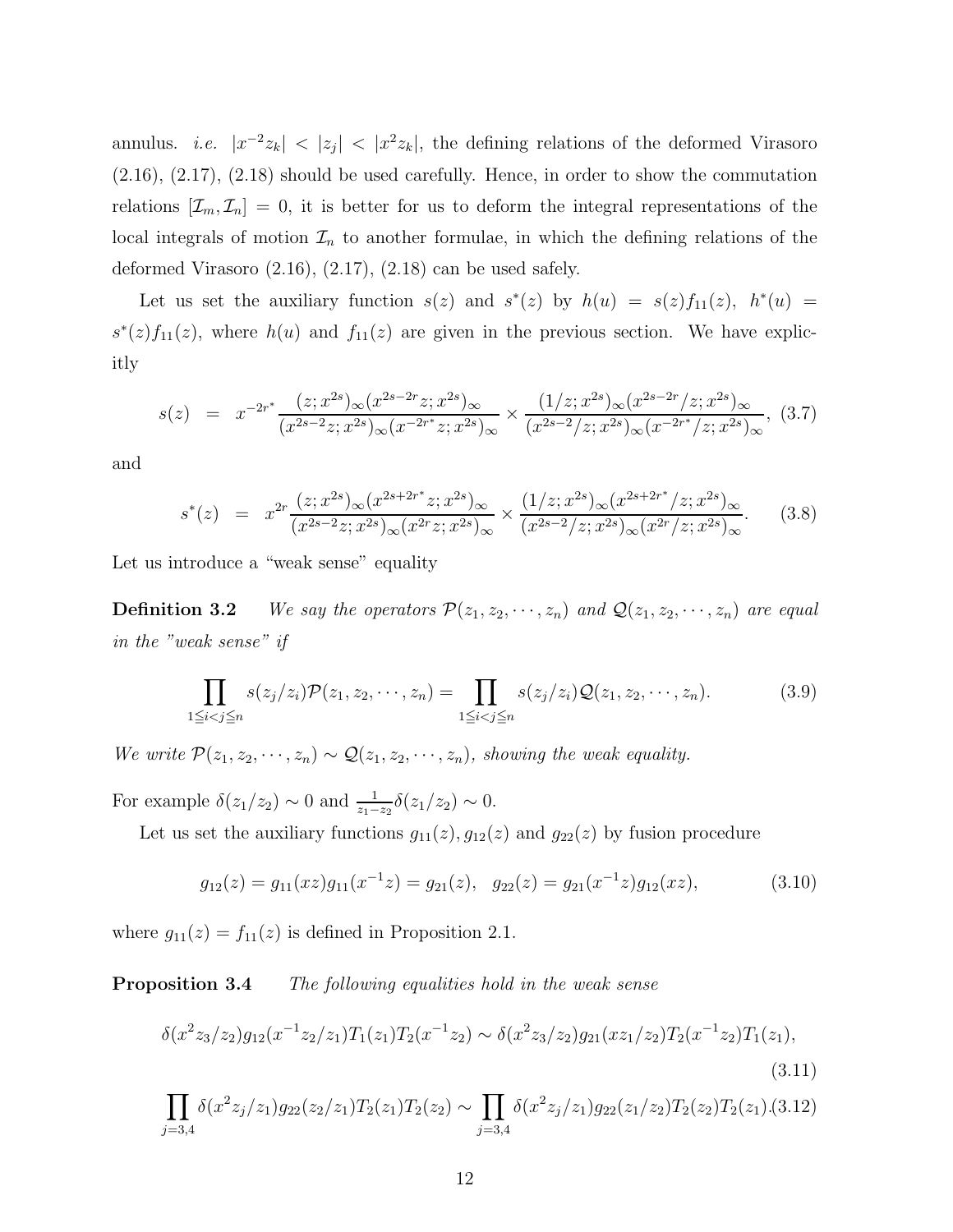Proof. By defining relation of the deformation of the Virasoro algegra, we have

$$
g_{12}(x^{-1}z_2/z_1)T_1(z_1)T_2(x^{-1}z_2) - g_{21}(xz_1/z_2)T_2(x^{-1}z_2)T_1(z_1)
$$
  
=  $f_{12}(x^{-1}z_2/z_1)(\delta(z_2/z_1) - \delta(x^{-2}z_2/z_1))T_1(z_1)T_2(x^{-1}z_2),$  (3.13)

where we have used delta-function relation

$$
\Delta(z) - \Delta(z^{-1}) = c(\delta(xz) - \delta(x^{-1}z)), \quad \Delta(z) = \frac{(1 - x^{2r-1}z)(1 - x^{-2r+1}z)}{(1 - xz)(1 - x^{-1}z)}.
$$
(3.14)

Because  $\prod_{1 \leq i < j \leq 3} s(z_j/z_i) \delta(x^2 z_3/z_2) f_{12}(x^{-1} z_2/z_1) (\delta(z_2/z_1) - \delta(x^{-2} z_2/z_1)) T_1(z_1) T_2(x^{-1} z_2) =$ 0, we conclude the first equation of proposition. The second equation is obtained in the same manner. Q.E.D.

Let us introduce  $S_n$ -invariant in the "weak sense".

**Definition 3.3** We call the operator  $\mathcal{P}(z_1, z_2, \dots, z_n)$  is  $S_n$ -invariant in the "weak" sense" if

$$
\mathcal{P}(z_1, z_2, \cdots, z_n) \sim \mathcal{P}(z_{\sigma(1)}, z_{\sigma(2)}, \cdots, z_{\sigma(n)}), \quad (\sigma \in S_n). \tag{3.15}
$$

**Example** The operator  $\mathcal{O}_2(z_1, z_2) = g_{11}(z_2/z_1)T_1(z_1)T_1(z_2) - c\delta(x^2z_2/z_1)T_2(x^{-1}z_1)$  is  $S_2$ -invariant.

In what follows we use the notation of the ordered product

$$
\prod_{\substack{i=1 \ i \in L}} T_1(z_i) = T_1(z_{l_1}) T_1(z_{l_2}) \cdots T_1(z_{l_n}), \quad (L = \{l_1, \cdots, l_n | l_1 < l_2 < \cdots < l_n\}). \tag{3.16}
$$

Let us set the auxiliarry operator  $\mathcal{O}_n(z_1, z_2, \dots, z_n)$  by

$$
\mathcal{O}_{n}(z_{1}, z_{2}, \cdots, z_{n}) = \sum_{\alpha=0}^{\left[\frac{n}{2}\right]} (-1)^{\alpha} c^{\alpha} \sum_{A_{1}, A_{2}, \cdots, A_{\alpha}} \prod_{1 \leq j \leq \alpha} \delta\left(x^{2} \frac{z_{Max(A_{j})}}{z_{Min(A_{j})}}\right)
$$
\n
$$
\times \prod_{\substack{1 \leq j \leq n \\ j \notin A}} T_{1}(z_{j}) \prod_{\substack{1 \leq j \leq n \\ j \in A_{Min}}} T_{2}(x^{-1}z_{j}) \qquad (3.17)
$$
\n
$$
\times \prod_{\substack{1 \leq j < k \leq n \\ j, k \notin A}} g_{11}(z_{k}/z_{j}) \prod_{\substack{1 \leq j < k \leq n \\ j, k \in A_{Min}}} g_{22}(z_{k}/z_{j}) \prod_{\substack{1 \leq j, k \leq n \\ k \in A_{Min}}} g_{12}(x^{-1}z_{k}/z_{j}),
$$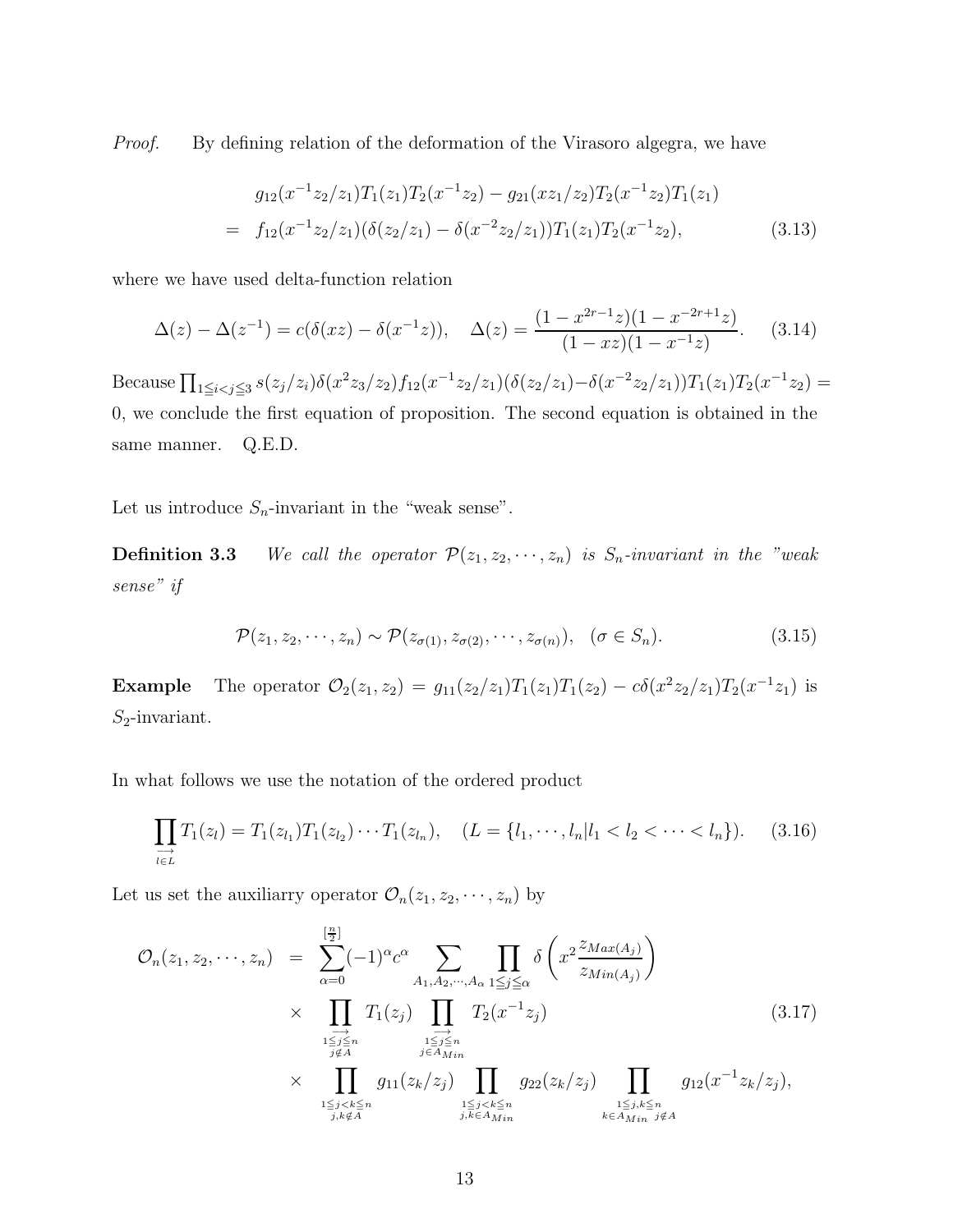where the summation  $\sum_{A_1,\dots,A_\alpha}$  is taken over the set  $A_1, A_2, \dots, A_\alpha \subset \{1, 2, \dots, n\}$  such that  $A_j \cap A_k = \phi$   $(1 \leq j \neq k \leq \alpha)$ ,  $|A_j| = 2$   $(1 \leq j \leq \alpha)$ , and  $Min(A_j) <$  $Min(A_k)$   $(1 \leq j < k \leq \alpha)$ . We have set  $A_{Min} = \{Min(A_1), \dots, Min(A_\alpha)\}, A_{Max} =$  $\{Max(A_1), \cdots, Max(A_\alpha)\}, \text{ and } A = A_1 \cup A_2 \cup \cdots \cup A_\alpha.$ 

**Example** We summarize the current  $\mathcal{O}_n$  very explicitly for  $n = 1, 2, 3, 4$ .

$$
\mathcal{O}_1(z_1) = T_1(z_1), \tag{3.18}
$$

$$
\mathcal{O}_2(z_1, z_2) = g_{11}(z_2/z_1)T_1(z_1)T_1(z_2) - c\delta(x^2z_2/z_1)T_2(x^{-1}z_1), \tag{3.19}
$$

$$
\mathcal{O}_3(z_1, z_2, z_3) = g_{11}(z_2/z_1)g_{11}(z_3/z_1)g_{11}(z_3/z_2)T_1(z_1)T_1(z_2)T_1(z_3)
$$
  
\n
$$
- cg_{12}(x^{-1}z_2/z_1)T_1(z_1)T_2(x^{-1}z_2)\delta(x^2z_3/z_2)
$$
  
\n
$$
- cg_{12}(x^{-1}z_1/z_2)T_1(z_2)T_2(x^{-1}z_1)\delta(x^2z_3/z_1)
$$
  
\n
$$
- cg_{12}(x^{-1}z_1/z_3)T_1(z_3)T_2(x^{-1}z_1)\delta(x^2z_2/z_1),
$$
\n(3.20)

$$
\mathcal{O}_{4}(z_{1}, z_{2}, z_{3}, z_{4}) = \prod_{1 \leq j < k \leq 4} g_{11}(z_{k}/z_{j}) T_{1}(z_{1}) T_{1}(z_{2}) T_{1}(z_{3}) T_{1}(z_{4})
$$
\n
$$
- cg_{11}(z_{2}/z_{1}) g_{12}(x^{-1}z_{3}/z_{1}) g_{12}(x^{-1}z_{3}/z_{2}) T_{1}(z_{1}) T_{1}(z_{2}) T_{2}(x^{-1}z_{3}) \delta(x^{2}z_{4}/z_{3})
$$
\n
$$
- cg_{11}(z_{3}/z_{1}) g_{12}(x^{-1}z_{2}/z_{1}) g_{12}(x^{-1}z_{2}/z_{3}) T_{1}(z_{1}) T_{1}(z_{3}) T_{2}(x^{-1}z_{2}) \delta(x^{2}z_{4}/z_{2})
$$
\n
$$
- cg_{11}(z_{4}/z_{1}) g_{12}(x^{-1}z_{2}/z_{1}) g_{12}(x^{-1}z_{2}/z_{4}) T_{1}(z_{1}) T_{1}(z_{4}) T_{2}(x^{-1}z_{2}) \delta(x^{2}z_{3}/z_{2})
$$
\n
$$
- cg_{11}(z_{3}/z_{2}) g_{12}(x^{-1}z_{1}/z_{2}) g_{12}(x^{-1}z_{1}/z_{3}) T_{1}(z_{2}) T_{1}(z_{3}) T_{2}(x^{-1}z_{1}) \delta(x^{2}z_{4}/z_{1})
$$
\n
$$
- cg_{11}(z_{4}/z_{2}) g_{12}(x^{-1}z_{1}/z_{2}) g_{12}(x^{-1}z_{1}/z_{4}) T_{1}(z_{2}) T_{1}(z_{4}) T_{2}(x^{-1}z_{1}) \delta(x^{2}z_{3}/z_{1})
$$
\n
$$
- cg_{11}(z_{4}/z_{3}) g_{12}(x^{-1}z_{1}/z_{3}) g_{12}(x^{-1}z_{1}/z_{4}) T_{1}(z_{3}) T_{1}(z_{4}) T_{2}(x^{-1}z_{1}) \delta(x^{2}z_{2}/z_{1})
$$
\n
$$
+ c^{2} g_{22}(z_{3}/z_{1}) \delta(x^{2}z_{2}/z_{1}) \delta(x^{2}z_{4}/z_{3}) T_{2}(x^{-1}z_{1}) T_{2}(
$$

**Proposition 3.5** The operator  $\mathcal{O}_n$  defined in (3.17) is  $S_n$ -invariant in the weak sense.

$$
\mathcal{O}_n(z_1, z_2, \cdots, z_n) \sim \mathcal{O}_n(z_{\sigma(1)}, z_{\sigma(2)}, \cdots, z_{\sigma(n)}) \quad (\sigma \in S_n). \tag{3.22}
$$

Before showing the complete proof, we consider some simple examples as warming-up exercise. When  $n = 2$  case,  $\mathcal{O}_2(z_1, z_2) = \mathcal{O}_2(z_2, z_1)$  is exactly the same as the defining relation of the deformed Virasoro algebra Proposition 2.1. When  $n = 3$  case, it is enough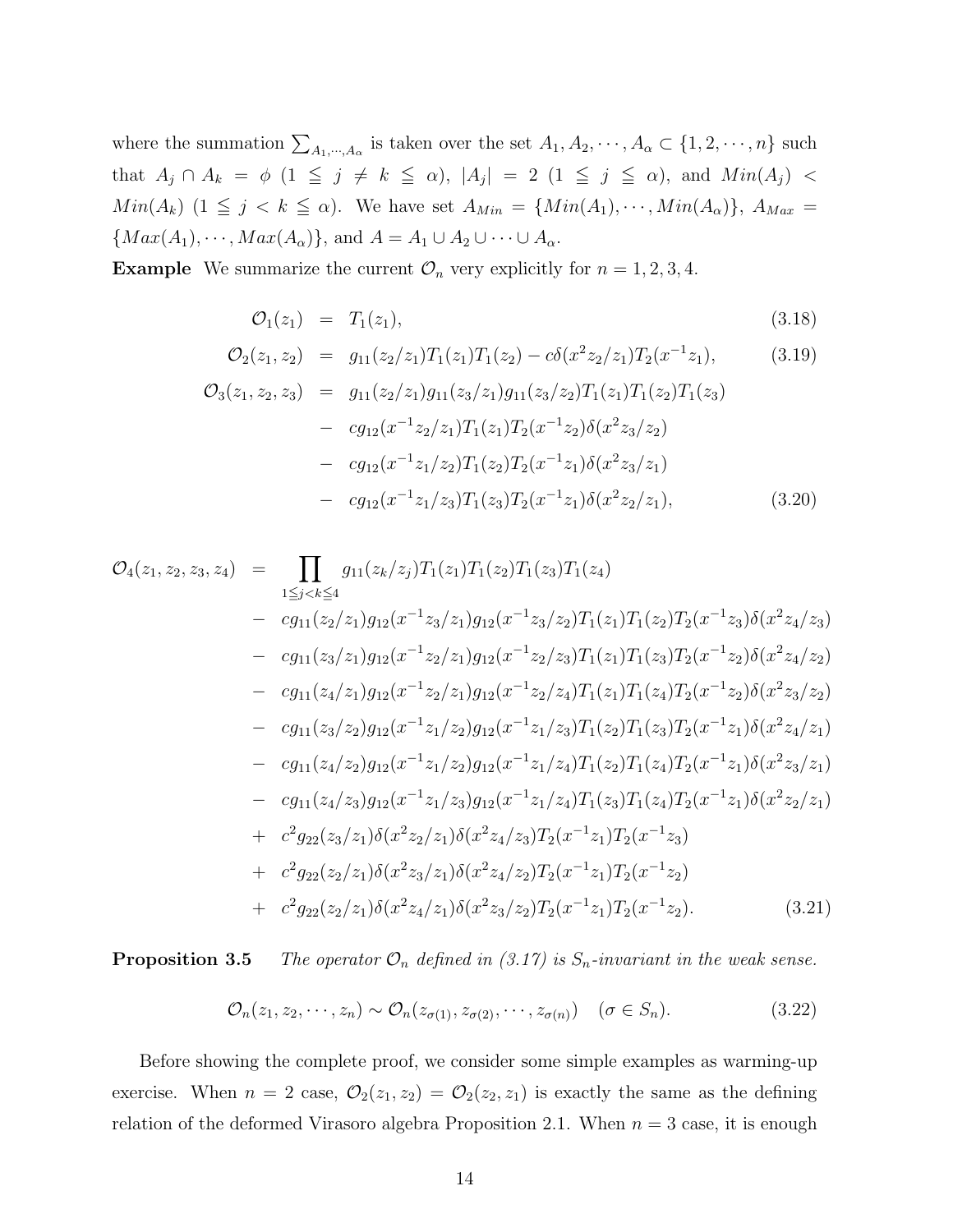to show S<sub>3</sub>-invariance for two generators  $\sigma = (1, 2), (2, 3)$ . Let us study the case  $\sigma = (1, 2)$ case. We have

$$
\mathcal{O}_3(z_1, z_2, z_3) - \mathcal{O}_3(z_2, z_1, z_3)
$$
\n
$$
= g_{11}(z_3/z_1)g_{11}(z_3/z_2)(g_{11}(z_2/z_1)T_1(z_1)T_1(z_2) - g_{11}(z_1/z_2)T_1(z_2)T_1(z_1))T_1(z_3)
$$
\n
$$
= cT_1(z_3)(g_{12}(x^{-1}z_1/z_3)T_2(x^{-1}z_1)\delta(x^2z_2/z_1) - g_{12}(x^{-1}z_2/z_3)T_2(x^{-1}z_2)\delta(x^2z_1/z_2)).
$$

Changing the ordering of  $T_1(z_1)T_1(z_2)$ ,  $T_1(z_2)T_1(z_1)$  and  $T_1(z_3)$  in the first term, we have the following in the "weak sense"

$$
T_1(z_3)g_{11}(z_1/z_3)g_{11}(z_2/z_3)(g_{11}(z_2/z_1)T_1(z_1)T_1(z_2) - g_{11}(z_1/z_2)T_1(z_2)T_1(z_1))
$$
 (3.24)  
- 
$$
cT_1(z_3)(g_{12}(x^{-1}z_1/z_3)T_2(x^{-1}z_1)\delta(x^2z_2/z_1) - g_{12}(x^{-1}z_2/z_3)T_2(x^{-1}z_2)\delta(x^2z_1/z_2)).
$$

Substituting the defining relation of the deformed Virasoro algebra (2.16), (2.17), (2.18) in Proposition 2.1, we have

$$
cT_1(z_3)g_{11}(z_1/z_3)g_{11}(z_2/z_3)(T_2(x^{-1}z_1)\delta(x^2z_2/z_1) - T_2(x^{-1}z_2)\delta(x^2z_1/z_2))
$$
 (3.25)

$$
- cT_1(z_3)(g_{12}(x^{-1}z_1/z_3)T_2(x^{-1}z_1)\delta(x^2z_2/z_1) - g_{12}(x^{-1}z_2/z_3)T_2(x^{-1}z_2)\delta(x^2z_1/z_2)) = 0.
$$

Here we have used the fusion relation  $g_{12}(z) = g_{11}(x^{-1}z)g_{11}(xz)$ . The case  $\sigma = (2,3)$  is similar.

*Proof.* We show  $S_n$ -invariance in the weak sense for general n case. It is enough to prove theorem for generators  $\sigma = (i, i + 1)$  (1  $\leq i \leq n - 1$ ). At first we prepare convenient formula. Moving  $T_1(z_i)$  and  $T_1(z_{i+1})$  to the right, by using Proposition 2.1, we have

$$
(T_1(z_i)T_1(z_{i+1})g_{11}(z_{i+1}/z_i) - T_1(z_{i+1})T_1(z_i)g_{11}(z_i/z_{i+1}))
$$
  
\n
$$
\times T_1(z_{i+2}) \cdots T_1(z_n) \prod_{j=i+2}^n g_{11}(z_j/z_i)g_{11}(z_j/z_{i+1}) \sim cT_1(z_{i+2}) \cdots T_1(z_n)
$$
(3.26)  
\n
$$
\times (\delta(x^2z_{i+1}/z_i)T_2(x^{-1}z_i) \prod_{j=i+2}^n g_{21}(x^{-1}z_i/z_j) - \delta(x^2z_i/z_{i+1})T_2(x^{-1}z_{i+1}) \prod_{j=i+2}^n g_{21}(x^{-1}z_{i+1}/z_j)).
$$

Let us study  $\mathcal{O}_n(z_1,\dots,z_i,z_{i+1},\dots,z_n) - \mathcal{O}_n(z_1,\dots,z_{i+1},z_i,\dots,z_n)$ . Collecting  $T_1(z_i), T_1(z_{i+1})$ and  $T_2(x^{-1}z_i)$ ,  $T_2(x^{-1}z_{i+1})$  in the center, by using Proposition 2.1 and Proposition 3.4, we have

$$
\mathcal{O}_n(z_1,\dots,z_i,z_{i+1},\dots,z_n)-\mathcal{O}_n(z_1,\dots,z_{i+1},z_i,\dots,z_n)
$$

 $j=i+2$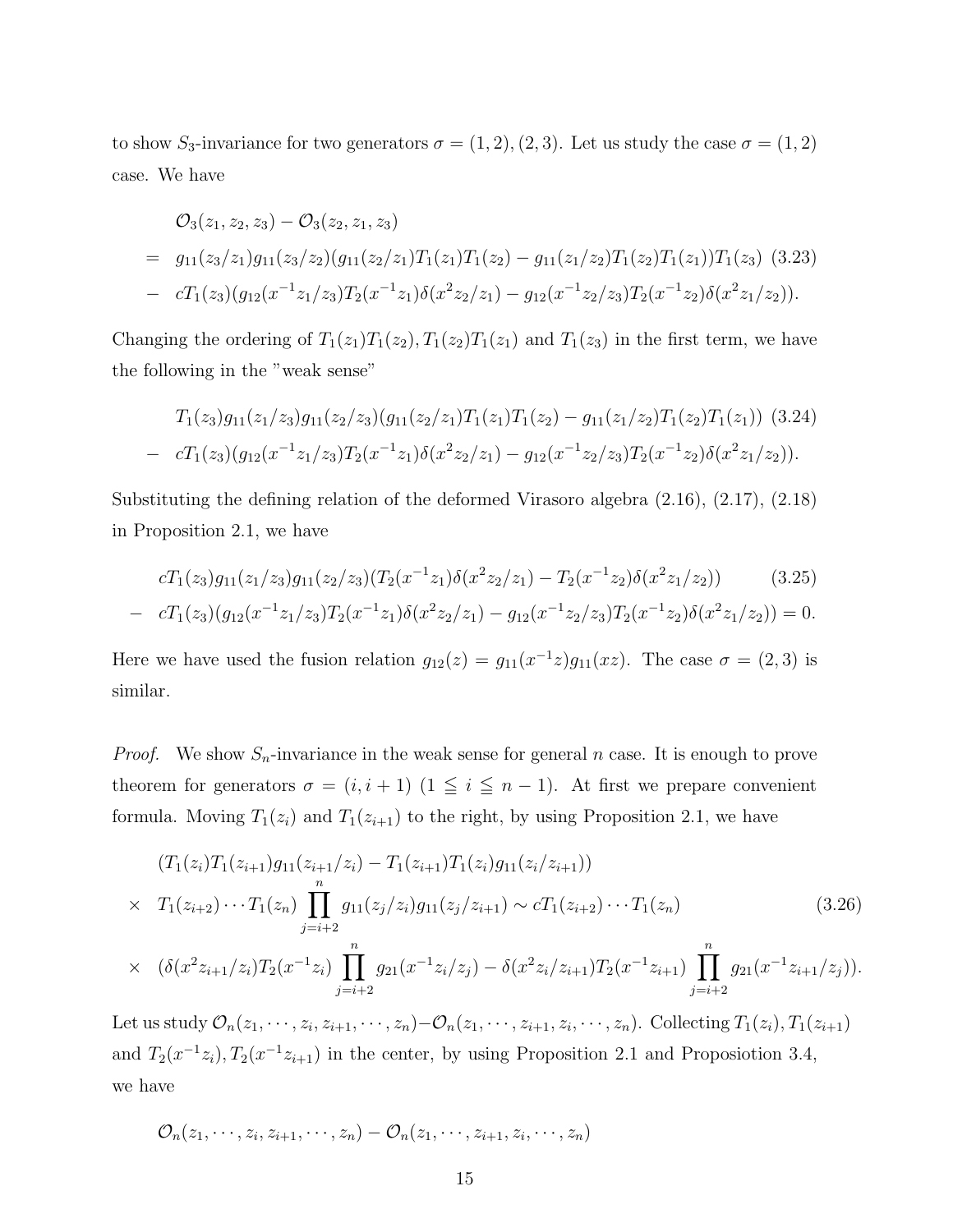$$
\sim \sum_{\alpha=0}^{\left[\frac{n}{2}\right]} (-1)^{\alpha} c^{\alpha} \sum_{\substack{A_1, A_2, \cdots, A_{\alpha-1} \subset \{1, 2, \cdots, n\} - \{i, i+1\} \\ j \leq \alpha \\ j \neq i, i+1}} \prod_{\substack{1 \leq j \leq n \\ j \neq i, i+1 \\ j \neq i, i+1}} f_1(z_j)(g_{11}(z_{i+1}/z_i)T_1(z_i)T_1(z_{i+1}) - g_{11}(z_i/z_{i+1})T_1(z_{i+1})T_1(z_i)) \prod_{\substack{1 \leq j \leq n \\ j \neq i, i+1 \\ j \neq i, i+1}} T_2(x^{-1}z_k)
$$
\n
$$
\times \prod_{\substack{1 \leq j < k \leq n \\ j \neq i, i+1 \\ j \neq i, i+1}} g_{11}(z_k/z_j) \prod_{\substack{1 \leq j \leq n \\ j \neq i, i+1 \\ j \neq i}} g_{11}(z_i/z_j)g_{11}(z_{i+1}/z_j) \prod_{\substack{1 \leq j < k \leq n \\ j \neq i, i+1 \\ j \neq i}} g_{12}(x^{-1}z_k/z_j)
$$
\n
$$
+ \sum_{\substack{\beta=1 \\ \beta=1}}^{\left[\frac{n}{2}\right]} (-1)^{\beta} c^{\beta} \sum_{\substack{B_1, B_2, \cdots, B_{\beta} \subset \{1, 2, \cdots, n\} \\ j \neq i, i+1 \} \\ k \in A_{N}i}} \prod_{\substack{1 \leq j \leq n \\ j \neq i \\ j \neq i}} \delta(x^2 z_{Max(A_j)}/z_{Min(A_j)}) \prod_{\substack{1 \leq j \leq k \leq n \\ j \neq i}} T_1(z_j)
$$
\n
$$
\times \prod_{\substack{1 \leq j \leq n \\ j \neq j \\ j \neq j}} g_{12}(x^{-1}z_i/z_j) \prod_{\substack{1 \leq k \leq n \\ k \neq i \\ k \neq i \\ j \neq i}} g_{22}(x^{-1}z_k/z_i)T_2(x^{-1}z_{i+1})\delta(x^2z_i/z_{i+1}))
$$
\n
$$
+ \prod_{\substack{1 \leq j
$$

In the second sum, the operator part is deformed by the fusion relation of coefficients functions.

$$
\prod_{\substack{1 \leq j \leq n \\ j \notin B}} g_{12}(x^{-1}z_i/z_j) \prod_{\substack{1 \leq k \leq n \\ k \neq i \\ k \neq i \\ k \in B_{Min}}} g_{22}(x^{-1}z_k/z_i) T_2(x^{-1}z_i)\delta(x^2z_{i+1}/z_i)
$$
\n
$$
- \prod_{\substack{1 \leq j \leq n \\ j \notin B}} g_{12}(x^{-1}z_i/z_j) \prod_{\substack{1 \leq k \leq n \\ k \neq i \\ k \in B_{Min}}} g_{22}(x^{-1}z_k/z_{i+1}) T_2(x^{-1}z_{i+1}) \delta(x^2z_i/z_{i+1})
$$
\n
$$
= \prod_{\substack{1 \leq j \leq n \\ j \notin B}} g_{11}(z_i/z_j) g_{11}(z_{i+1}/z_j) \prod_{\substack{1 \leq k \leq n \\ k \neq i \\ k \in B_{Min}}} g_{12}(x^{-1}z_k/z_i) g_{12}(x^{-1}z_k/z_{i+1})
$$
\n
$$
\times (T_2(x^{-1}z_i) \delta(x^2z_{i+1}/z_i) - T_2(x^{-1}z_{i+1}) \delta(x^2z_i/z_{i+1})). \tag{3.28}
$$

Substituting this into the second sum in (3.27) and changing the summation variable  $\beta = \alpha + 1$ , we conclude  $\mathcal{O}_n(z_1, \dots, z_i, z_{i+1}, \dots, z_n) \sim \mathcal{O}_n(z_1, \dots, z_{i+1}, z_i, \dots, z_n)$  is direct consequence of the commutation relation of  $T_1(z)$  in Proposition 2.1. Q.E.D.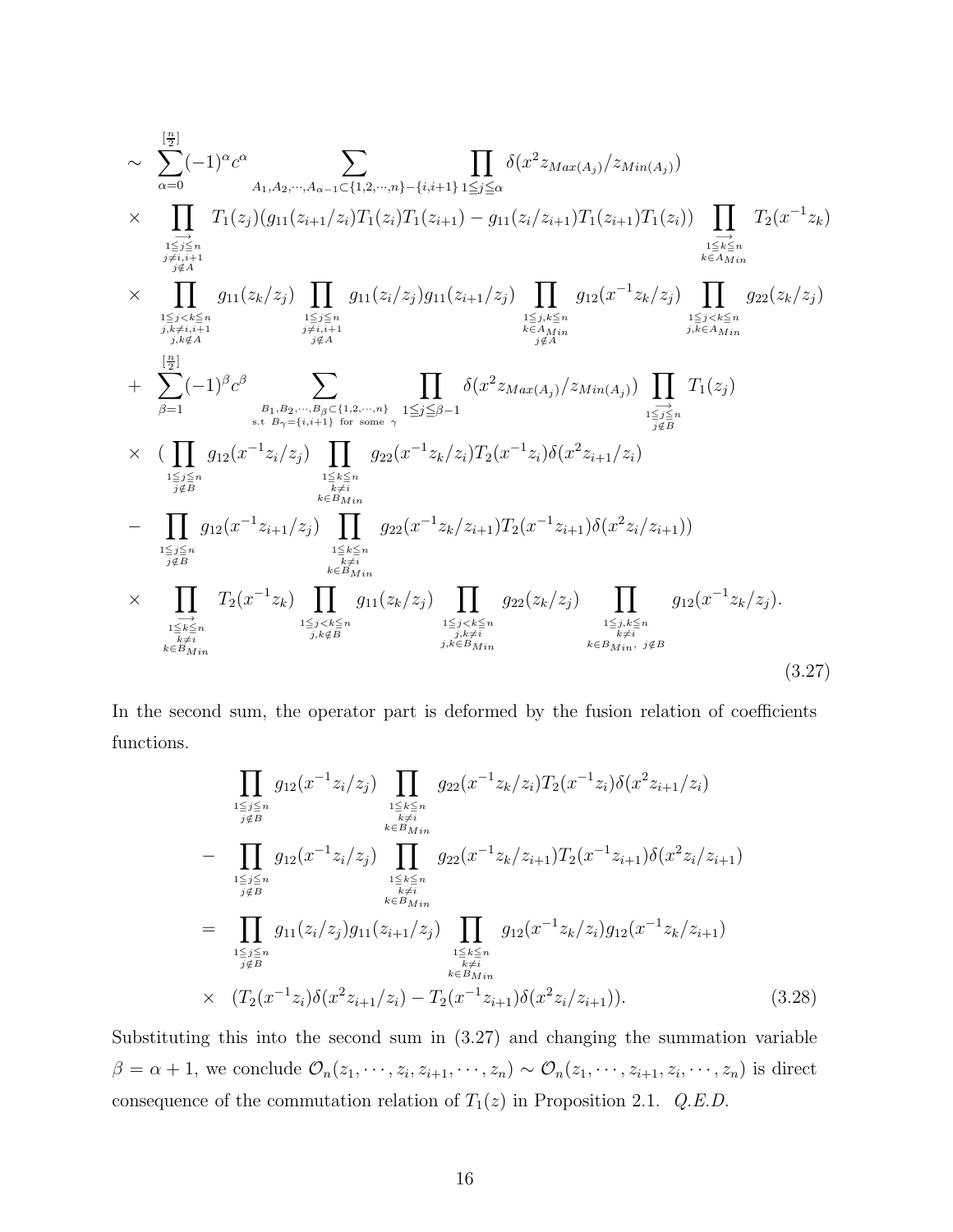Let us set the formal power series  $\mathcal{A}(z_1, z_2, \dots, z_n)$  by

$$
\mathcal{A}(z_1, z_2, \cdots, z_n) = \sum_{k_1, \cdots, k_n \in \mathbb{Z}} a_{k_1, \cdots, k_n} z_1^{k_1} z_2^{k_2} \cdots z_n^{k_n}.
$$
 (3.29)

We define the symbol  $[\cdot\cdot\cdot]_{1,z_1\cdots z_n}$  by

$$
\left[\mathcal{A}(z_1, z_2, \cdots, z_n)\right]_{1, z_1 \cdots z_n} = a_{0,0,\cdots,0}.\tag{3.30}
$$

Let us set  $D = \{(z_1, \dots, z_n) \in \mathbb{C}^n | \sum_{k_1, \dots, k_n \in \mathbb{Z}} |a_{k_1, \dots, k_n} z_1^{k_1} z_2^{k_2} \dots z_n^{k_n}| < +\infty\}$ . When we assume closed curve  $J$  is contained in  $D$ , we have

$$
[\mathcal{A}(z_1, z_2, \cdots, z_n)]_{1, z_1 \cdots z_n} = \int \cdots \int J \prod_{j=1}^n \frac{dz_j}{2\pi \sqrt{-1}z_j} \mathcal{A}(z_1, z_2, \cdots, z_n).
$$
 (3.31)

Let us set the auxiliary functions,  $s_{11}(z) = s(z)$ ,  $h_{11}(z) = h(u)$ , and

$$
s_{12}(z) = s_{21}(z) = s_{11}(x^{-2}z)s_{11}(x^2z), \ s_{22}(z) = s_{11}(x^{-2}z)s_{11}(z)^2s_{11}(x^2z), \qquad (3.32)
$$

$$
h_{12}(z) = h_{21}(z) = h_{11}(x^{-2}z)h_{11}(x^2z), \ h_{22}(z) = h_{11}(x^{-2}z)h_{11}(z)^2h_{11}(x^2z). \tag{3.33}
$$

We will use the following formulae of the local integrals of motion to show the commutation relations,  $[\mathcal{I}_m, \mathcal{I}_n] = [\mathcal{I}_m^*, \mathcal{I}_n^*] = 0.$ 

**Theorem 3.6** For  $\text{Re}(s) > 2$  and  $\text{Re}(r) < 0$ , the local integrals of motion  $\mathcal{I}_n$  are written as

$$
\mathcal{I}_n = \left[ \prod_{1 \leq j < k \leq n} s(z_k/z_j) \mathcal{O}_n(z_1, z_2, \cdots, z_n) \right]_{1, z_1 \cdots z_n} . \tag{3.34}
$$

For  $\text{Re}(s) > 2$  and  $\text{Re}(r^*) > 0$ , the local integrals of motion  $\mathcal{I}_n^*$  are written as

$$
\mathcal{I}_n^* = \left[ \prod_{1 \leq j < k \leq n} s^*(z_k/z_j) \mathcal{O}_n(z_1, z_2, \cdots, z_n) \right]_{1, z_1 \cdots z_n} . \tag{3.35}
$$

Proof. We start from

$$
\mathcal{I}_n = \int \cdots \int_C \prod_{j=1}^n \frac{dz_j}{2\pi\sqrt{-1}z_j} \prod_{1 \le j < k \le N} h(u_k - u_j) \prod_{1 \le j \le n} T_1(z_j),\tag{3.36}
$$

where  $C$  is given by

$$
C: |x^{-2}z_k|, |x^{2+2s}z_k|, |x^{-2r^*}z_k| < |z_j| < |x^{-2-2s}z_k|, |x^2z_k|, |x^{2r^*}z_k| \ (1 \leq j < k \leq n). \tag{3.37}
$$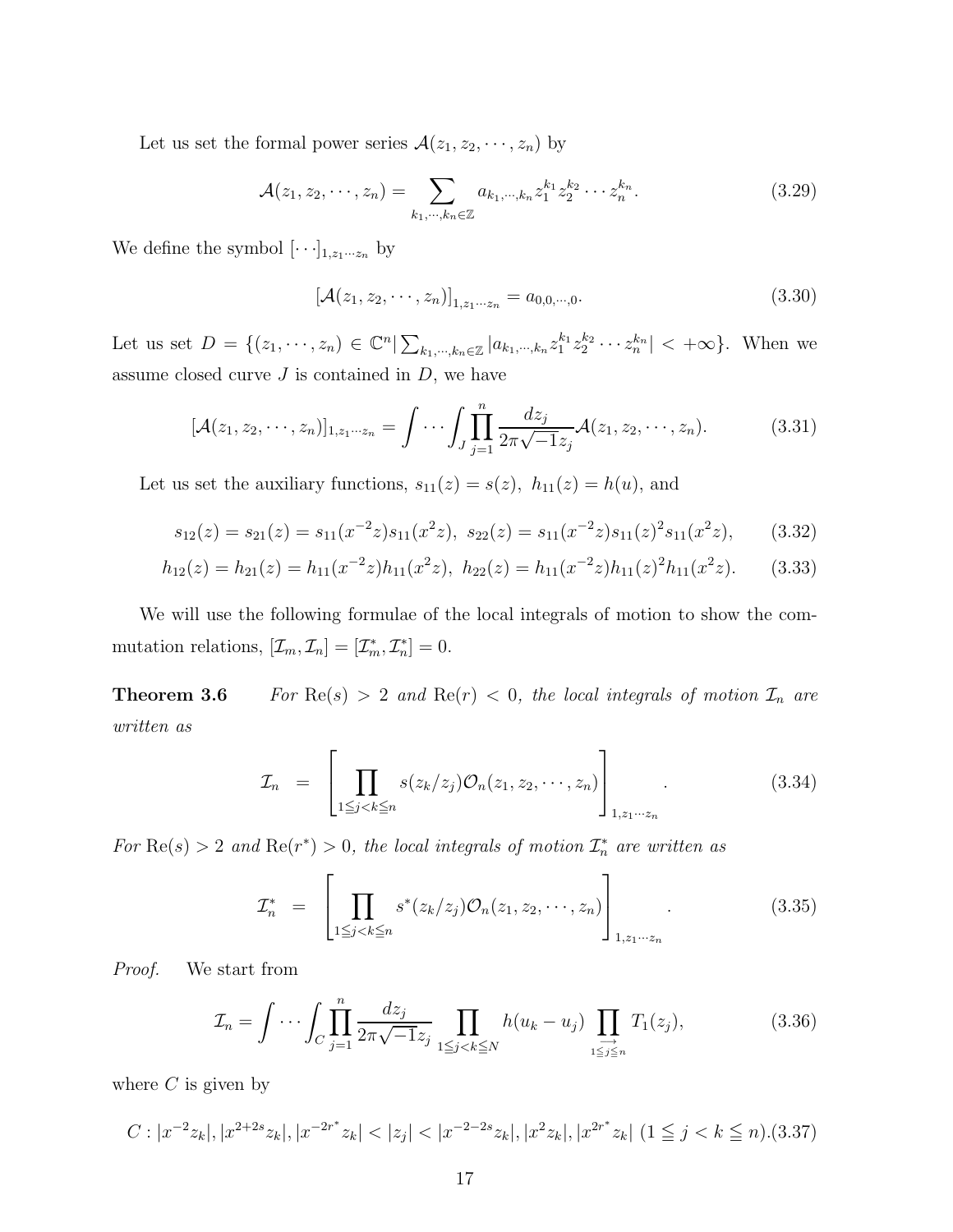Let us take the residue at  $z_n = x^{-2}z_j$   $(1 \leq J \leq n-1)$ . We have

$$
\mathcal{I}_n = \int \cdots \int_{\widehat{C}(1)} \prod_{j=1}^n \frac{dz_j}{2\pi \sqrt{-1}z_j} \prod_{1 \leq j < k \leq n} h(u_k - u_j) \prod_{1 \leq j \leq n} T_1(z_j)
$$
\n
$$
- \sum_{J=1}^{n-1} \int \cdots \int_{\widehat{C}(J)} \prod_{j=1}^{n-1} \frac{dz_j}{2\pi \sqrt{-1}z_j} \text{Res}_{z_n = x^{-2}z_j} \frac{dz_n}{z_n} \prod_{1 \leq j < k \leq n} h(u_k - u_j) \prod_{1 \leq j \leq n} T_1(z_j) \Bigg|_{z_n = x^{-2}z_j} (3.38)
$$

Here the contours  $\widehat{C}(J)$ ,  $(1 \leq J \leq n-1)$  are given by

$$
|x^{-2}z_k| < |z_n| < |x^{2-2s}z_k| \quad (J \le k \le n-1)
$$
\n
$$
|x^{-2}z_k| < |z_n| < |x^2z_k| \quad (1 \le k \le J-1)
$$
\n
$$
|x^{-2}z_k| < |z_j| < |x^2z_k| \quad (1 \le j < k \le n-1). \tag{3.39}
$$

The region  $\{(z_k, z_n) \in \mathbb{C}^2 | |x^{-2}z_k| < |z_n| < |x^{2-2s}z_k| \}$  for  $J \leq k \leq n$ , are annulus. Hence defining relations of the deformed Virasoro can be used. Hence we can use the following relation, which is derived by defining relations of the deformed Virasoro algebra.

$$
\operatorname{Res}_{w_2 = x^{-2}w_1} \frac{dw_2}{w_2} \left( \prod_{j=1}^M h(u_j - v_1)h(v_2 - u_j) \right) h(v_2 - v_1) \cdot T_1(w_1) \left( \prod_{1 \le j \le M} T_1(z_j) \right) T_1(w_2)
$$
  
= 
$$
c \prod_{j=1}^M h_{21} (xz_j/w_1) \cdot T_2(x^{-1}w_1) \left( \prod_{1 \le j \le M} T_1(z_j) \right).
$$
 (3.40)

By the same arguments as above, we can use the weak sense relation

$$
\delta(x^2z_3/z_2)g_{12}(x^{-1}z_2/z_1)T_1(z_1)T_2(x^{-1}z_2) \sim \delta(x^2z_3/z_2)g_{21}(xz_1/z_2)T_2(x^{-1}z_2)T_1(z_1).
$$

Hence we have

$$
\mathcal{I}_{n} = \int \cdots \int_{\widehat{C}(1)} \prod_{j=1}^{n} \frac{dz_{j}}{2\pi \sqrt{-1}z_{j}} \prod_{1 \leq j < k \leq n} h(u_{k} - u_{j}) \prod_{1 \leq j \leq n \atop 1 \leq j \leq n} T_{1}(z_{j})
$$
\n
$$
-c \sum_{J=1}^{n-1} \int \cdots \int_{C(J)} \prod_{j=1}^{n-1} \frac{dz_{j}}{2\pi \sqrt{-1}z_{j}} \prod_{1 \leq j < k \leq n \atop j,k \neq J} h_{11}(z_{j}/z_{k}) \prod_{1 \leq k \leq n-1 \atop k \neq J} h_{12}(x^{-1}z_{J}/z_{k})
$$
\n
$$
\times \prod_{1 \leq j \leq n-1 \atop j \neq J} T_{1}(z_{j}) \cdot T_{2}(x^{-1}z_{J}). \tag{3.41}
$$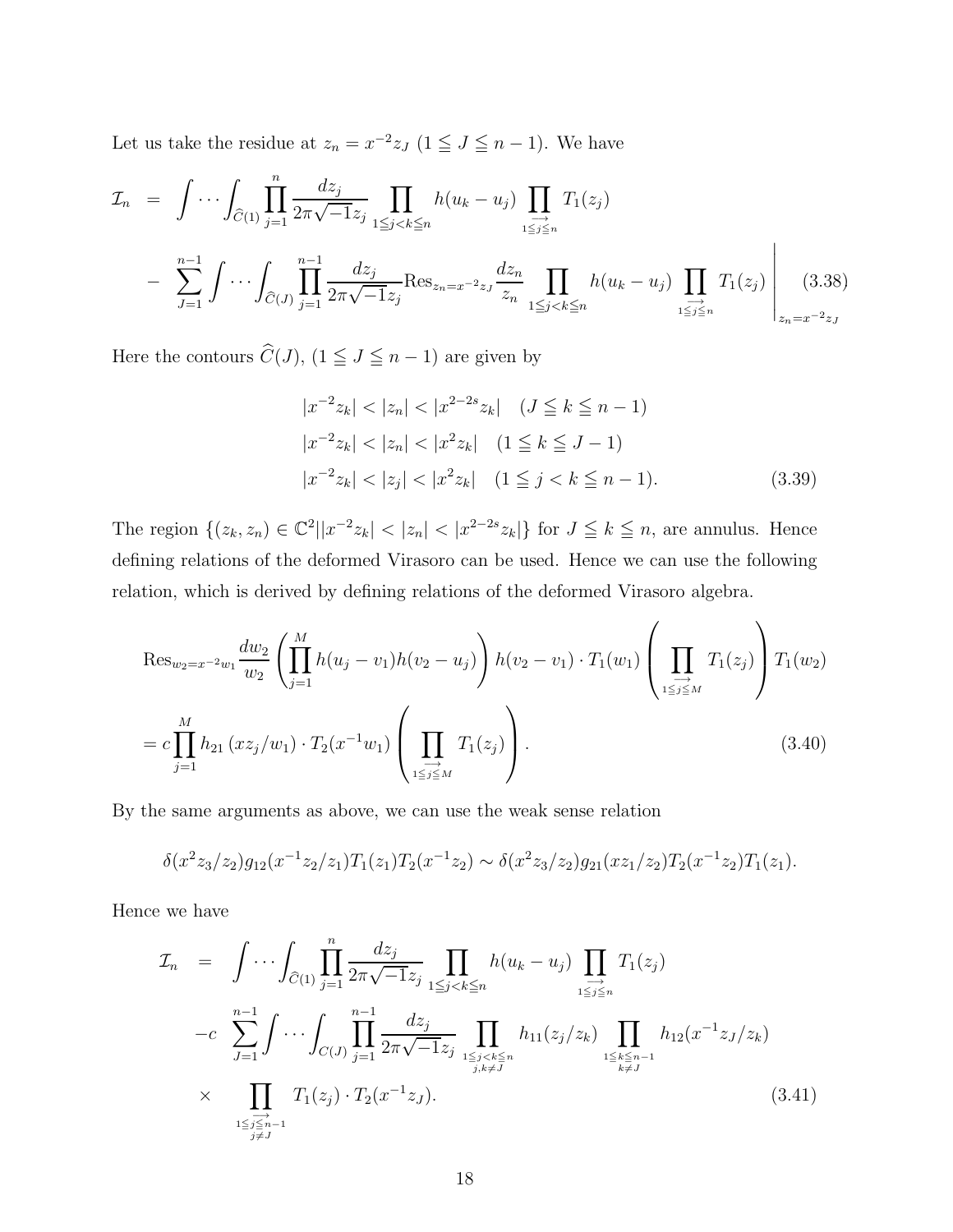Here the contours  $C(J)$  for  $1 \leq J \leq n-1$  are given by

$$
|x^{2s-2}z_k| < |z_j| < |x^{-2s+4}z_k| \quad (1 \le k \ne J \le n-1),
$$
\n
$$
|x^{-2}z_k| < |z_j| < |x^2z_k| \quad (1 \le j < k \le n-1; j, k \ne J). \tag{3.42}
$$

Repeating the same arguments for  $z_{n-1}, z_{n-2}, \dots$ , we have this theorem. Q.E.D.

## **3.3** Proof of  $[\mathcal{I}_m, \mathcal{I}_n] = [\mathcal{I}_m^*, \mathcal{I}_n^*] = 0$

In this section we show the commutation relation  $[\mathcal{I}_m, \mathcal{I}_n] = [\mathcal{I}_m^*, \mathcal{I}_n^*] = 0.$ 

#### Proposition 3.7

$$
\mathcal{O}_n(z_1,\dots,z_n)\mathcal{O}_m(z_{n+1},\dots,z_{n+m}) \sim \prod_{\substack{1 \leq j \leq n \\ n+1 \leq k \leq n+m}} \frac{1}{f_{11}(z_k/z_j)} \mathcal{O}_{n+m}(z_1,\dots,z_{n+m}). \quad (3.43)
$$

Proof This is direct consequence of the following explicit formulae

$$
\mathcal{O}_{n+m}(z_1, \dots, z_{n+m}) \sim \prod_{\substack{1 \le j \le n \\ n+1 \le k \le n+m}} g_{11}(z_k/z_j) \mathcal{O}_n(z_1, \dots, z_n) \mathcal{O}_m(z_{n+1}, \dots, z_{n+m})
$$
\n
$$
+ \sum_{\alpha=1}^{\left[\frac{n+m}{2}\right]} (-1)^{\alpha} c^{\alpha} \frac{1}{(\alpha!)^2} \sum_{\substack{L \subset \{1, \dots, n\} \\ |L| = \alpha}} \sum_{\substack{R \subset \{n+1, \dots, n+m\} \\ |R| = \alpha}} \sum_{\substack{1 \le j \le n+m \\ |R| = \alpha}} \prod_{\substack{1 \le j \le n+m \\ j \notin L \cup R}} T_1(z_j) \prod_{\substack{1 \le j \le n+m \\ j \in L}} T_2(x^{-1}z_j) \prod_{\substack{1 \le t \le \alpha \\ 1 \le j \le k \le n+m \\ j,k \in L \cup R}} \delta\left(x^2 \frac{z_{R(t)}}{z_{L(t)}}\right)
$$
\n
$$
\times \prod_{\substack{1 \le j < k \le n+m \\ j,k \in L \cup R}} g_{11}(z_k/z_j) \prod_{\substack{1 \le j < k \le n+m \\ j,k \in L}} g_{22}(z_k/z_j) \prod_{\substack{1 \le j,k \le n+m \\ k \in L, j \notin L \cup R}} g_{12}(x^{-1}z_k/z_j). \tag{3.44}
$$

Here we have set the index  $L(t)$  and  $R(t)$  by  $L = \{L(1) < L(2) < \cdots < L(\alpha)\}\)$  and  $R = \{R(1) < R(2) < \cdots < R(\alpha)\}.$  Q.E.D.

*Proof of Theorem 3.1* At first we restrict ourself to the regime,  $\text{Re}(s) > 2$  and  $\text{Re}(r) < 0$ , in order to use the power series formulae of the local integrals of motion,  $\mathcal{I}_n$ . In Proposition 3.5 we showed

$$
\prod_{1 \leq j < k \leq n} s(z_k/z_j) \mathcal{O}_n(z_1, \dots, z_n) = \prod_{1 \leq j < k \leq n} s(z_{\sigma(k)}/z_{\sigma(j)}) \mathcal{O}_n(z_{\sigma(1)}, \dots, z_{\sigma(n)}) \quad (\sigma \in S_n) \tag{3.45}
$$

Hence we have

 $\mathcal{I}_n \cdot \mathcal{I}_m$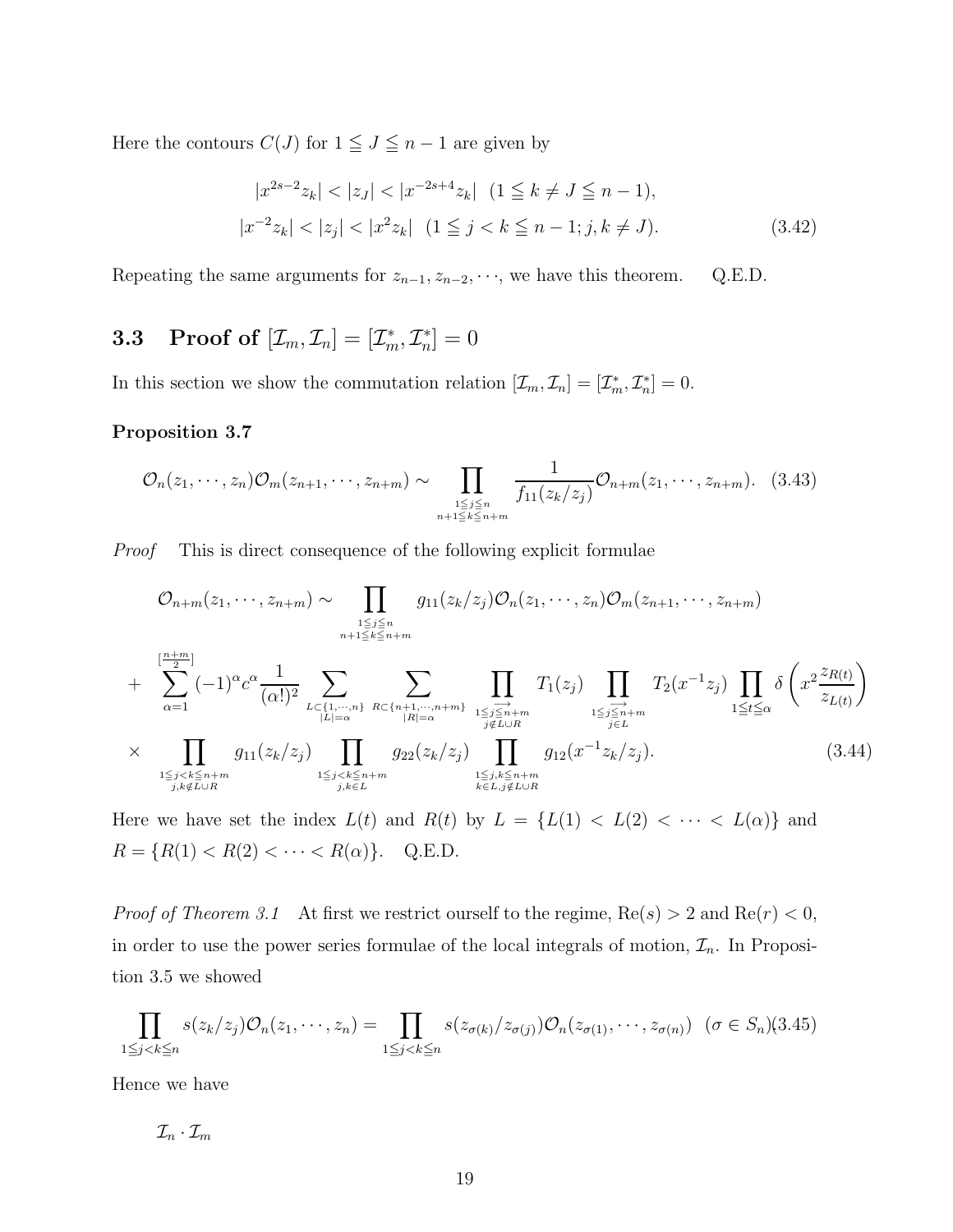$$
= \left[ \prod_{1 \leq j < k \leq n} s(z_k/z_j) \mathcal{O}_n(z_1, \dots, z_n) \prod_{n+1 \leq j < k \leq n+m} s(z_k/z_j) \mathcal{O}_m(z_{n+1}, \dots, z_{n+m}) \right]_{1, z_1 \dots z_{n+m}}
$$
\n
$$
= \left[ \frac{1}{(n+m)!} \sum_{\sigma \in S_{n+m}} \prod_{j=1}^n \prod_{k=n+1}^{n+m} \frac{1}{h(u_{\sigma(k)} - u_{\sigma(j)})} \prod_{1 \leq j < k \leq n+m} s(z_k/z_j) \mathcal{O}_{n+m}(z_1, \dots, z_{n+m}) \right]_{1, z_1 \dots z_{n+m}}
$$
\n(3.46)

Hence the commutation relation  $\mathcal{I}_n \cdot \mathcal{I}_m = \mathcal{I}_m \cdot \mathcal{I}_n$  is reduced to the following theta identity.

$$
LHS(n, m) = RHS(n, m)
$$
\n(3.47)

where we have set

LHS
$$
(n, m)
$$
 = 
$$
\sum_{\substack{J \subset \{1, 2, \cdots, n+m\} \\ |J| = n}} \prod_{j \in J} \prod_{k \notin J} \frac{[u_k - u_j + 1]_s [u_k - u_j + r^*]_s}{[u_k - u_j]_s [u_k - u_j + r]_s},
$$
(3.48)

RHS
$$
(n, m)
$$
 = 
$$
\sum_{J^c \subset \{1, 2, \cdots, n+m\} \atop |J^c|=m} \prod_{j \in J^c} \prod_{k \notin J^c} \frac{[u_k - u_j + 1]_s [u_k - u_j + r^*]_s}{[u_k - u_j]_s [u_k - u_j + r]_s}.
$$
 (3.49)

where we have used  $h(u) = \frac{[u]_s[u+r]_s}{[u+1]_s[u+r^*]_s}$ . LHS $(n,m)$  and RHS $(n,m)$  are an elliptic functions. Therefore, from Liouville thorem, it is enough to check whether all the residues of LHS(n, m) and RHS(n, m) coincide or not. Candidates of poles are  $u_{\alpha} = u_{\beta}$  ( $\alpha \neq \beta$ ) and  $u_{\alpha} = u_{\beta} - r \; (\alpha \neq \beta)$ . Let us consider  $u_{\alpha} = u_{\beta} \; (\alpha \neq \beta)$ 

LHS
$$
(n, m)
$$
 =  $\left( \frac{[u_{\alpha} - u_{\beta} + 1]_s [u_{\alpha} - u_{\beta} + r^*]_s}{[u_{\alpha} - u_{\beta}]_s [u_{\alpha} - u_{\beta} - r]_s} + \frac{[u_{\beta} - u_{\alpha} + 1]_s [u_{\beta} - u_{\alpha} + r^*]_s}{[u_{\beta} - u_{\alpha}]_s [u_{\beta} - u_{\alpha} - r]_s} \right)$   
  $\times \sum_{J \cup J^c \{1, \dots, n+m\} - \{\alpha, \beta\}} \prod_{j \in J} \prod_{k \notin J} \frac{[u_k - u_j + 1]_s [u_k - u_j + r^*]_s}{[u_k - u_j]_s [u_k - u_j + r]_s}$  (3.50)

Hence we have  $\text{Res}_{u_{\alpha}=u_{\beta}}\text{LHS}(n,m) = 0$ . As the same manner we have  $\text{Res}_{u_{\alpha}=u_{\beta}}\text{RHS}(n,m) = 0$ . 0. Therefore  $u_{\alpha} = u_{\beta}$  is not pole. We only have to consider poles  $u_{\alpha} = u_{\beta}$   $(\alpha \neq \beta)$ . We show the LHS $(n, m)$  = RHS $(n, m)$  by the induction of the number  $n + m$ . We assume  $n > m \geq 1$  without loosing generality. At first we show the starting point  $n > m = 1$ .

$$
\sum_{k=1}^{n+1} \prod_{\substack{j=1 \ j\neq k}}^{n+1} \frac{[u_j - u_k + 1]_s [u_j - u_k + r^*]_s}{[u_j - u_k]_s [u_j - u_k + r]_s} = \sum_{k=1}^{n+1} \prod_{\substack{j=1 \ j\neq k}}^{n+1} \frac{[u_k - u_j + 1]_s [u_k - u_j + r^*]_s}{[u_k - u_j]_s [u_k - u_j + r]_s} \tag{3.51}
$$

Both LHS(n, 1) and RHS(n, 1) have simple poles at  $u_{\alpha} = u_{\beta} - r$  ( $\alpha \neq \beta$ ) modulo  $\mathbb{Z} + \mathbb{Z}\tau$ . Beacuse both LHS(n, 1) and RHS(n, 1) are symmetric with respect with  $u_1, u_2, \dots, u_{n+1}$ ,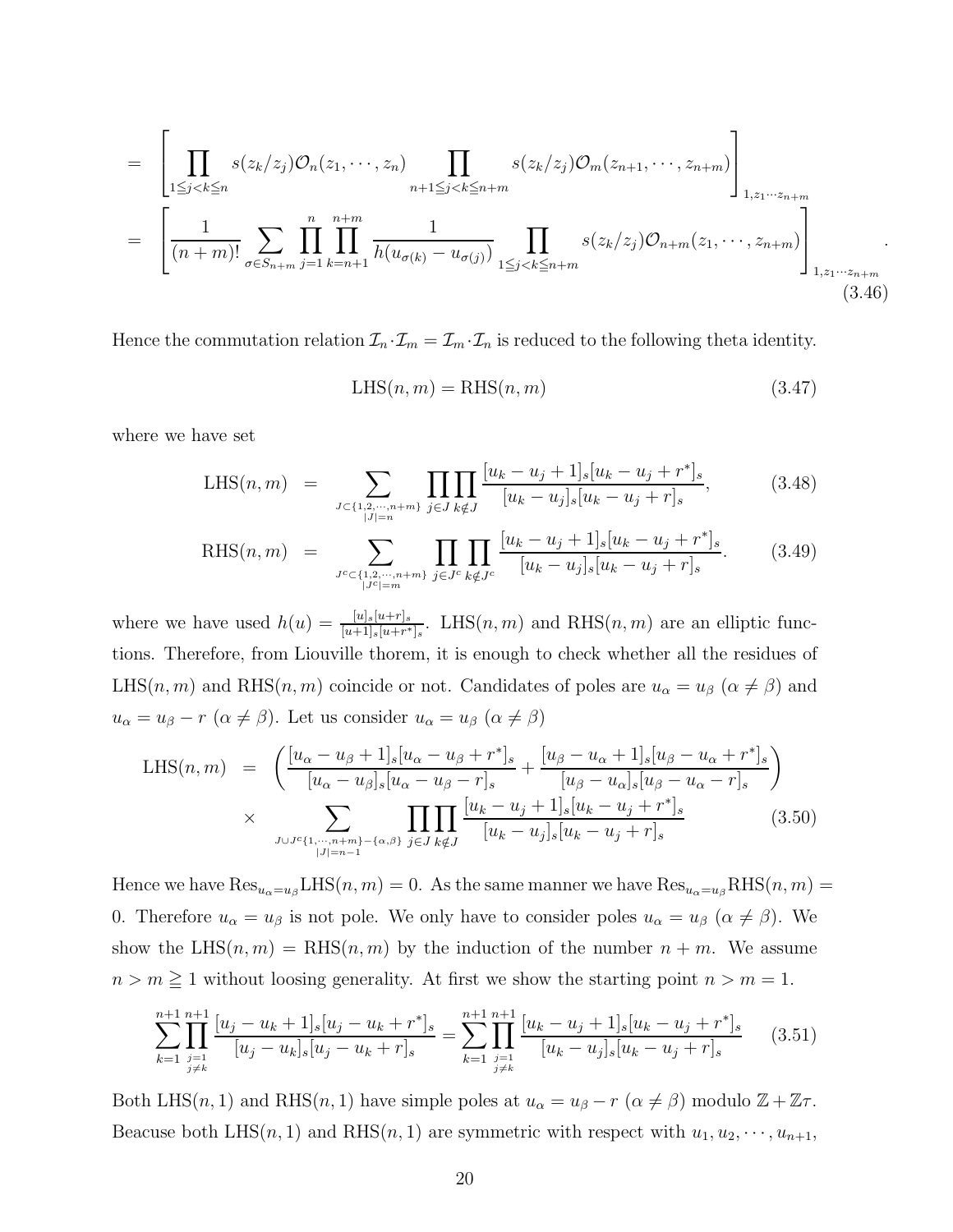it is enough to check the pole at  $u_2 = u_1 - r$ . We have

 $\lambda$ 

$$
\text{Res}_{u_2=u_1-r} \text{LHS}(n,1) = \text{Res}_{u_2=u_1-r} \text{RHS}(n,1)
$$
\n
$$
= \text{Res}_{u=0} \frac{[-r^*]_s[-1]_s}{[-r]_s[u]_s} \prod_{j=3}^{n+1} \frac{[u_j - u_1 + 1]_s[u_j - u_1 + r^*]_s}{[u_j - u_1]_s[u_j - u_1 + r]_s}.
$$
\n(3.52)

We have shown  $n > m = 1$  case. We show general  $n > m \ge 1$  case. We assume the equation  $LHS(n, 1) = RHS(n, 1)$  for some  $(m, n)$ . Beacuse both  $LHS(n + 1, m + 1)$  and RHS $(n + 1, m + 1)$  are symmetric with respect with  $u_1, u_2, \dots, u_{n+m+2}$ , it is enough to check the pole at  $u_2 = u_1 - r$ . Let us take the residue at  $u_2 = u_1 - r$  for  $(m + 1, n + 1)$ .

$$
\begin{split}\n\text{Res }_{u_{2}=u_{1}-r} \quad & \left( \sum_{\substack{J \subset \{1,2,\cdots,n+m+2\} \\ |J|=n+1}} \prod_{j \in J} \prod_{k \notin J} \frac{[u_{k}-u_{j}+1]_{s}[u_{k}-u_{j}+r^{*}]_{s}}{[u_{k}-u_{j}]_{s}[u_{k}-u_{j}+r]_{s}} - \sum_{\substack{J^{c} \subset \{1,2,\cdots,n+m+2\} \\ |J|=|m+1}} \prod_{j \in J^{c}} \prod_{k \notin J^{c}} \frac{[u_{k}-u_{j}+1]_{s}[u_{k}-u_{j}+r^{*}]_{s}}{[u_{k}-u_{j}]_{s}[u_{k}-u_{j}+r]_{s}} \right) \\
& = \prod_{j=3}^{n+m+2} \frac{[u_{j}-u_{1}+1]_{s}[u_{j}-u_{1}+r^{*}]_{s}}{[u_{j}-u_{1}]_{s}[u_{j}-u_{1}+r]_{s}} \quad (3.53) \\
& \times \left( \sum_{\substack{J \subset \{3,4,\cdots,n+m+2\} \\ |J|=n}} \prod_{j \in J} \prod_{k \notin J} \frac{[u_{k}-u_{j}+1]_{s}[u_{k}-u_{j}+r^{*}]_{s}}{[u_{k}-u_{j}]_{s}[u_{k}-u_{j}+r]_{s}} - \sum_{\substack{J^{c} \subset \{3,4,\cdots,n+m+2\} \\ |J^{c}|=m}} \prod_{j \in J^{c}} \prod_{k \notin J^{c}} \frac{[u_{k}-u_{j}+1]_{s}[u_{k}-u_{j}+r^{*}]_{s}}{[u_{k}-u_{j}]_{s}[u_{k}-u_{j}+r]_{s}} \right) = 0.\n\end{split}
$$

We have used the assumption of induction  $LHS(n, m) = RHS(n, m)$ . We have proved the equation  $[\mathcal{I}_n, \mathcal{I}_m] = 0$  for general  $n > m \geq 1$ . Generalization to generic parameter case:  $\text{Re}(s) > 0$  and  $r \in \mathbb{C}$ , should be understood as analytic continuation. The commutation relation  $[\mathcal{I}_n^*, \mathcal{I}_m^*]=0$  is shown by the same manner as above. Q.E.D.

## 3.4 Proof of Dynkin Automorphism Invariance  $\eta(\mathcal{I}_n) = \mathcal{I}_n$

In this section we show the Dynkin automorphism invariance  $\eta(\mathcal{I}_n) = \mathcal{I}_n$ . Before showing the complete proof, we consider some simple examples as warming-up exercise. We study the case :  $\text{Re}(s) > 2$  and  $1 - \text{Re}(s) < \text{Re}(r) < 0$ . Let us study  $n = 2$  case. The following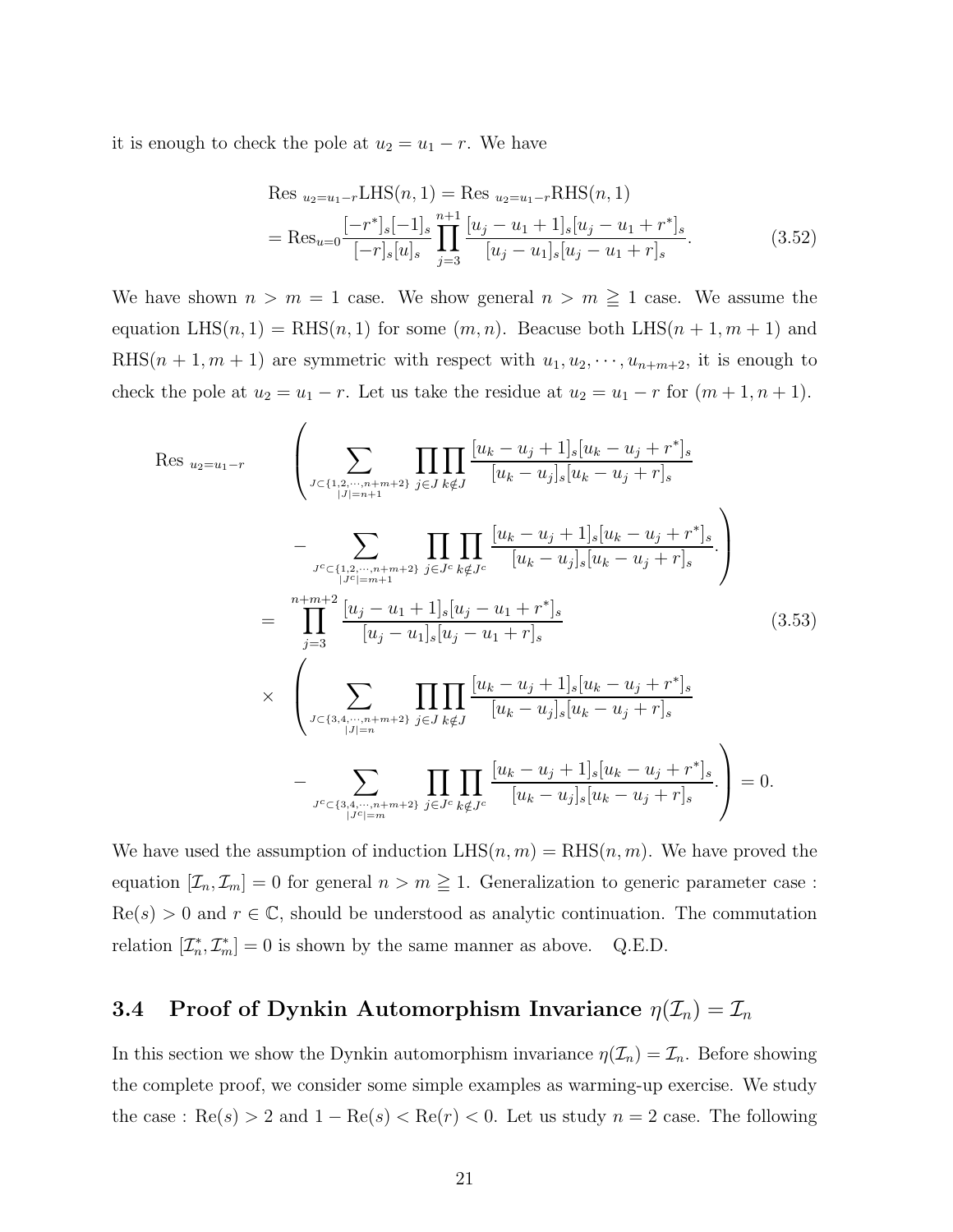relation is convenient for our calculation.

$$
h_{11}(z) - h_{11}(x^{2s}z) = c_h(\delta(x^2z) - \delta(x^{2r-2+2s}z)),
$$
\n
$$
c_h = -\frac{(x^2; x^{2s})_{\infty}(x^{2r-2}; x^{2s})_{\infty}(x^{2s-2}; x^{2s})_{\infty}(x^{2s-2r+2}; x^{2s})_{\infty}}{(x^{2r-4}; x^{2s})_{\infty}(x^{2s}; x^{2s})_{\infty}(x^{2s}; x^{2s})_{\infty}(x^{2s-2r+4}; x^{2s})_{\infty}}.
$$
\n(3.54)

Using the above relation, we have

$$
\eta(h_{11}(z_2/z_1)T_1(z_1)T_1(z_2)) = h_{11}(z_2/z_1)(\Lambda_1(x^{-s}z_1)\Lambda_1(x^{-s}z_2) + \Lambda_2(x^{s}z_1)\Lambda_2(x^{s}z_2)) \n+ h_{11}(x^{2s}z_2/z_1)\Lambda_1(x^{-s}z_1)\Lambda_2(x^{s}z_2) + h_{11}(x^{-2s}z_2/z_1)\Lambda_2(x^{s}z_1)\Lambda_1(x^{-s}z_2) \n+ c_h(\delta(x^{2}z_2/z_1) - \delta(x^{2r-2+2s}z_2/z_1))\Lambda_1(x^{-s}z_1)\Lambda_2(x^{s}z_2) \n- c_h(\delta(x^{2-2s}z_2/z_1) - \delta(x^{2r-2}z_2/z_1))\Lambda_2(x^{s}z_1)\Lambda_1(x^{-s}z_2).
$$
\n(3.55)

The delta-function yields

$$
\delta(x^{2r-2+2s}z_2/z_1)\Lambda_1(x^{-s}z_1)\Lambda_2(x^sz_2) = \delta(x^{2r-2}z_2/z_1)\Lambda_2(x^sz_1)\Lambda_1(x^{-s}z_2) = 0, (3.56)
$$

$$
c_h \delta(x^{2-2s} z_2/z_1) \Lambda_2(x^s z_1) \Lambda_1(x^{-s} z_2) = c_s(x^{-2}) \delta(x^{2-2s} z_2/z_1) T_2(x^{s-1} z_1), \tag{3.57}
$$

$$
c_h \delta(x^2 z_2/z_1) \Lambda_1(x^{-s} z_1) \Lambda_2(x^s z_2) = c_s(x^{-2}) \delta(x^2 z_2/z_1) \eta(T_2(x^{-1} z_1)). \tag{3.58}
$$

Hence we have  $\eta(\mathcal{I}_2) = \mathcal{I}_2$ . Let us study  $n = 3$  case. In what follows we use the following abbreviation.

$$
h_{12}(z) = h_{11}(x^{-1}z)h_{11}(xz), \quad h_{12}^{\eta}(z) = h_{11}(x^{s-1}z)h_{11}(x^{-s+1}z). \tag{3.59}
$$

We have

$$
\eta \left( \left[ \prod_{1 \leq j < k \leq 3} h_{11}(z_k/z_j) \Lambda_2(z_1) \Lambda_2(z_2) \Lambda_1(z_3) \right]_{1, z_1 z_2 z_3} \right)
$$
\n
$$
= \left[ \prod_{1 \leq j < k \leq 3} h_{11}(z_k/z_j) \Lambda_1(z_1) \Lambda_1(z_2) \Lambda_2(z_3) \right]_{1, z_1 z_2 z_3}
$$
\n
$$
+ \left[ cs(x^{-2}) h_{12}^{\eta}(x^{-1}z_1/z_2) \delta(x^2 z_3/z_1) \Lambda_1(z_2) \eta(T_2(x^{-1}z_1)) \right]_{1, z_1 z_2 z_3}
$$
\n
$$
+ \left[ cs(x^{-2}) h_{12}^{\eta}(x^{-1}z_2/z_1) \delta(x^2 z_3/z_2) \Lambda_1(z_1) \eta(T_2(x^{-1}z_2)) \right]_{1, z_1 z_2 z_3} . \tag{3.60}
$$

Moreover we have

$$
\eta \left( \left[ \prod_{1 \leq j < k \leq 3} h_{11}(z_k/z_j) T_1(z_1) T_1(z_2) T_1(z_3) \right]_{1, z_1 z_2 z_3} \right)
$$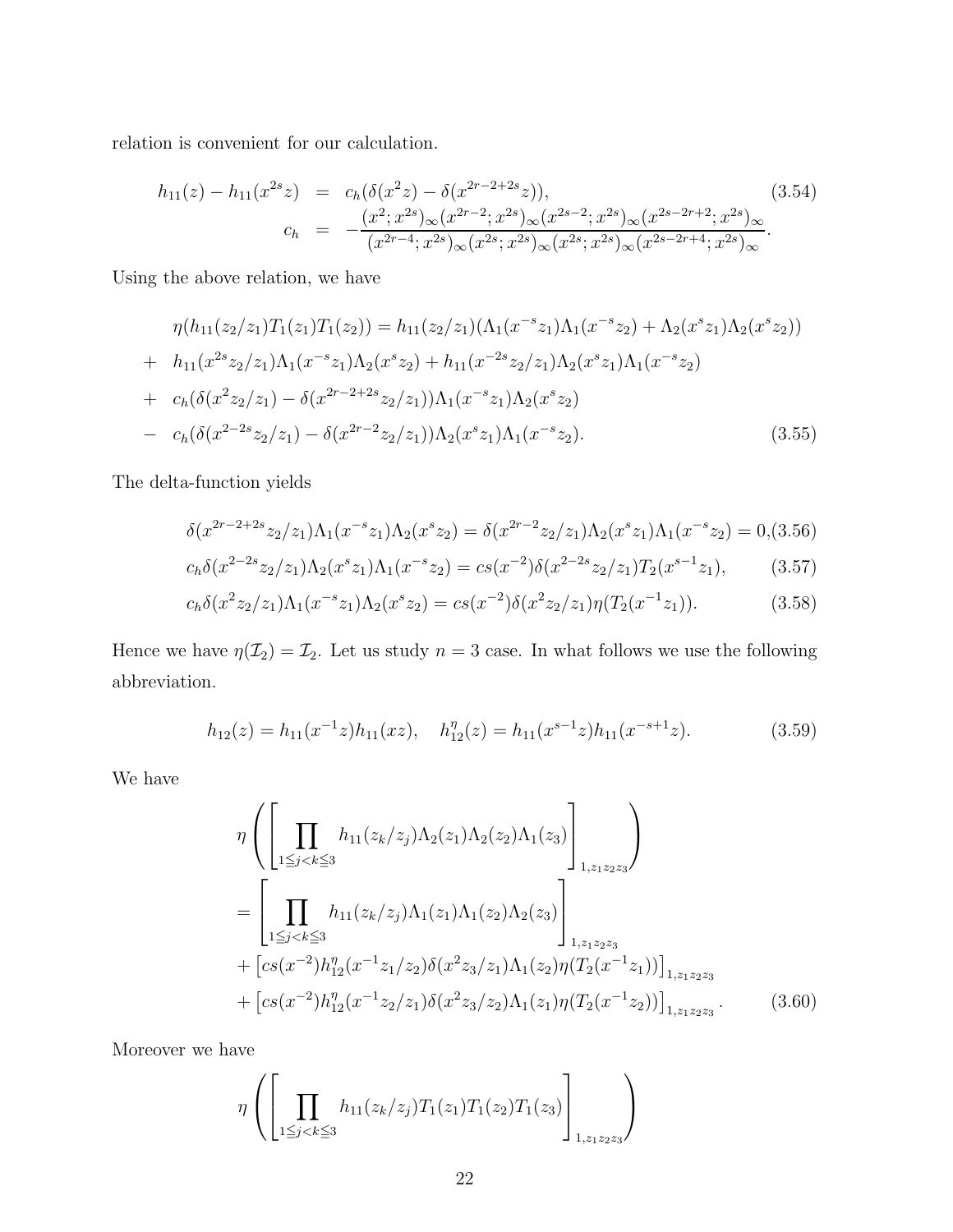$$
= \left[\prod_{1\leq j  
– 
$$
\left[cs(x^{-2})h_{12}(x^{-1}z_2/z_1)\delta(x^2z_3/z_2)T_1(z_1)T_2(x^{-1}z_2)\right]_{1,z_1z_2z_3}
$$
  
– 
$$
\left[cs(x^{-2})h_{12}(x^{-1}z_3/z_1)\delta(x^2z_3/z_1)T_1(z_2)T_2(x^{-1}z_1)\right]_{1,z_1z_2z_3}
$$
  
– 
$$
\left[cs(x^{-2})h_{12}(x^{-1}z_1/z_3)\delta(x^2z_2/z_1)T_1(z_3)T_2(x^{-1}z_1)\right]_{1,z_1z_2z_3}
$$
  
+ 
$$
\left[cs(x^{-2})h_{12}^{\eta}(x^{-1}z_2/z_1)\delta(x^2z_3/z_2)T_1(z_1)\eta(T_2(x^{-1}z_2))\right]_{1,z_1z_2z_3}
$$
  
+ 
$$
\left[cs(x^{-2})h_{12}^{\eta}(x^{-1}z_3/z_1)\delta(x^2z_3/z_1)T_1(z_2)\eta(T_2(x^{-1}z_1))\right]_{1,z_1z_2z_3}
$$
  
+ 
$$
\left[cs(x^{-2})h_{12}^{\eta}(x^{-1}z_1/z_3)\delta(x^2z_2/z_1)T_1(z_3)\eta(T_2(x^{-1}z_1))\right]_{1,z_1z_2z_3}.
$$
 (3.61)
$$

As the same manner, we have

$$
\eta([h_{12}(x^{-1}z_2/z_1)\delta(x^2z_3/z_2)T_1(z_1)T_2(x^{-1}z_2)]_{1,z_1z_2z_3})
$$
\n
$$
= [h_{12}^{\eta}(x^{-1}z_2/z_1)\delta(x^2z_3/z_2)T_1(z_1)\eta(T_2(x^{-1}z_2))]_{1,z_1z_2z_3}.
$$
\n(3.62)

Summing up all the above, we have  $\eta(\mathcal{I}_3) = \mathcal{I}_3$ .

*Proof.* Let us start general n case. For a while we study : Re(s) > 2 and  $1 - \text{Re}(s)$  <  $Re(r) < 0$ . In what follows we use the following abberiviations.

$$
h_{22}^{\eta}(z) = h_{11}(x^{-s}z)h_{11}(x^{-s+2}z)h_{11}(x^{s-2}z)h_{11}(x^{s}z), \qquad (3.63)
$$

$$
h_{22}^{\eta\eta}(z) = h_{11}(x^{-2s+2}z)h_{11}(z)^2h_{11}(x^{2s-2}z). \tag{3.64}
$$

We have

$$
\eta \left( \left[ \prod_{1 \leq j < k \leq n} h_{11}(z_k/z_j) T_1(z_1) T_1(z_2) \cdots T_1(z_n) \right]_{1, z_1 \cdots z_n} \right)
$$
\n
$$
= \left[ \sum_{\substack{\alpha, \beta \geq 0 \\ 0 \leq \alpha + \beta \leq \lfloor \frac{n}{2} \rfloor \\ j \notin A \cup B}} (-1)^{\alpha} (cs(x^{-2}))^{\alpha + \beta} \sum_{A_1, \cdots, A_{\alpha}, B_1, \cdots, B_{\beta}} \prod_{1 \leq j \leq \alpha} \delta \left( x^2 \frac{z_{Max(A_j)}}{z_{Min(A_j)}} \right) \prod_{1 \leq j \leq \beta} \delta \left( x^2 \frac{z_{Max(A_k)}}{z_{Min(A_j)}} \right)
$$
\n
$$
\times \prod_{\substack{j \neq A \cup B \\ j \notin A \cup B}} T_1(z_j) \prod_{j \in A_{Min}} T_2(x^{-1}z_j) \prod_{\substack{j \neq k \\ j \in B_{Min}}} \eta(T_2(x^{-1}z_j)) \times \prod_{\substack{j < k \\ j, k \notin A \cup B}} h_{11}(z_k/z_j) \prod_{\substack{j \notin A \cup B \\ k \in A_{Min}}} h_{12}(z_k/z_j)
$$
\n
$$
\times \prod_{\substack{j \notin A \cup B \\ j \in B_{Min}}} h_{12}^{\eta}(z_k/z_j) \prod_{\substack{j < k \\ j, k \in B_{Min}}} h_{22}(z_k/z_j) \prod_{\substack{j < k \\ j, k \in B_{Min}}} h_{22}^{\eta\eta}(z_k/z_j) \prod_{\substack{j < k \\ k \in B_{Min}}} h_{22}^{\eta\eta}(z_k/z_j) \prod_{\substack{j < k \\ k \in B_{Min}}} h_{22}^{\eta\eta}(z_k/z_j) \prod_{\substack{j, k \in A_{Min} \\ k \in B_{Min}}} h_{12}^{\eta\eta}(z_k/z_j) \right) \tag{3.65}
$$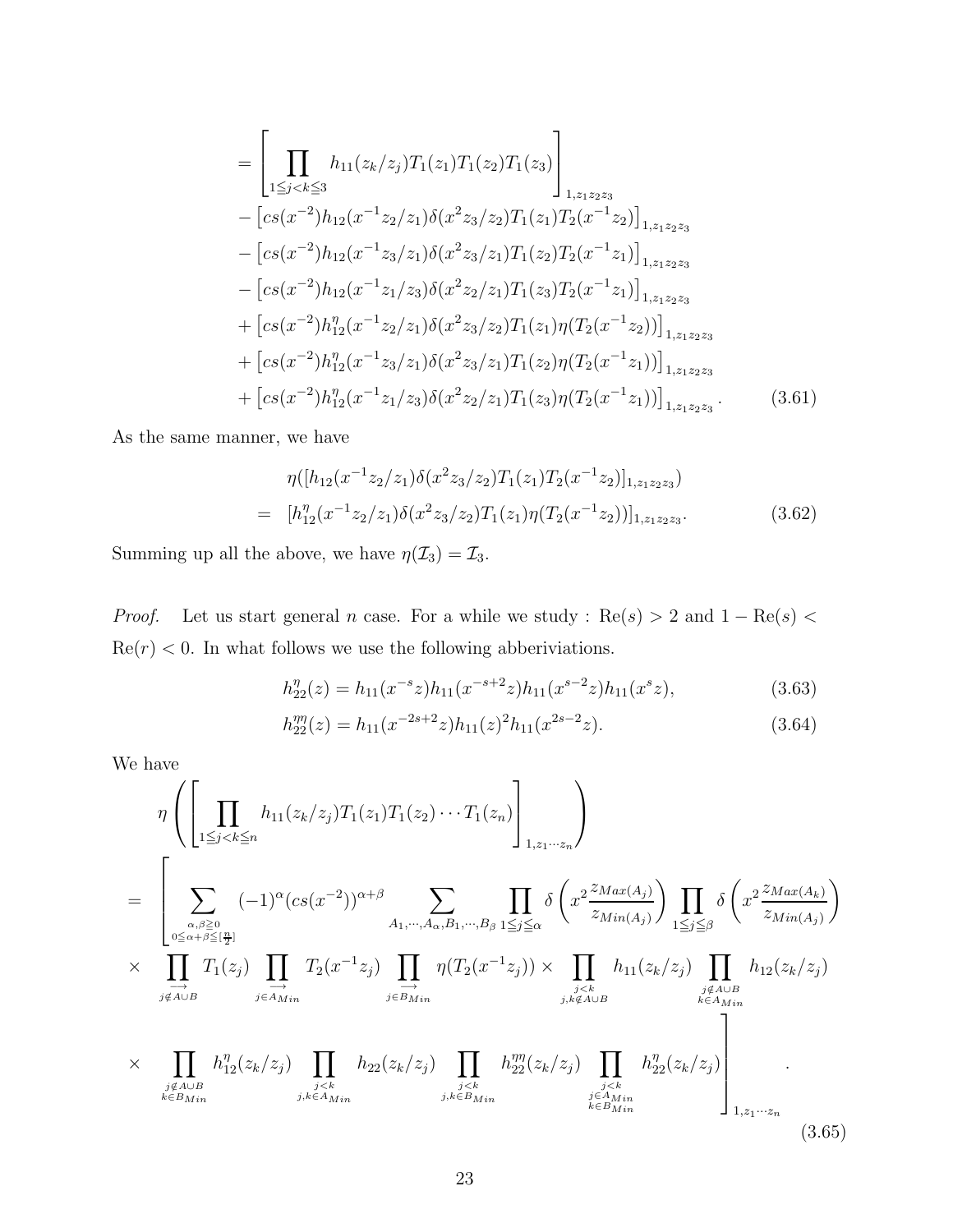We explain the notation of the above formulae (3.65). The summation  $\sum_{A_1,\dots,A_{\alpha},B_1,\dots,B_{\beta}}$ is taken over the set  $A_1, A_2, \dots, A_\alpha, B_1, B_2, \dots, B_\beta \subset \{1, 2, \dots, n\}$  such that  $A_j \cap A_k =$  $\phi$   $(1 \leq j \neq k \leq \alpha)$ ,  $B_j \cap B_k = \phi$   $(1 \leq j \neq k \leq \beta)$ ,  $|A_j| = |B_k| = 2$   $(1 \leq j \leq \alpha, 1 \leq k \leq \beta)$ , and  $Min(A_j) < Min(A_k)$  (1  $\leq j < k \leq \alpha$ ),  $Min(B_j) < Min(B_k)$  (1  $\leq j < k \leq \beta$ ). We have set  $A_{Min} = \{Min(A_1), \dots, Min(A_\alpha)\}, A_{Max} = \{Max(A_1), \dots, Max(A_\alpha)\}, B_{Min} = \{Min(A_1), \dots, Min(A_\alpha)\}$  ${Min(B_1), \dots, Min(B_\beta)}, B_{Min} = {Min(B_1), \dots, Min(B_\beta)}, \text{ and } A = A_1 \cup \dots \cup A_\alpha,$  $B = B_1 \cup \cdots \cup B_\beta$ . We have

$$
\eta \left( \left[ \prod_{1 \leq j < k \leq n} h_{11}(z_k/z_j) \prod_{1 \leq j \leq n \atop n+1 \leq k \leq n+m} h_{12}(x^{-1}z_k/z_j) \prod_{n+1 \leq j < k \leq n+m} h_{22}(z_k/z_j) \right] \times T_1(z_1) \cdots T_1(z_n) T_2(x^{-1}z_{n+1}) \cdots T_2(x^{-1}z_{n+m}) \prod_{1 \leq j \leq m} \delta(x^2 z_{n+m+j}/z_{n+j}) \right]_{1, z_1 \cdots z_n + m}
$$
\n
$$
= \left[ \sum_{\substack{a,\beta \geq 0 \\ \alpha \leq a+\beta \leq |\frac{n}{2}|}} (-1)^{\alpha} (cs(x^{-2}))^{\alpha+\beta} \sum_{A_1, \cdots, A_\alpha, B_1, \cdots, B_\beta} \prod_{1 \leq j \leq \alpha} \delta\left(x^2 \frac{z_{Max(A_j)}}{z_{Min(A_j)}}\right) \prod_{1 \leq j \leq \beta} \delta\left(x^2 \frac{z_{Max(A_j)}}{z_{Min(A_j)}}\right) \right)
$$
\n
$$
\times \prod_{\substack{1 \leq j \leq m \\ \lambda \leq j \leq m}} h_{11}(z_k/z_j) \prod_{\substack{1 \leq j \leq n \\ \beta \notin A \sqcup B}} h_{12}(x^{-1}z_k/z_j) \prod_{\substack{j \leq j \leq n \\ \beta \notin A \sqcup B}} h_{12}(x^{-1}z_k/z_j) \prod_{\substack{j \leq j \leq n \\ \beta \notin A \sqcup B}} h_{12}^{\gamma}(x^{-1}z_k/z_j) \prod_{\substack{j \leq j \leq n \\ \beta \notin A \sqcup B}} h_{12}^{\gamma}(x^{-1}z_k/z_j) \prod_{\substack{j \leq j \leq n \\ \beta \notin A \sqcup B}} h_{12}^{\gamma}(x^{-1}z_k/z_j) \prod_{\substack{j \leq k \leq n \\ \beta \notin A \sqcup B}} h_{22}^{\gamma}(z_k/z_j) \prod_{\substack{j \leq k \leq n \\ \beta \notin A \sqcup B}} h_{22}^{\gamma}(z_k/z_j) \prod_{\substack{j \leq k \leq n \\ \beta \notin A \sqcup B}} h_{22}^{\gamma}(z_k/z_j) \prod
$$

Using the formulae (3.17), (3.65) and (3.66), we have  $\eta(\mathcal{I}_n) = \mathcal{I}_n$  for general n. Cancellations of coefficients of  $\prod T_1 \prod T_2 \prod \eta(T_2)$  come from relation  $0 = (1-1)^k = \sum_{l=0}^k (-1)^k {}_k C_l$ . Generalization to generic parameter  $\text{Re}(s) > 0$  and  $r \in \mathbb{C}$  should be understood as analytic continuation. Q.E.D.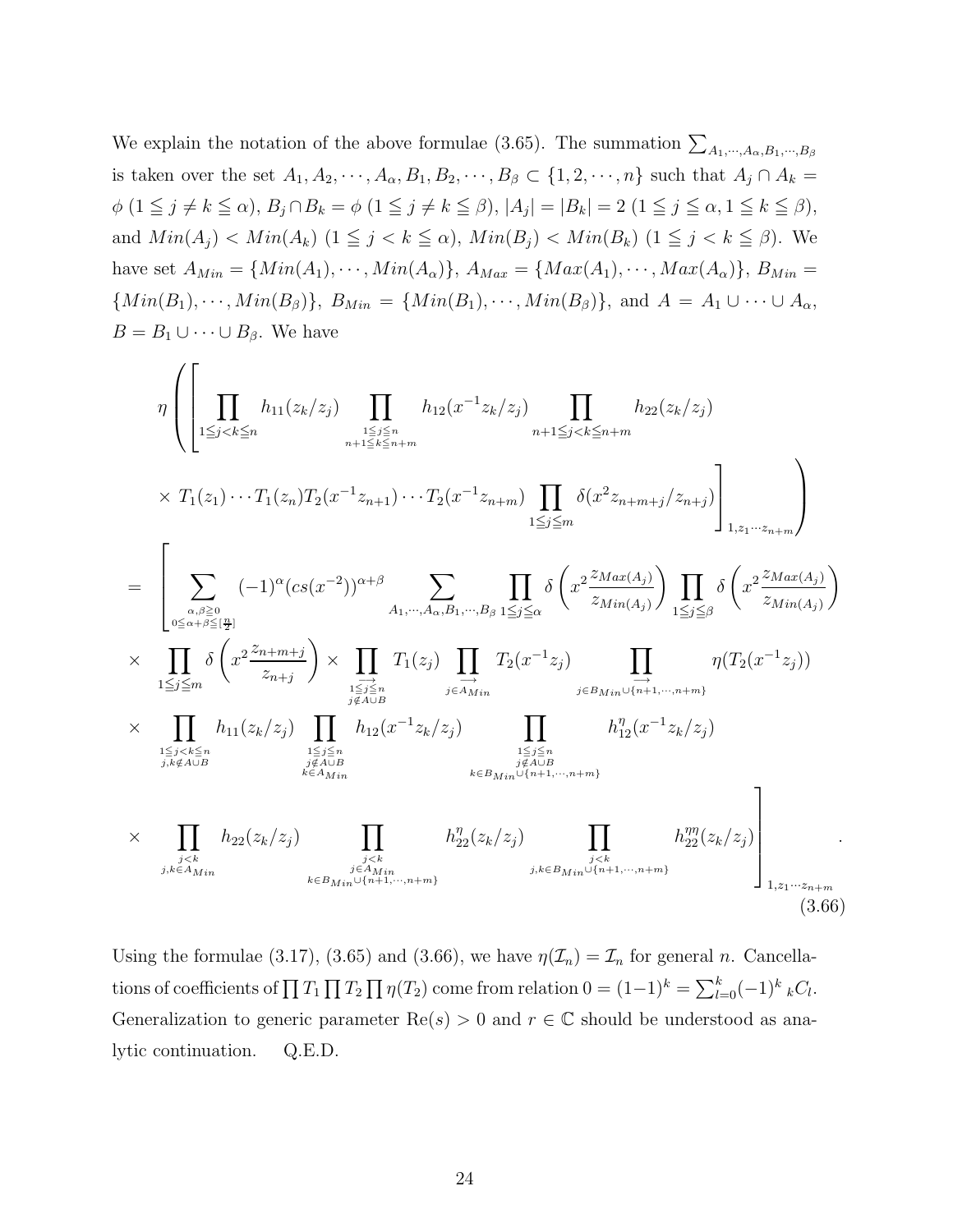## 4 Nonlocal Integrals of Motion  $\mathcal{G}_n$

In this section we explicitly construct the nonlocal integrals of motion  $\mathcal{G}_n$  and  $\mathcal{G}_n^*$ . In this section we study generic case :  $0 < x < 1$ ,  $Re(r) \neq 0$  and  $s \in \mathbb{C}$  (resp.  $0 < x < 1$ ,  $\text{Re}(r^*) \neq 0$  and  $s \in \mathbb{C}$ ). Let us use the parametrization :  $z_j = x^{2u_j}$ ,  $w_j = x^{2v_j}$ .

## 4.1 Nonlocal Integrals of Motion  $\mathcal{G}_n$

We explicitly construct the nonlocal integrals of motion  $\mathcal{G}_n$  and  $\mathcal{G}_n^*$ , and state the main results.

Let us set the theta function  $\vartheta_{\alpha,r}(u)$  by

$$
\vartheta_{\alpha,r}(u) = [u - \hat{\pi} + \alpha]_r [u - \alpha]_r + [u - \hat{\pi} - \alpha]_r [u + \alpha]_r.
$$
\n(4.1)

This function  $\vartheta_{\alpha,r}(u)$  satisfies

$$
\vartheta_{\alpha,r}(u+r\tau) = e^{-2\pi\sqrt{-1}\tau + \frac{2\pi\sqrt{-1}}{r}(\hat{\pi}+2u)} \vartheta_{\alpha,r}(u), \quad \vartheta_{\alpha,r}(u) = \vartheta_{-\alpha,r}(u). \tag{4.2}
$$

#### Definition 4.1

• We define  $\mathcal{G}_n$   $(n = 1, 2, \cdots)$  for the regime  $\text{Re}(r) > 0$  and  $0 < \text{Re}(s) < 2$  by

$$
\mathcal{G}_n = \int \cdots \int \prod_{j=1}^n \frac{dz_j}{2\pi \sqrt{-1}z_j} \prod_{j=1}^n \frac{dw_j}{2\pi \sqrt{-1}w_j} \prod_{1 \leq j \leq n \atop 1 \leq j \leq n} F_1(z_j) \prod_{1 \leq j \leq n \atop 1 \leq j \leq n} F_0(w_j)
$$
  
 
$$
\times \frac{\prod_{1 \leq i < j \leq n} [u_i - u_j]_r [u_j - u_i - 1]_r [v_i - v_j]_r [v_j - v_i - 1]_r}{\prod_{i,j=1}^n [u_i - v_j + \frac{s}{2}]_r [v_j - u_i + \frac{s}{2} - 1]_r} \vartheta_{\alpha,r} \left( \sum_{j=1}^n (u_j - v_j) \right).
$$
\n(4.3)

Here the contour I encircles  $z_i, w_i = 0$  in such a way that (1)  $z_j = x^{s+2lr} w_i, x^{2-s+2lr} w_i$  (l = 0, 1, 2, · · ·) is inside and  $z_j = x^{-s-2lr} w_i, x^{s-2-2lr} w_i$  (l = 0, 1, 2,  $\cdots$ ) is outside for  $i, j = 1, 2, \dots, n$ , (2)  $z_p = x^{2r^* + 2lr} z_q$   $(l = 0, 1, 2, \cdots)$  is inside  $z_p = x^{-2r^* - 2lr} z_q$   $(l = 0, 1, 2, \cdots)$  is outside for  $1 \leq p < q \leq n$ , (3)  $w_p = x^{2r^* + 2lr} w_q$   $(l = 0, 1, 2, \cdots)$  is inside  $w_p = x^{-2r^* - 2lr} w_q$   $(l = 0, 1, 2, \cdots)$  is outside for  $1 \leq p < q \leq n$ .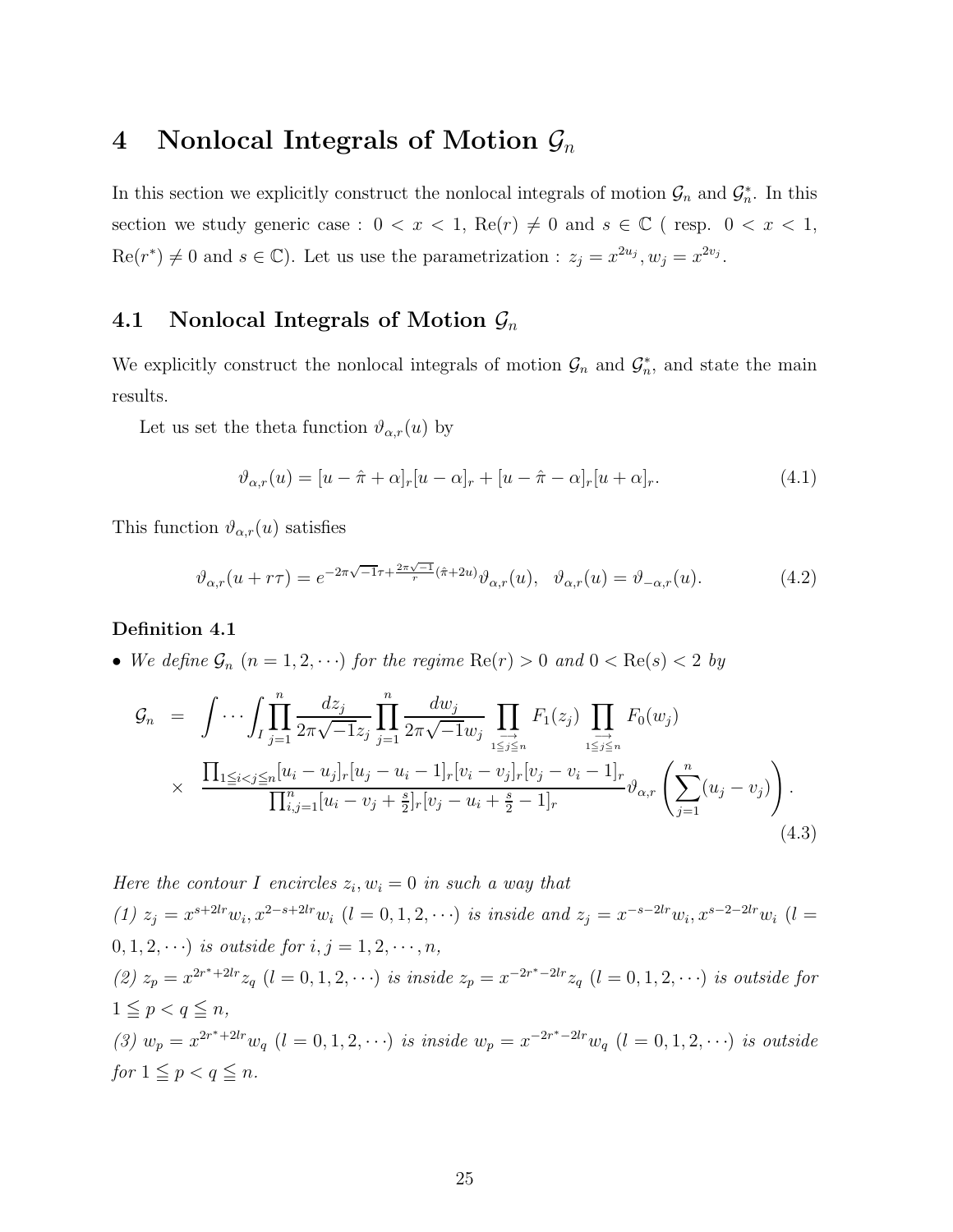• We define  $\mathcal{G}_n$   $(n = 1, 2, \cdots)$  for the regime  $\text{Re}(r) < 0$  and  $0 < \text{Re}(s) < 2$  by

$$
\mathcal{G}_n = \int \cdots \int \prod_{j=1}^n \frac{dz_j}{2\pi \sqrt{-1}z_j} \prod_{j=1}^n \frac{dw_j}{2\pi \sqrt{-1}w_j} \prod_{1 \leq j \leq n \atop 1 \leq j \leq n} F_1(z_j) \prod_{1 \leq j \leq n \atop 1 \leq j \leq n} F_0(w_j)
$$
\n
$$
\times \frac{\prod_{1 \leq i < j \leq n} [u_i - u_j]_{-r} [u_j - u_i + 1]_{-r} [v_i - v_j]_{-r} [v_j - v_i + 1]_{-r}}{\prod_{i,j=1}^n [u_i - v_j - \frac{s}{2}]_{-r} [v_j - u_i - \frac{s}{2} + 1]_{-r}} \vartheta_{\alpha, -r} \left( \sum_{j=1}^n (v_j - u_j) \right).
$$
\n(4.4)

Here the contour I encircles  $z_i, w_i = 0$  in such a way that (1)  $z_j = x^{s-2lr} w_i, x^{2-s-2lr} w_i$  (l = 0, 1, 2, · · ·) is inside and  $z_j = x^{-s+2lr} w_i, x^{s-2+2lr} w_i$  (l =  $0, 1, 2, \cdots$ ) is outside for  $i, j = 1, 2, \cdots, n$ , (2)  $z_p = x^{-2r^* - 2lr} z_q$  (l = 0, 1, 2, · · ) is inside  $z_p = x^{2r^* + 2lr} z_q$  (l = 0, 1, 2, · · ) is outside for  $1 \leq p < q \leq n$ , (3)  $w_p = x^{-2r^* - 2lr} w_q$   $(l = 0, 1, 2, \cdots)$  is inside  $w_p = x^{2r^* + 2lr} w_q$   $(l = 0, 1, 2, \cdots)$  is outside for  $1 \leq p < q \leq n$ .

• We define  $\mathcal{G}_n^*$   $(n = 1, 2, \cdots)$  for the regime  $\text{Re}(r^*) > 0$  and  $0 < \text{Re}(s) < 2$  by

$$
\mathcal{G}_{n}^{*} = \int \cdots \int_{I^{*}} \prod_{j=1}^{n} \frac{dz_{j}}{2\pi \sqrt{-1}z_{j}} \prod_{j=1}^{n} \frac{dw_{j}}{2\pi \sqrt{-1}w_{j}} \prod_{1 \leq j \leq n} E_{1}(z_{j}) \prod_{1 \leq j \leq n} E_{0}(w_{j})
$$
\n
$$
\times \frac{\prod_{1 \leq i < j \leq n} [u_{i} - u_{j}]_{r^{*}} [u_{j} - u_{i} + 1]_{r^{*}} [v_{i} - v_{j}]_{r^{*}} [v_{j} - v_{i} + 1]_{r^{*}}}{\prod_{i,j=1}^{n} [u_{i} - v_{j} - \frac{s}{2}]_{r^{*}} [v_{j} - u_{i} - \frac{s}{2} + 1]_{r^{*}}} \vartheta_{\alpha,r^{*}} \left( \sum_{j=1}^{n} (v_{j} - u_{j}) \right). \tag{4.5}
$$

Here the contour  $I^*$  encircles  $z_i, w_i = 0$  in such a way that  $(1) z_j = x^{s+2lr^*} w_i, x^{2-s+2lr^*} w_i$   $(l = 0, 1, 2, \cdots)$  is inside and  $z_j = x^{-s-2lr^*} w_i, x^{s-2-2lr^*} w_i$   $(l = 0, 1, 2, \cdots)$  $0, 1, 2, \cdots$ ) is outside for  $i, j = 1, 2, \cdots, n$ , (2)  $z_p = x^{2r+2lr^*} z_q$   $(l = 0, 1, 2, \cdots)$  is inside  $z_p = x^{-2r-2lr^*} z_q$   $(l = 0, 1, 2, \cdots)$  is outside for  $1 \leq p < q \leq n$ , (3)  $w_p = x^{2r+2lr^*} w_q$   $(l = 0, 1, 2, \cdots)$  is inside  $w_p = x^{-2r-2lr^*} w_q$   $(l = 0, 1, 2, \cdots)$  is outside for  $1 \leq p < q \leq n$ .

• We define  $\mathcal{G}_n^*$   $(n = 1, 2, \cdots)$  for the regime  $\text{Re}(r^*) < 0$  and  $0 < \text{Re}(s) < 2$  by

$$
\mathcal{G}_n^* = \int \cdots \int_{I^*} \prod_{j=1}^n \frac{dz_j}{2\pi \sqrt{-1}z_j} \prod_{j=1}^n \frac{dw_j}{2\pi \sqrt{-1}w_j} \prod_{1 \leq j \leq n \atop 1 \leq j \leq n} E_1(z_j) \prod_{1 \leq j \leq n \atop 1 \leq j \leq n} E_0(w_j)
$$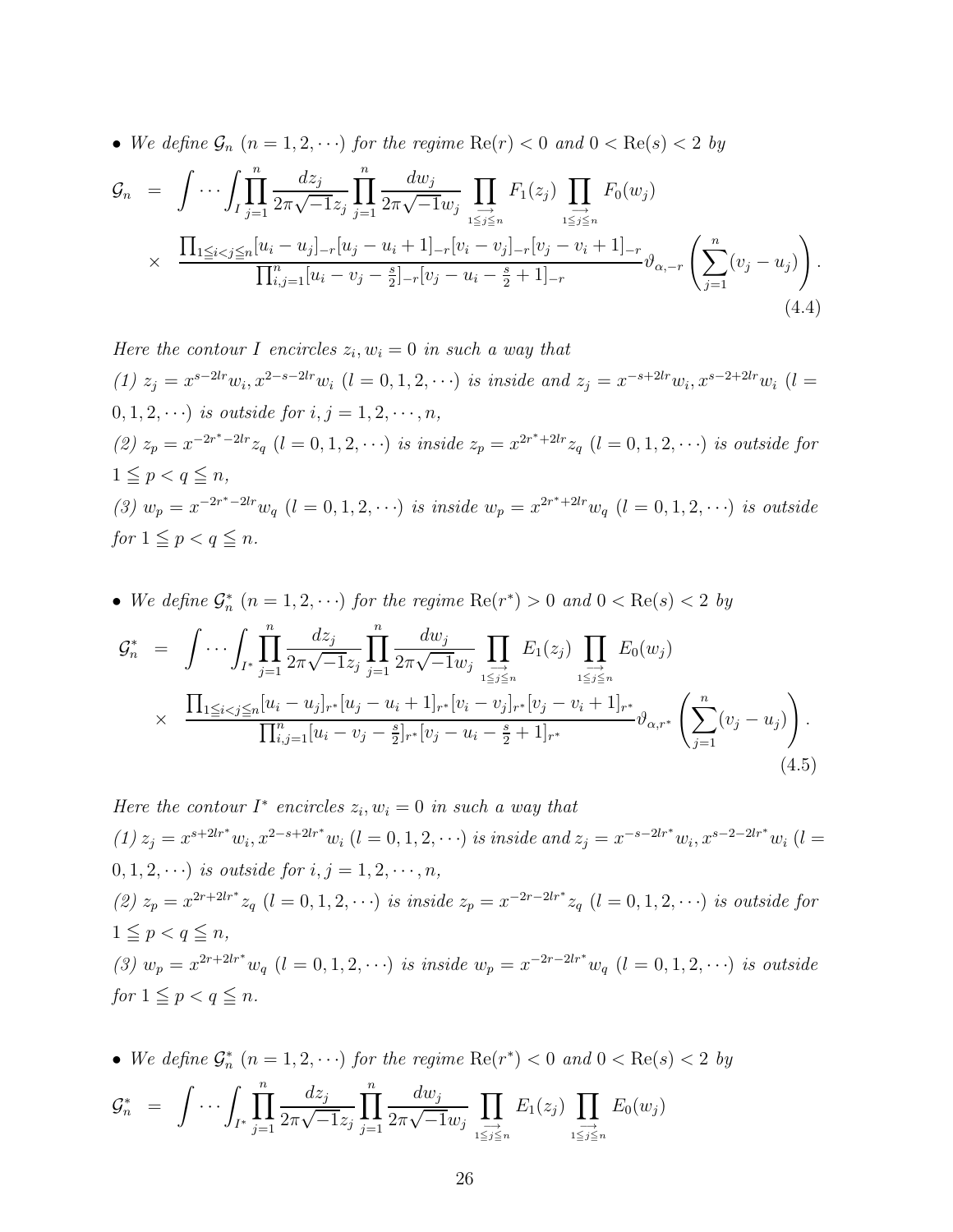$$
\times \frac{\prod_{1 \leq i < j \leq n} [u_i - u_j]_{-r^*} [u_j - u_i - 1]_{-r^*} [v_i - v_j]_{-r^*} [v_j - v_i - 1]_{-r^*}}{\prod_{i,j=1}^n [u_i - v_j + \frac{s}{2}]_{-r^*} [v_j - u_i + \frac{s}{2} - 1]_{-r^*}} \vartheta_{\alpha, -r^*} \left( \sum_{j=1}^n (u_j - v_j) \right).
$$
\n(4.6)

Here the contour  $I^*$  encircles  $z_i, w_i = 0$  in such a way that  $(1) z_j = x^{s-2lr^*} w_i, x^{2-s-2lr^*} w_i$   $(l = 0, 1, 2, \cdots)$  is inside and  $z_j = x^{-s+2lr^*} w_i, x^{s-2+2lr^*} w_i$   $(l = 0, 1, 2, \cdots)$ 0, 1, 2,  $\cdots$ ) is outside for  $i, j = 1, 2, \cdots, n$ , (2)  $z_p = x^{-2r-2lr^*} z_q$  (l = 0, 1, 2, · · ·) is inside  $z_p = x^{2r+2lr^*} z_q$  (l = 0, 1, 2, · · ·) is outside for  $1 \leq p < q \leq n$ , (3)  $w_p = x^{-2r-2lr^*} w_q$   $(l = 0, 1, 2, \cdots)$  is inside  $w_p = x^{2r+2lr^*} w_q$   $(l = 0, 1, 2, \cdots)$  is outside for  $1 \leq p < q \leq n$ .

We call  $\mathcal{G}_n$  and  $\mathcal{G}_n^*$  the nonlocal integrals of motion for the deformed Virasoro algebra. The definitions of  $\mathcal{G}_n$  and  $\mathcal{G}_n^*$  for generic  $s \in \mathbb{C}$ , should be understood as analytic continuation.

**Example** For  $Re(r) > 0$  and  $0 < Re(s) < 2$  we have

$$
\mathcal{G}_1 = \int \int_I \frac{dz_1}{2\pi\sqrt{-1}z_1} \frac{dz_2}{2\pi\sqrt{-1}z_2} F_1(z_1) F_0(z_2) \frac{\vartheta_{\alpha,r}(u_1 - u_2)}{[u_1 - u_2 + \frac{s}{2}]_r [u_1 - u_2 - \frac{s}{2} + 1]_r}.
$$
 (4.7)

For  $\text{Re}(r) < 0$  and  $0 < \text{Re}(s) < 2$  we have

$$
\mathcal{G}_1 = \int \int_I \frac{dz_1}{2\pi\sqrt{-1}z_1} \frac{dz_2}{2\pi\sqrt{-1}z_2} F_1(z_1) F_0(z_2) \frac{\vartheta_{\alpha,-r}(u_2 - u_1)}{[u_1 - u_2 - \frac{s}{2}]_{-r}[u_1 - u_2 + \frac{s}{2} - 1]_{-r}}. \tag{4.8}
$$

For  $\text{Re}(r^*) > 0$  and  $0 < \text{Re}(s) < 2$  we have

$$
\mathcal{G}_1^* = \int \int_I \frac{dz_1}{2\pi\sqrt{-1}z_1} \frac{dz_2}{2\pi\sqrt{-1}z_2} E_1(z_1) E_0(z_2) \frac{\vartheta_{\alpha,r^*}(u_2 - u_1)}{[u_1 - u_2 - \frac{s}{2}]_{r^*}[u_1 - u_2 + \frac{s}{2} - 1]_{r^*}}.
$$
(4.9)

For  $\text{Re}(r^*) < 0$  and  $0 < \text{Re}(s) < 2$  we have

$$
\mathcal{G}_1^* = \int \int_I \frac{dz_1}{2\pi\sqrt{-1}z_1} \frac{dz_2}{2\pi\sqrt{-1}z_2} E_1(z_1) E_0(z_2) \frac{\vartheta_{\alpha,-r^*}(u_1 - u_2)}{[u_1 - u_2 + \frac{s}{2}]_{-r^*}[u_1 - u_2 - \frac{s}{2} + 1]_{-r^*}}. (4.10)
$$

The contour I and I<sup>\*</sup> encircles  $z_1 = 0$  in such a way that  $z_1 = x^{s+2rl}z_2, x^{2-s+2rl}z_2$  (l =  $(0, 1, 2, \cdots)$  is inside and  $z_1 = x^{-s-2rl} z_2, x^{s-2-2rl} z_2$   $(l = 0, 1, 2, \cdots)$  is outside.

The followings are some of Main Results of our paper.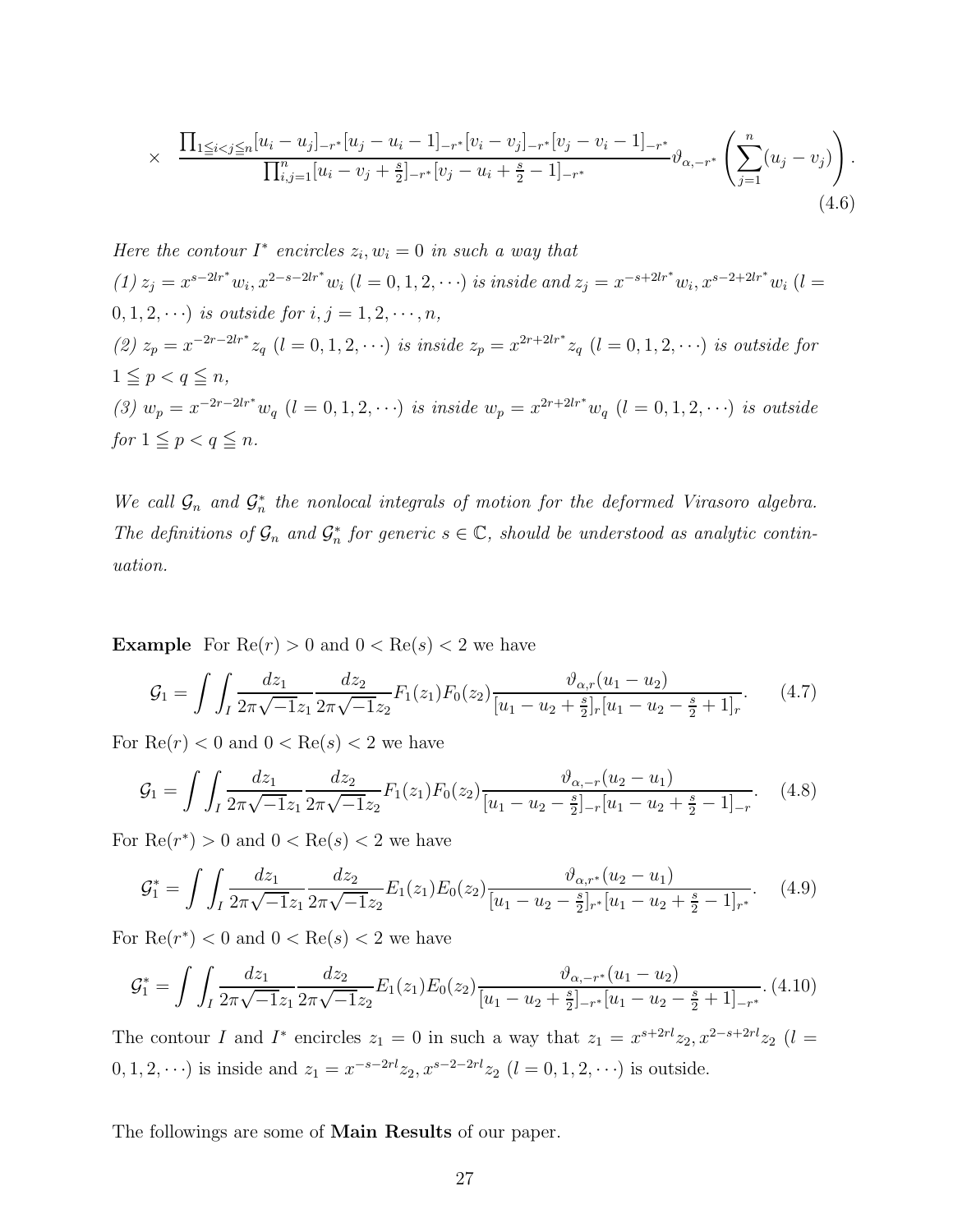**Theorem 4.1** The nonlocal integrals of motion  $\mathcal{G}_n$  (resp.  $\mathcal{G}_n^*$ ) commute with each other for generic  $\text{Re}(r) \neq 0$  and  $s \neq 2$  (resp  $\text{Re}(r^*) \neq 0$  and  $s \neq 2$ )

$$
[\mathcal{G}_n, \mathcal{G}_m] = 0, \quad [\mathcal{G}_n^*, \mathcal{G}_m^*] = 0 \quad (n, m = 1, 2, \cdots). \tag{4.11}
$$

**Theorem 4.2** The nonlocal integrals of motion  $\mathcal{G}_n$  and  $\mathcal{G}_n^*$  commute with each other for generic  $0 < \text{Re}(r) < 1$  and  $s \neq 2$ 

$$
[\mathcal{G}_n, \mathcal{G}_m^*] = 0 \quad (n, m = 1, 2, \cdots). \tag{4.12}
$$

**Theorem 4.3** The nonlocal integrals of motion  $\mathcal{G}_n$  (resp.  $\mathcal{G}_n^*$ ) are invariant under the action of Dynkin automorphism  $\eta$ , for generic  $\text{Re}(r) \neq 0$  and  $s \neq 2$  (resp.  $\text{Re}(r^*) \neq 0$ and  $s \neq 2$ ).

$$
\eta(\mathcal{G}_n) = \mathcal{G}_n, \quad \eta(\mathcal{G}_n^*) = \mathcal{G}_n^* \quad (n = 1, 2, \cdots). \tag{4.13}
$$

**Theorem 4.4** For generic parameter  $\text{Re}(r) \neq 0$ ,  $\text{Re}(s) > 0$ , we have

$$
[\mathcal{I}_n, \mathcal{G}_m] = 0, \quad [\mathcal{I}_n^*, \mathcal{G}_m] = 0 \quad (n, m = 1, 2, \cdots). \tag{4.14}
$$

For generic parameter  $\text{Re}(r^*) \neq 0$ ,  $\text{Re}(s) > 0$ , we have

$$
[\mathcal{I}_n, \mathcal{G}_m^*] = 0, \quad [\mathcal{I}_n^*, \mathcal{G}_m^*] = 0, \quad (n, m = 1, 2, \cdots). \tag{4.15}
$$

## 4.2 Proof of  $[\mathcal{G}_n,\mathcal{G}_m] = [\mathcal{G}_n^*,\mathcal{G}_m^*]=0$

In this section we show the commutation relations  $[\mathcal{G}_n, \mathcal{G}_m] = [\mathcal{G}_n^*, \mathcal{G}_m^*] = 0$ . At first we show the theta function identity, which gives a generalization of the one in [5].

**Theorem 4.5** The following theta function identity holds

$$
\sum_{\substack{K \cup K^{c} = \{1, \dots, n+m\} \\ |K| = n, K \cap K^{c} = g}} \sum_{\substack{l \in L^{c} \\ |L| = n, L \cap L^{c} = g}} \widehat{\vartheta}_{\beta,r} \left( \sum_{j \in K^{c}} u_{j} - \sum_{j \in L^{c}} v_{j} \right) \widehat{\vartheta}_{\alpha,r} \left( \sum_{j \in K} u_{j} - \sum_{j \in L} v_{j} \right) \times \prod_{\substack{i \in K^{c} \\ i \in L^{c}}} \prod_{\substack{l \in L^{c} \\ l \in L}} \frac{[v_{j} - u_{k} + \frac{s}{2}]_{r}[u_{i} - v_{l} + \frac{s}{2}]_{r}[u_{k} - v_{j} + \frac{s}{2} - 1]_{r}[v_{l} - u_{i} + \frac{s}{2} - 1]_{r}}{[u_{i} - u_{k}]_{r}[v_{j} - v_{l}]_{r}[u_{k} - u_{i} - 1]_{r}[v_{l} - v_{j} - 1]_{r}} \n= \sum_{\substack{K \cup K^{c} = \{1, \dots, n+m\} \\ |K| = n, K \cap K^{c} = g}} \sum_{\substack{l \in L^{c} \\ |L| = n, L \cap L^{c} = g}} \widehat{\vartheta}_{\alpha,r} \left( \sum_{j \in K^{c}} u_{j} - \sum_{j \in L^{c}} v_{j} \right) \widehat{\vartheta}_{\beta,r} \left( \sum_{j \in K} u_{j} - \sum_{j \in L} v_{j} \right) \times \prod_{\substack{i \in K^{c} \\ i \in L^{c}}} \prod_{\substack{j \in L^{c} \\ l \in L}} \frac{[v_{l} - u_{i} + \frac{s}{2}]_{r}[u_{k} - v_{j} + \frac{s}{2}]_{r}[u_{i} - v_{l} + \frac{s}{2} - 1]_{r}[v_{j} - u_{k} + \frac{s}{2} - 1]_{r}}{[u_{k} - u_{i}]_{r}[v_{l} - v_{j}]_{r}[u_{i} - u_{k} - 1]_{r}[v_{j} - v_{l} - 1]_{r}}.
$$
\n(4.16)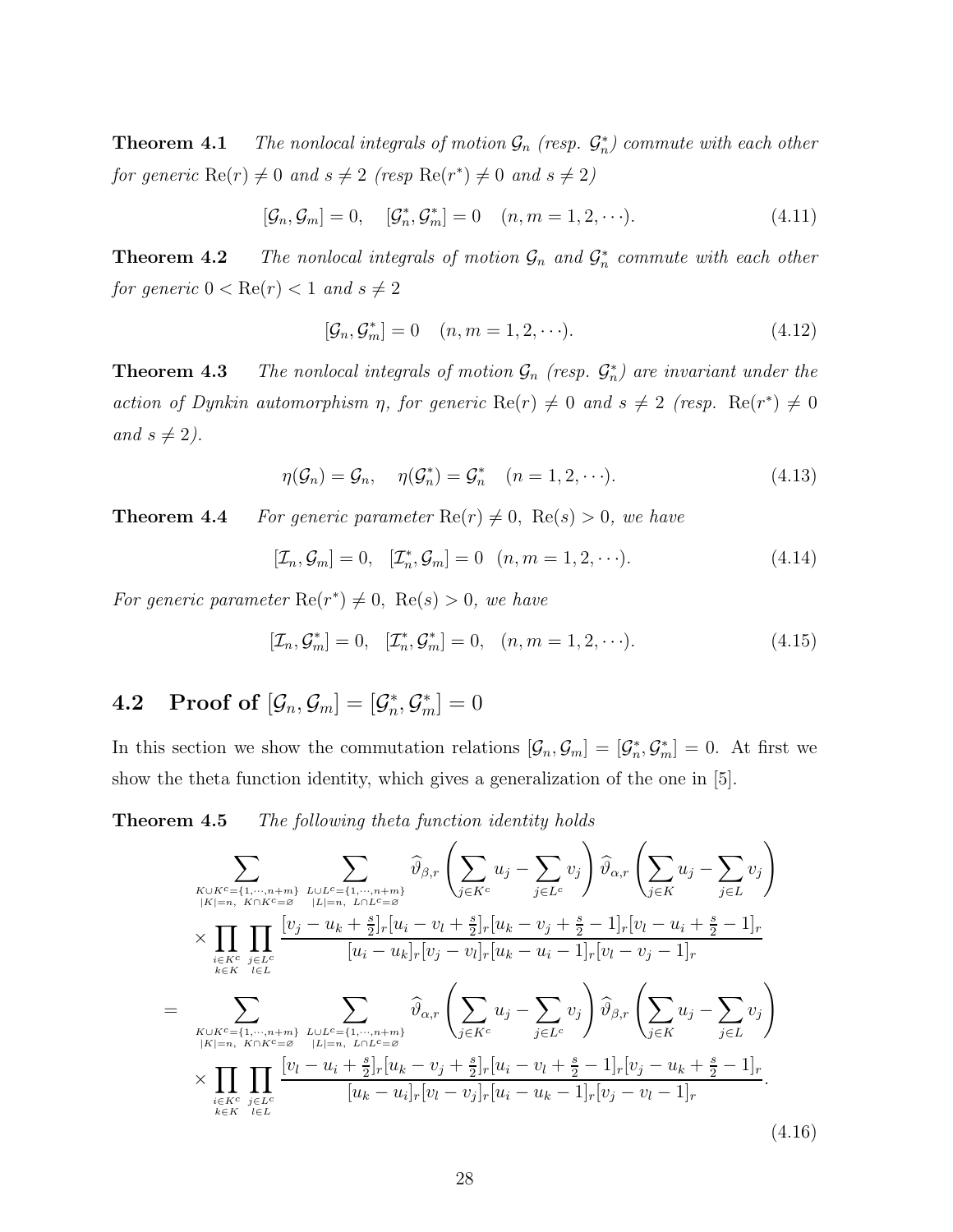Here the theta functions  $\widehat{\vartheta}_{\alpha,r}(u)$  and  $\widehat{\vartheta}_{\beta,r}(u)$  are characterized by

$$
\widehat{\vartheta}_{\alpha,r}(u+r) = \widehat{\vartheta}_{\alpha,r}(u), \qquad (4.17)
$$

$$
\widehat{\vartheta}_{\alpha,r}(u+r\tau) = e^{-2\pi\sqrt{-1}\tau + \frac{2\pi\sqrt{-1}}{r}(\hat{\pi}+2u)+\nu_{\alpha}}\widehat{\vartheta}_{\alpha,r}(u), \quad (\nu_{\alpha} \in \mathbb{C}), \tag{4.18}
$$

$$
\widehat{\vartheta}_{\beta,r}(u+r) = \widehat{\vartheta}_{\beta,r}(u), \qquad (4.19)
$$

$$
\widehat{\vartheta}_{\beta,r}(u+r\tau) = e^{-2\pi\sqrt{-1}\tau + \frac{2\pi\sqrt{-1}}{r}(\hat{\pi}+2u)+\nu_{\beta}}\widehat{\vartheta}_{\beta,r}(u), \quad (\nu_{\beta} \in \mathbb{C}). \tag{4.20}
$$

Proof In order to consider elliptic function, we divide the above theta identity by  $\widehat{\vartheta}_{r,\gamma}(\sum_{j=1}^{n+m} (u_j - v_j))$  with  $\nu_\gamma \in \mathbb{C}$ . Let us set

LHS
$$
(n, m)
$$
 = 
$$
\sum_{\substack{K \cup K^{c} = \{1, \dots, n+m\} \\ |K| = n, K \cap K^{c} = \varnothing}} \sum_{\substack{L \cup L^{c} = \{1, \dots, n+m\} \\ |L| = n, L \cap L^{c} = \varnothing}} \sum_{\substack{L \mid l \mid n, L \cap L^{c} = \varnothing \\ \widehat{\vartheta}_{\alpha,r}(\sum_{j \in K^{c}} u_{j} - \sum_{j \in L^{c}} v_{j}) \widehat{\vartheta}_{\beta,r}(\sum_{j \in K} u_{j} - \sum_{j \in L} v_{j})} \widehat{\vartheta}_{\gamma,r}(\sum_{j=1}^{n+m} (u_{j} - v_{j}))} \times \prod_{\substack{i \in K^{c} \\ i \in K}} \prod_{l \in L^{c}} \frac{[v_{j} - u_{k} + \frac{s}{2}]_{r}[u_{i} - v_{l} + \frac{s}{2}]_{r}[u_{k} - v_{j} + \frac{s}{2} - 1]_{r}[v_{l} - u_{i} + \frac{s}{2} - 1]_{r}}{[u_{i} - u_{k}]_{r}[v_{j} - v_{l}]_{r}[u_{k} - u_{i} - 1]_{r}[v_{l} - v_{j} - 1]_{r}}.
$$
(4.21)

RHS(n, m) = X <sup>K</sup>∪Kc={1,···,n+m} <sup>|</sup>K|=n, K∩Kc=<sup>∅</sup> X <sup>L</sup>∪Lc={1,···,n+m} <sup>|</sup>L|=n, L∩Lc=<sup>∅</sup> × ϑb β,r( P <sup>j</sup>∈K<sup>c</sup> u<sup>j</sup> − P <sup>j</sup>∈L<sup>c</sup> v<sup>j</sup> )ϑb α,r( P <sup>j</sup>∈<sup>K</sup> u<sup>j</sup> − P j∈L v<sup>j</sup> ) ϑb γ,r( P<sup>n</sup>+<sup>m</sup> <sup>j</sup>=1 (u<sup>j</sup> − v<sup>j</sup> )) (4.22) × Y <sup>i</sup>∈Kc k∈K Y <sup>j</sup>∈Lc l∈L [v<sup>l</sup> − u<sup>i</sup> + s 2 ]r[u<sup>k</sup> − v<sup>j</sup> + s 2 ]r[u<sup>i</sup> − v<sup>l</sup> + s <sup>2</sup> − 1]r[v<sup>j</sup> − u<sup>k</sup> + s <sup>2</sup> − 1]<sup>r</sup> [u<sup>k</sup> − u<sup>i</sup> ]r[v<sup>l</sup> − v<sup>j</sup> ]r[u<sup>i</sup> − u<sup>k</sup> − 1]r[v<sup>j</sup> − v<sup>l</sup> − 1]<sup>r</sup> .

We will show  $LHS(n, m) = RHS(n, m)$  by induction. Both  $LHS(n, m)$  and  $RHS(n, m)$  are elliptic functions. Therefore, from Liouville theorem, it is enough to check whether all residues of LHS(n, m) and RHS(n, m) coincide or not. Candidates of poles are  $u_{\alpha} = u_{\beta}$ ,  $v_{\alpha} = v_{\beta}, u_{\alpha} = u_{\beta} + 1, v_{\alpha} = v_{\beta} + 1$  and  $\widehat{\vartheta}_{\gamma,r}(\{u_{\alpha}\}|\{u_{\beta}\}) = 0$ . (Some of them are real pole and some of them are fake.) Let us consider  $u_{\alpha} = u_{\beta}$   $(\alpha \neq \beta)$ . Take the residue of the LHS $(n, m)$  at  $u_{\alpha} = u_{\beta}$ . We have

$$
\operatorname{Res}_{u_{\alpha}=u_{\beta}}\left(\frac{1}{[u_{\alpha}-u_{\beta}]_{r}[u_{\beta}-u_{\alpha}-1]_{r}}+\frac{1}{[u_{\beta}-u_{\alpha}]_{r}[u_{\alpha}-u_{\beta}-1]_{r}}\right) \times \sum_{\substack{L\cup L^{c}=\{1,\cdots,n+m\}\\|L|=n,\ L\cap L^{c}=\beta}}\prod_{i\in L}\frac{[v_{l}-u_{\alpha}+\frac{s}{2}]_{r}[u_{\alpha}-v_{j}+\frac{s}{2}]_{r}[u_{\alpha}-v_{l}+\frac{s}{2}-1]_{r}[v_{j}-u_{\alpha}+\frac{s}{2}-1]_{r}}{[v_{l}-v_{j}]_{r}[v_{j}-v_{l}-1]_{r}}
$$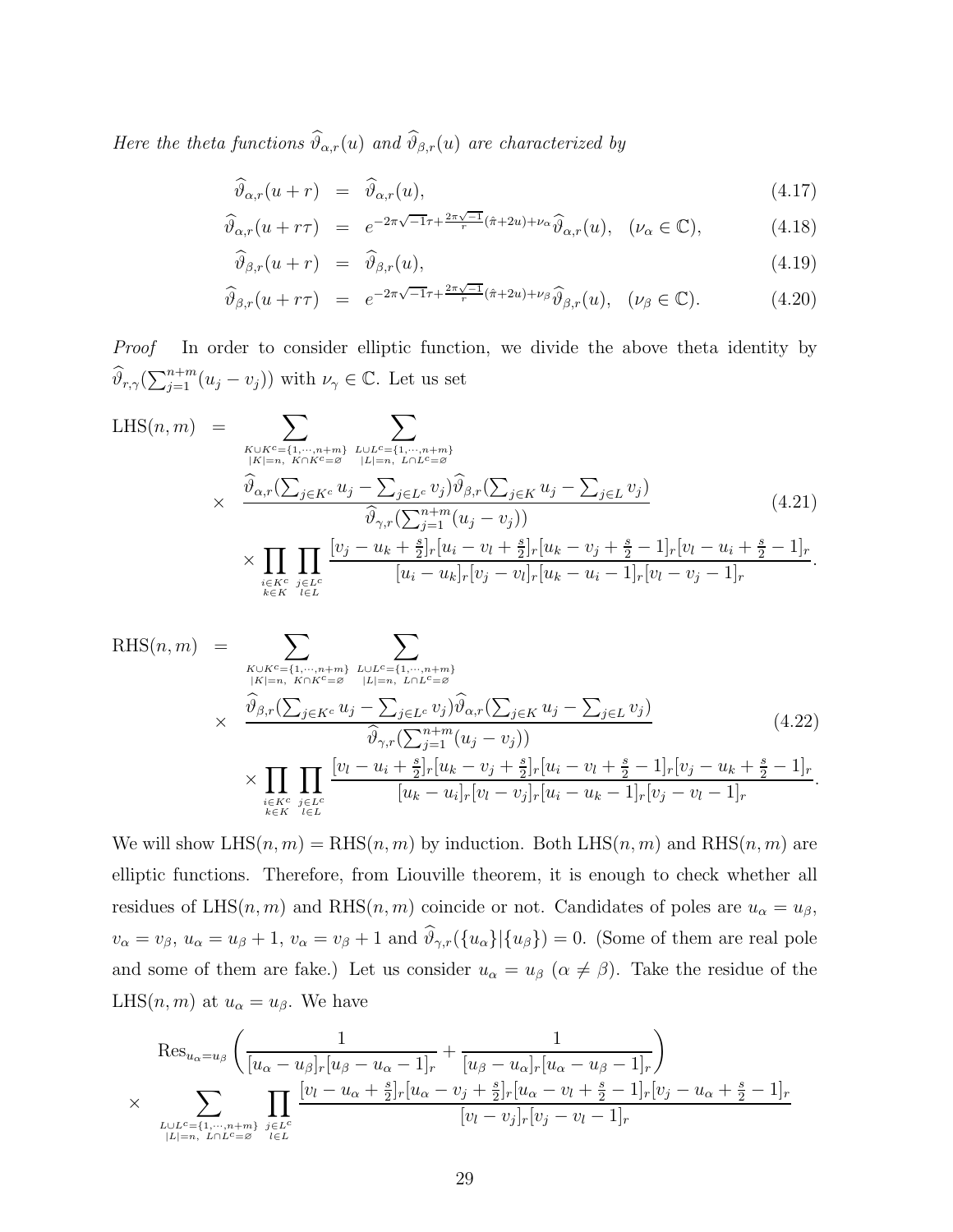$$
\times \sum_{\substack{K \cup K^{c} = \{1, \dots, n+m\} - \{\alpha, \beta\} \\ |K| = n-1, K \cap K^{c} = \beta}} \prod_{\substack{i \in K^{c} \cup \{\alpha\} \\ k \in K \cup \{\alpha\} \\ i \neq k}} \prod_{j \in L^{c}} \frac{[v_{l} - u_{i} + \frac{s}{2}]_{r} [u_{k} - v_{j} + \frac{s}{2}]_{r} [u_{i} - v_{l} + \frac{s}{2} - 1]_{r} [v_{j} - u_{k} + \frac{s}{2} - 1]_{r}}{[u_{k} - u_{i}]_{r} [v_{l} - v_{j}]_{r} [u_{i} - u_{k} - 1]_{r} [v_{j} - v_{l} - 1]_{r}}
$$
\n
$$
\times \frac{\widehat{\vartheta}_{\alpha,r}(\sum_{j \in K^{c} \cup \{\alpha\}} u_{j} - \sum_{j \in L^{c} \cup \{\alpha\}} v_{j}) \widehat{\vartheta}_{\beta,r}(\sum_{j \in K^{c} \cup \{\alpha\}} u_{j} - \sum_{j \in L^{c} \cup \{\alpha\}} v_{j})}{\widehat{\vartheta}_{\gamma,r}(\sum_{j=1}^{n+m} (u_{j} - v_{j}))|_{u_{\alpha} = u_{\beta}}}
$$
\n
$$
(4.23)
$$

Hence  $u_{\alpha} = u_{\beta}, (\alpha \neq \beta)$  are not pole. They are regular points. By the same manner, we have

$$
\text{Res}_{u_{\alpha}=u_{\beta}}\text{RHS}(n,m) = 0, \quad \text{Res}_{v_{\alpha}=v_{\beta}}\text{LHS}(n,m) = 0, \quad \text{Res}_{v_{\alpha}=v_{\beta}}\text{RHS}(n,m) = 0. \quad (4.24)
$$

Therefore points  $u_{\alpha} = u_{\beta}$  and  $v_{\alpha} = v_{\beta}$  are not poles. Therefore candidates of poles are restricted to only  $u_{\alpha} = u_{\beta} + 1$ ,  $v_{\alpha} = v_{\beta} + 1$  and  $\hat{\vartheta}_{\gamma,r}(\{u_{\alpha}\}|\{u_{\beta}\}) = 0$ . We show the equation  $LHS(n, m) = RHS(n, m)$  by the induction of the number  $n + m$ . We assume  $n > m \geq 1$  without loosing generality. (The case  $n = m$  is trivial.) At first we show the starting point  $n > m = 1$ . We would like to show LHS $(n, 1) = \text{RHS}(n, 1)$ . Let us take the residue at  $u_1 = u_2 + 1$  and  $v_1 = v_2 + 1$ . We have

$$
Res_{u_1=u_2+1} Res_{v_1=v_2+1} LHS(n, 1)
$$
\n
$$
= Res_{u=0} \frac{[v_1 - u + \frac{s}{2}]_r [u - v_1 + \frac{s}{2} - 1]_r}{[u]_r [1]_r} Res_{u=0} \frac{[u - v_1 + \frac{s}{2}]_r [v_1 - u + \frac{s}{2} + 1]_r}{[u]_r [1]_r}
$$
\n
$$
\times \prod_{j=3}^{n+1} \frac{[v_1 - u_j + \frac{s}{2} - 1]_r [u_j - v_1 + \frac{s}{2}]_r [u_1 - v_j + \frac{s}{2} - 1]_r [v_j - u_1 + \frac{s}{2}]_r}{[u_1 - u_j - 1]_r [u_j - u_1]_r [v_1 - v_j - 1]_r [v_j - v_1]_r}
$$
\n
$$
\hat{\vartheta}_{\alpha, r} (\sum_{\substack{j=1 \ j \neq 1}}^{n+1} u_j - \sum_{\substack{j=1 \ j \neq 1}}^{n+1} v_j) \hat{\vartheta}_{\beta, r} (u_1 - v_1)
$$
\n
$$
\hat{\vartheta}_{\gamma, r} (\sum_{j=1}^{n+1} (u_j - v_j))
$$
\n
$$
= Res_{u_1=u_2+1} Res_{v_1=v_2+1} RHS(n, 1).
$$
\n(4.25)

Because both LHS(n, 1) and RHS(n, 1) are symmetric with respect with  $u_1, u_2, \dots, u_{n+1}$ and  $v_1, v_2, \dots, v_{n+1}$ , we have

$$
\text{Res}_{u_{\alpha}=u_{\beta}+1}\text{Res}_{v_{\gamma}=v_{\delta}+1}\text{LHS}(n,1) = \text{Res}_{u_{\alpha}=u_{\beta}+1}\text{Res}_{v_{\gamma}=v_{\delta}+1}\text{RHS}(n,1). \tag{4.26}
$$

After taking the residues finitely many times, every residue relation which comes from LHS(n, 1) = RHS(n, 1), is reduced to the above residue relation (4.26) at  $u_{\alpha} = u_{\beta} + 1, v_{\gamma} =$  $v_{\delta}+1$ . Hence we have proved the starting point  $n > m = 1$ . For the second, we show the general  $n > m \ge 1$  case. We assume the equation LHS $(n-1, m-1) =$ RHS $(n-1, m-1)$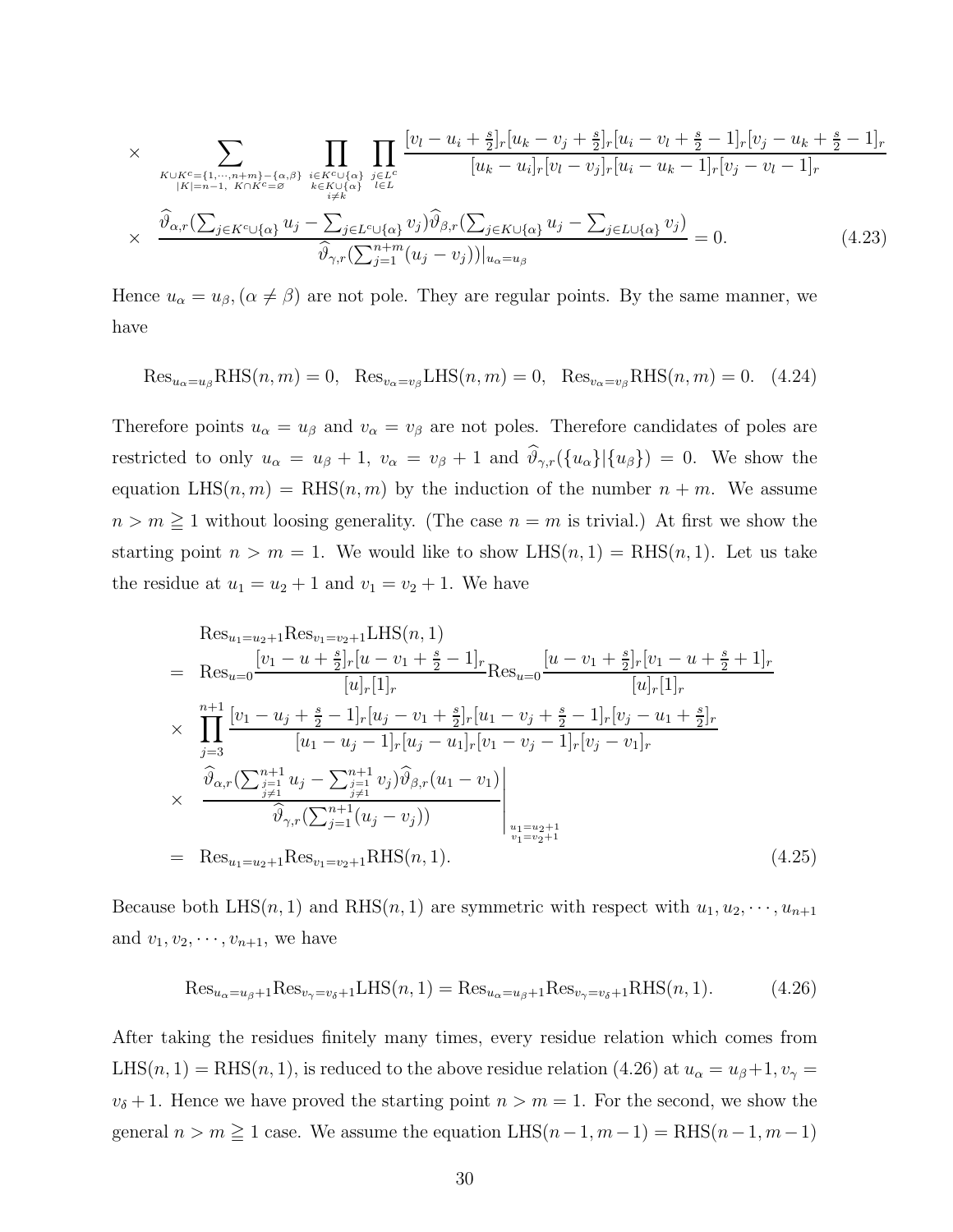for some  $(n, m)$ . Let us take the residue at  $u_1 = u_2+1$  and  $v_1 = v_2+1$  of  $L(n, m)-R(n, m)$ . We have

$$
Res_{u_1=u_2+1} Res_{v_1=v_2+1} (LHS(n, m) - RHS(n, m))
$$
\n
$$
= Res_{u=0} Res_{v=0} \frac{[u_1 - v_1 + \frac{s}{2}]_r [v_1 - u_1 + \frac{s}{2}]_r [u_1 - v_1 + \frac{s}{2} - 1]_r [v_1 - u_1 + \frac{s}{2} - 1]_r}{[u_1[v_1[v_1]_r[1]_r[1]_r}]_r}
$$
\n
$$
\times \prod_{j=3}^{n+m} \frac{[v_1 - u_j + \frac{s}{2} - 1]_r [u_j - v_1 + \frac{s}{2}]_r [v_j - u_1 + \frac{s}{2}]_r [u_1 - v_j + \frac{s}{2} - 1]_r}{[u_1 - u_j - 1]_r [u_j - u_1]_r [v_1 - v_j - 1]_r [v_j - v_1]_r}
$$
\n
$$
\times \sum_{\substack{K \cup K^c = \{3, \ldots, n+m\} \\ |K| = m - 1, |K| = n - 1}} \frac{\widehat{\vartheta}_{\alpha, r} (\sum_{j \in K} u_j - \sum_{j \in L^c} v_j + u_1 - v_1) \widehat{\vartheta}_{\beta, r} (\sum_{j \in K} u_j - \sum_{j \in L} v_j + u_1 - v_1)}{\widehat{\vartheta}_{\gamma, r} (\sum_{j \in S} u_j - v_j) + 2(u_1 - v_1))}
$$
\n
$$
\times \left( \prod_{\substack{j \in L^c \\ k \in K}} [v_j - u_k + \frac{s}{2}]_r [u_k - v_j + \frac{s}{2} - 1]_r \prod_{\substack{i \in K^c \\ i \in L}} [u_i - u_k]_r [u_k - u_i - 1]_r \prod_{\substack{i \in L \\ i \in L}} [v_j - v_l]_r [v_l - v_j - 1]_r} {\prod_{\substack{i \in L \\ i \in L \\ i \in L}} [v_l - u_i + \frac{s}{2}]_r [u_i - v_l + \frac{s}{2} - 1]_r \prod_{\substack{j \in L^c \\ i \in L}} [u_j - v_j]_r [v_j - u_k + \frac{s}{2} - 1]_r}
$$
\n
$$
- \frac{\prod_{\substack{i \in L \\ i \
$$

We have used the hypothesis of the induction: LHS $(n-1, m-1) =$ RHS $(n-1, m-1)$ . Because both LHS(n, m) and RHS(n, m) are symmetric with respect with  $u_1, u_2, \dots, u_{m+n}$ and  $v_1, v_2, \cdots, v_{m+n}$ , we have

$$
\text{Res}_{u_{\alpha}=u_{\beta}+1}\text{Res}_{v_{\gamma}=v_{\delta}+1}\text{LHS}(n,m) = \text{Res}_{u_{\alpha}=u_{\beta}+1}\text{Res}_{v_{\gamma}=v_{\delta}+1}\text{RHS}(n,m),\tag{4.28}
$$

for arbitrary  $1 \leqq \alpha \neq \beta \leqq n+m$  and  $1 \leqq \gamma \neq \delta \leqq n+m$ . After taking the residues finitely many times, every residue relation which comes from  $LHS(n, m) = RHS(n, m)$ , is reduced to the above residue relation (4.28). Hence we have shown  $LHS(n, m) = RHS(n, m)$  for general  $n, m = 1, 2, \cdots$  Q.E.D.

Now let us show the commutation relation,  $[\mathcal{G}_n, \mathcal{G}_m] = 0$ .

*Proof of Theorem 4.1* We study the case :  $0 < \text{Re}(s) < 2$  and  $\text{Re}(r) > 0$ . Other cases are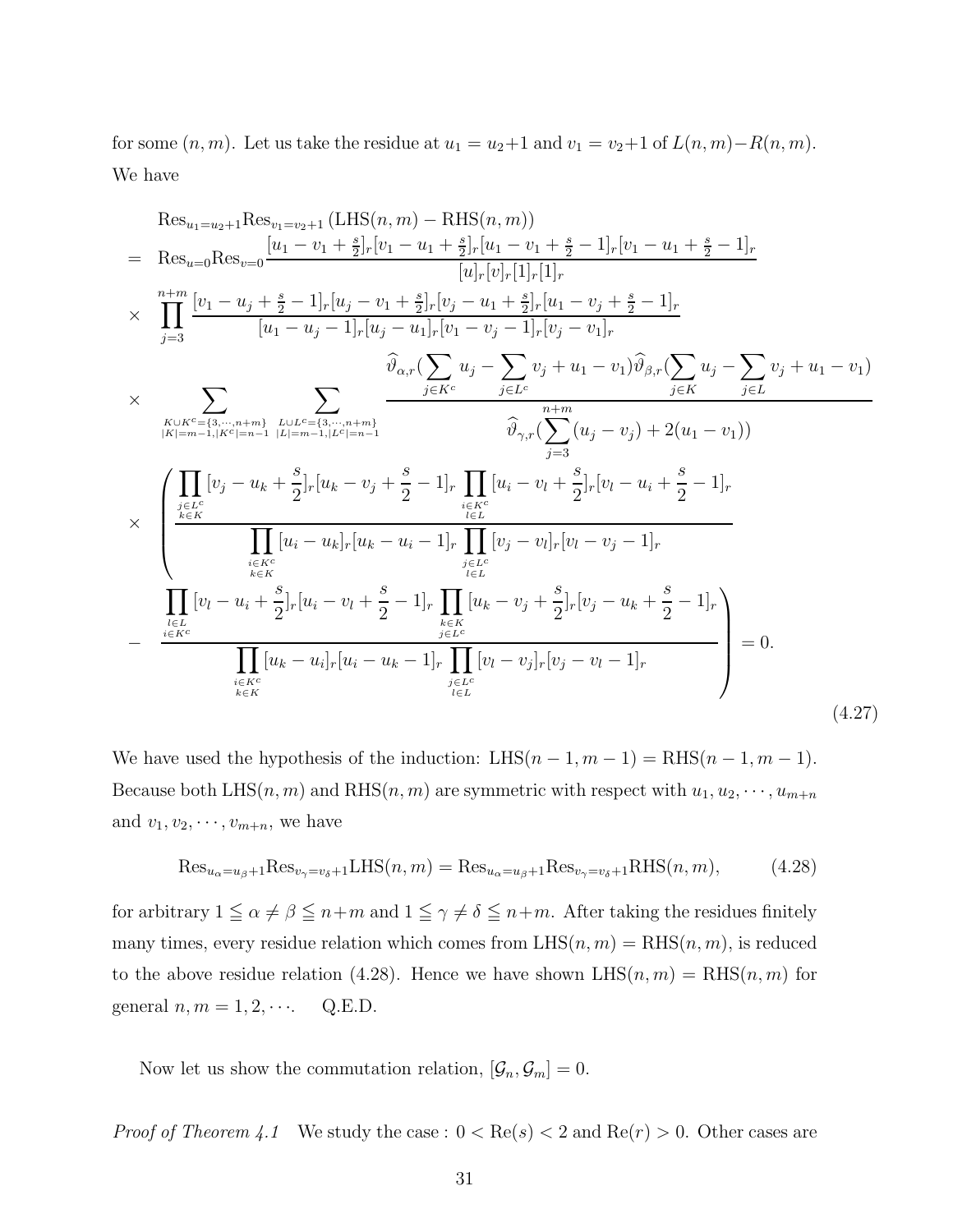similar. Hence the integrand of the nonlocal integrals of motion satisfies the  $S_n$ -invarince

$$
F_1(z_{\sigma(1)})F_1(z_{\sigma(2)})\cdots F_1(z_{\sigma(n)})F_0(w_{\rho(1)})F_0(w_{\rho(2)})\cdots F_0(w_{\rho(n)})
$$
  
\n
$$
\times \frac{\prod_{1\leq i < j \leq n} [u_{\sigma(i)} - u_{\sigma(j)}]_r [u_{\sigma(j)} - u_{\sigma(i)} - 1]_r [v_{\rho(i)} - v_{\rho(j)}]_r [v_{\rho(j)} - v_{\rho(i)} - 1]_r}{\prod_{i,j=1}^n [u_{\sigma(i)} - v_{\rho(j)} + \frac{s}{2}]_r [v_{\rho(j)} - u_{\sigma(i)} + \frac{s}{2} - 1]_r}
$$
  
\n
$$
= \prod_{1\leq j \leq n} F_1(z_j) \prod_{1\leq j \leq n} F_0(w_j) \frac{\prod_{1\leq i < j \leq n} [u_i - u_j]_r [u_j - u_i - 1]_r [v_i - v_j]_r [v_j - v_i - 1]_r}{\prod_{i,j=1}^n [u_i - v_j + \frac{s}{2}]_r [v_j - u_i + \frac{s}{2} - 1]_r},
$$
  
\nfor  $\sigma, \rho \in S_n$ . (4.29)

Hence we have

$$
\mathcal{G}_{n} \cdot \mathcal{G}_{m} = \left[ \prod_{1 \leq j \leq n+m} F_{1}(z_{j}) \prod_{1 \leq j \leq n+m} F_{0}(w_{j}) \right] \times \frac{\prod_{1 \leq i < j \leq n+m} [u_{i} - u_{j}]_{r}[u_{j} - u_{i} - 1]_{r}[v_{i} - v_{j}]_{r}[v_{j} - v_{i} - 1]_{r}}{\prod_{i,j=1}^{n+m} [u_{i} - v_{j} + \frac{s}{2}]_{r}[v_{j} - u_{i} + \frac{s}{2} - 1]_{r}} \times \frac{1}{((n+m)!)^{2}} \sum_{\sigma,\rho \in S_{n+m}} \vartheta_{\alpha,r} \left( \sum_{j=1}^{n} (u_{\sigma(j)} - v_{\rho(j)}) \right) \vartheta_{\beta,r} \left( \sum_{j=n+1}^{n+m} (u_{\sigma(j)} - v_{\rho(j)}) \right) \times \prod_{i=1}^{n} \prod_{j=n+1}^{n+m} \frac{[v_{\rho(i)} - u_{\sigma(j)} + \frac{s}{2}]_{r}[u_{\sigma(i)} - v_{\rho(j)} + \frac{s}{2}]_{r}}{[u_{\sigma(i)} - u_{\sigma(j)}]_{r}[v_{\rho(i)} - v_{\rho(j)}]_{r}} \times \prod_{i=1}^{n} \prod_{j=n+1}^{n+m} \frac{[u_{\sigma(j)} - v_{\rho(i)} + \frac{s}{2} - 1]_{r}[v_{\rho(j)} - u_{\sigma(i)} + \frac{s}{2} - 1]_{r}}{[u_{\sigma(j)} - u_{\sigma(i)} - 1]_{r}[v_{\rho(j)} - v_{\rho(i)} - 1]_{r}} \right]_{1, z_{1}...z_{n+m}} (4.30)
$$

Therefore we have the following theta function identity as a sufficient condition of the commutation relation  $\mathcal{G}_n \cdot \mathcal{G}_m = \mathcal{G}_m \cdot \mathcal{G}_n$ .

$$
\sum_{\substack{K\cup K^{c}=\{1,\cdots,n+m\}\\|K|=n,\ K\cap K^{c}\in\mathcal{S}}}\n\sum_{\substack{l\cup L^{c}=\{1,\cdots,n+m\}\\|L|=n,\ L\cap L^{c}\in\mathcal{S}}}\n\vartheta_{\alpha,r}(\sum_{j\in K}u_{j}-\sum_{j\in L}v_{j})\vartheta_{\beta,r}(\sum_{j\in K}u_{j}-\sum_{j\in L^{c}}v_{j})\n\\
\times \prod_{\substack{i\in K^{c}\\i\in K}}\n\prod_{\substack{j\in L^{c}\\i\in L^{c}}} \frac{[v_{j}-u_{k}+\frac{s}{2}]_{r}[u_{i}-v_{l}+\frac{s}{2}]_{r}[u_{k}-v_{j}+\frac{s}{2}-1]_{r}[v_{l}-u_{i}+\frac{s}{2}-1]_{r}}{[u_{i}-u_{k}]_{r}[v_{j}-v_{l}]_{r}[u_{k}-u_{i}-1]_{r}[v_{l}-v_{j}-1]_{r}}\n\\
=\sum_{\substack{K\cup K^{c}=\{1,\cdots,n+m\}\\|K|=m,\ K\cap K^{c}\in\mathcal{S}}}\n\sum_{\substack{l\in L^{c}|\{L|=m,\ L\cap L^{c}\in\mathcal{S}\\|L|=m,\ L\cap L^{c}\in\mathcal{S}}}\n\vartheta_{\alpha,r}(\sum_{j\in K}u_{j}-\sum_{j\in L^{c}}v_{j})\vartheta_{\beta,r}(\sum_{j\in K}u_{j}-\sum_{j\in L}v_{j})\n\\
\times \prod_{i\in K^{c}}\n\prod_{j\in L^{c}}\n\frac{[v_{l}-u_{i}+\frac{s}{2}]_{r}[u_{k}-v_{j}+\frac{s}{2}]_{r}[u_{i}-v_{l}+\frac{s}{2}-1]_{r}[v_{j}-u_{k}+\frac{s}{2}-1]_{r}}{[u_{k}-u_{i}]_{r}[v_{l}-v_{j}]_{r}[u_{i}-u_{k}-1]_{r}[v_{j}-v_{l}-1]_{r}}.\n\tag{4.31}
$$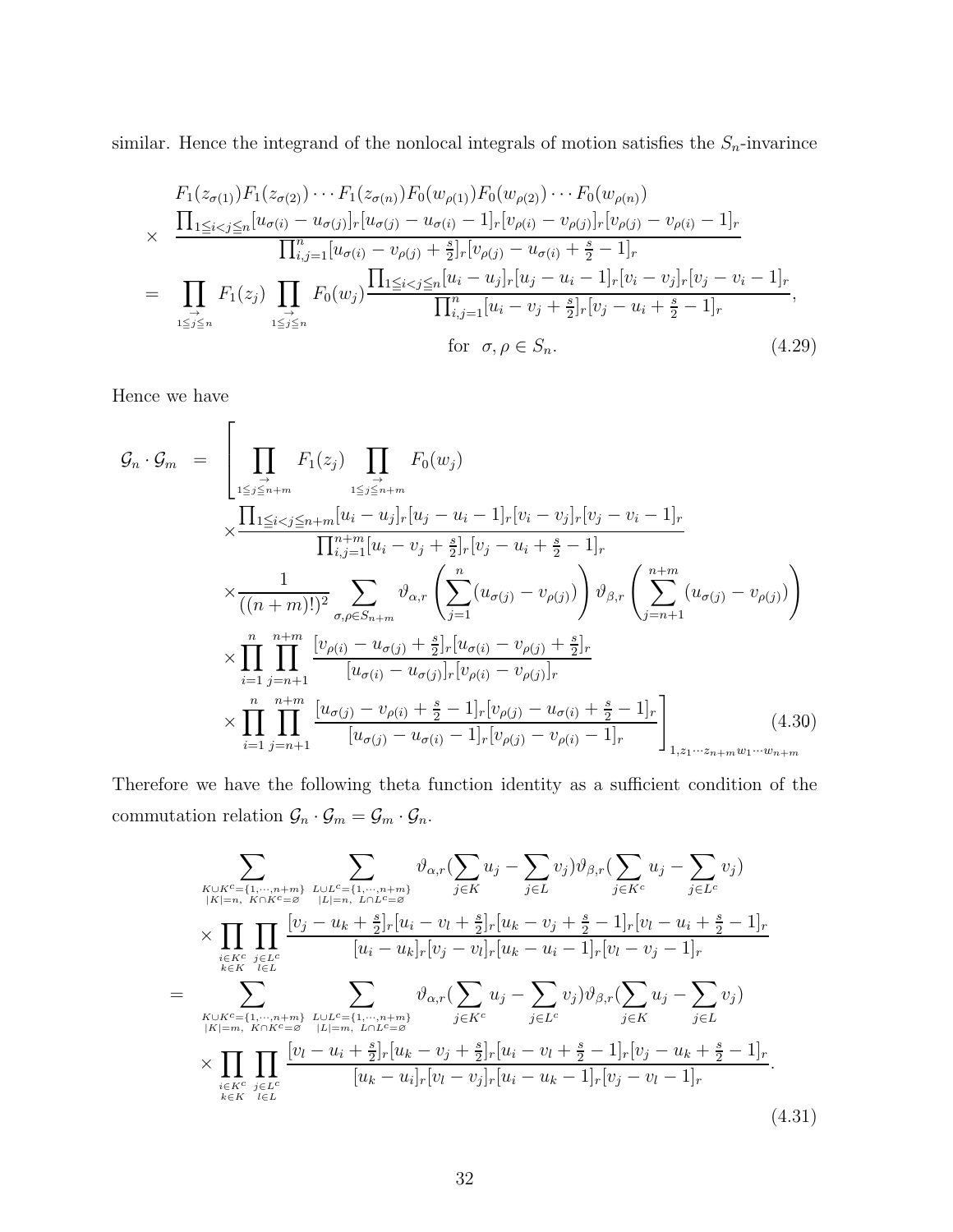This is special case  $\nu_{\alpha} = \nu_{\beta} = 0$  of the equation (4.16). (In order to use induction, we have introduced additional parameters  $\nu_{\alpha}$ ,  $\nu_{\beta}$  to (4.16).) We have shown the commutation reltion,  $[\mathcal{G}_m, \mathcal{G}_n] = 0$ . Q.E.D.

## $\textbf{4.3} \quad \textbf{Proof of } [\mathcal{G}_m, \mathcal{G}^*_n] = 0$

In this section we show the commutation relation  $[\mathcal{G}_m, \mathcal{G}_n^*] = 0$ . The screening currents  $E_j(z)$  and  $F_j(z)$  almost commute

$$
[E_1(z_1), F_1(z_2)] = \frac{1}{x - x^{-1}} (\delta(xz_2/z_1)H(x^r z_2) - \delta(xz_1/z_2)H(x^{-r} z_2)).
$$

Hence, in order to show the commutation relation, remaining task for us is to check whether delta-function factors cancell out or not.

*Proof of Theorem 4.2* For a while we study the following parameter case:  $0 < \text{Re}(r) < 1$ and  $0 < \text{Re}(s) < 2$ . For reader's convenience, we show the simple case  $[\mathcal{G}_1^*, \mathcal{G}_1] = 0$  at first. Using the commutation relations of the screening currents  $E_j(z)$ ,  $F_j(z)$ , we have

$$
[\mathcal{G}_{1}^{*}, \mathcal{G}_{1}] = \int \int \int_{C_{1}} \frac{dz_{1}}{2\pi\sqrt{-1}z_{1}} \frac{dz_{2}}{2\pi\sqrt{-1}z_{2}} \frac{dw_{2}}{2\pi\sqrt{-1}w_{2}} B_{1}(x^{r}z_{1}|z_{1}, z_{2}, w_{2})
$$

$$
- \int \int \int_{\tilde{C}_{1}} \frac{dz_{1}}{2\pi\sqrt{-1}z_{1}} \frac{dz_{2}}{2\pi\sqrt{-1}z_{2}} \frac{dw_{2}}{2\pi\sqrt{-1}w_{2}} B_{1}(x^{-r}z_{1}|z_{1}, z_{2}, w_{2})
$$

$$
+ \int \int \int_{C_{2}} \frac{dz_{1}}{2\pi\sqrt{-1}z_{1}} \frac{dz_{2}}{2\pi\sqrt{-1}z_{2}} \frac{dw_{1}}{2\pi\sqrt{-1}w_{1}} B_{2}(x^{r}z_{2}|z_{1}, z_{2}, w_{1})
$$

$$
- \int \int \int_{\tilde{C}_{2}} \frac{dz_{1}}{2\pi\sqrt{-1}z_{1}} \frac{dz_{2}}{2\pi\sqrt{-1}z_{2}} \frac{dw_{1}}{2\pi\sqrt{-1}w_{1}} B_{2}(x^{-r}z_{2}|z_{1}, z_{2}, w_{1}). \quad (4.32)
$$

Here we have set

$$
B_{1}(z|z_{1}, z_{2}, w_{2}) = \frac{1}{x - x^{-1}} H(z) E_{0}(w_{2}) F_{0}(z_{2})
$$
  

$$
\times \frac{\vartheta_{\alpha,r}(u_{1} - u_{2}) \vartheta_{\beta,-r^{*}}(u - v_{2} - \frac{r^{*}}{2})}{[u - \frac{r^{*}}{2} - v_{2} + \frac{s}{2}]_{-r^{*}} [u - \frac{r^{*}}{2} - v_{2} - \frac{s}{2} + 1]_{-r^{*}} [u_{1} - u_{2} + \frac{s}{2}]_{r} [u_{1} - u_{2} - \frac{s}{2} + 1]_{r} },
$$
  

$$
B_{2}(z|z_{1}, z_{2}, w_{1}) = \frac{1}{x - x^{-1}} F_{1}(z_{1}) E_{1}(w_{1}) \tau(H(z))
$$
  

$$
\times \frac{\vartheta_{\alpha,r}(u_{1} - u_{2}) \vartheta_{\beta,-r^{*}}(v_{1} - u + \frac{r^{*}}{2})}{[v_{1} - u + \frac{r^{*}}{2} + \frac{s}{2}]_{-r^{*}} [v_{1} - u + \frac{r^{*}}{2} - \frac{s}{2} + 1]_{-r^{*}} [u_{1} - u_{2} + \frac{s}{2}]_{r} [u_{1} - u_{2} - \frac{s}{2} + 1]_{r} }.
$$
  
(4.33)

(4.34)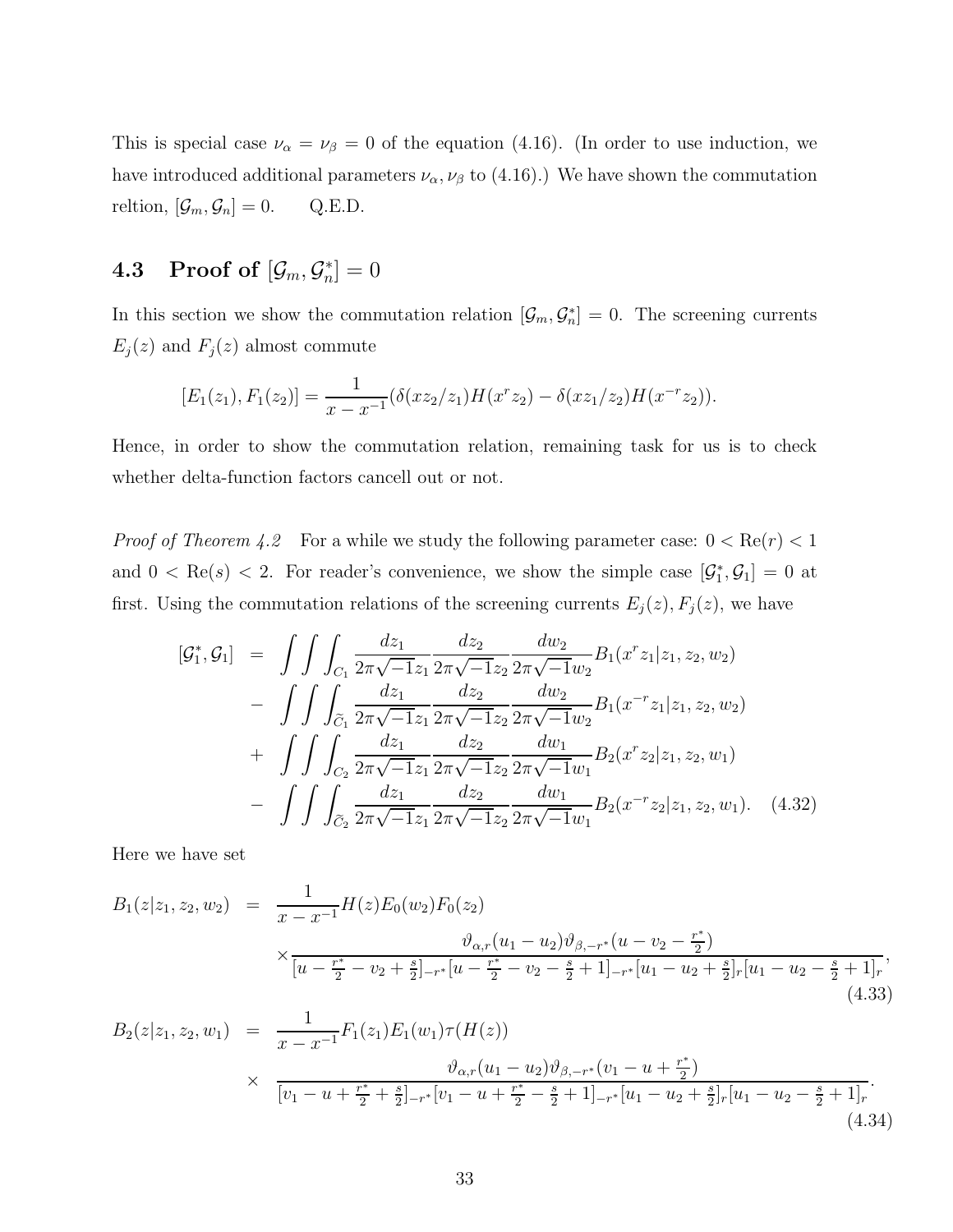where the integral contours  $C_1, C_2, \widetilde{C}_1, \widetilde{C}_2$  are given by

$$
C_{1} : |x^{s}z_{2}|, |x^{2-s}z_{2}| < |z_{1}| < |x^{-2r+s-2}z_{2}|, |x^{-2r-s}z_{2}|,
$$
  
\n
$$
|x^{s-1-2r^{*}}w_{2}|, |x^{-s+1-2r^{*}}w_{2}| < |z_{1}| < |x^{-s-1}w_{2}|, |x^{s-3}w_{2}|, |z_{2}| < |xw_{2}|, (4.35)
$$
  
\n
$$
\widetilde{C}_{1} : |x^{s+2r}z_{2}|, |x^{2-s+2r}z_{2}| < |z_{1}| < |x^{s-2}z_{2}|, |x^{-s}z_{2}|,
$$
  
\n
$$
|x^{s+1}w_{2}|, |x^{-s+3}w_{2}| < |z_{1}| < |x^{-s-1+2r}w_{2}|, |x^{s-3+2r}w_{2}|, |z_{2}| < |xw_{2}|, (4.36)
$$

and

$$
C_2: |x^{s-1-2r^*}w_1|, |x^{-s+1+2r^*}w_1| < |z_2| < |x^{s-3}w_1|, |x^{-s-1}w_1|,
$$
  
\n
$$
|x^s z_1|, |x^{2-s} z_1| < |z_2| < |x^{s-2-2r} z_1|, |x^{-s-2r} z_1|, |z_1| < |x w_1|,
$$
  
\n
$$
\tilde{C}_2: |x^{s+1}w_1|, |x^{-s+3}w_1| < |z_2| < |x^{s+2r^*-1}w_1|, |x^{-s+2r^*}w_1|,
$$
  
\n
$$
|x^{s+2r} z_1|, |x^{2-s+2r} z_1| < |z_2| < |x^{s-2} z_1|, |x^{-s} z_1|, |z_1| < |x w_1|.
$$
\n(4.38)

When we change the variablw  $z_1 \to x^{-2r} z_1$  in the first term in RHS of the equation (4.32), the integrand  $B_1(x^r z_1 | z_1, z_2, w_2)$ , is deformed to  $B_1(x^{-r} z_1 | z_1, z_2, w_2) = B_1(x^{-r} z_1 | x^{-2r} z_1, z_2, w_2)$ , and the contour  $C_1$  is deformed to exactly the same as  $\widetilde{C}_1$ . Therefore we have

$$
\int \int \int_{C_1} \frac{dz_1}{2\pi \sqrt{-1}z_1} \frac{dz_2}{2\pi \sqrt{-1}z_2} \frac{dw_2}{2\pi \sqrt{-1}w_2} B_1(x^r z_1 | z_1, z_2, w_2)
$$

$$
= \int \int \int_{\widetilde{C}_1} \frac{dz_1}{2\pi \sqrt{-1}z_1} \frac{dz_2}{2\pi \sqrt{-1}z_2} \frac{dw_2}{2\pi \sqrt{-1}w_2} B_1(x^{-r} z_1 | z_1, z_2, w_2). \tag{4.39}
$$

As the same manner we have

$$
\int \int \int_{C_2} \frac{dz_1}{2\pi \sqrt{-1}z_1} \frac{dz_2}{2\pi \sqrt{-1}z_2} \frac{dw_1}{2\pi \sqrt{-1}w_1} B_2(x^r z_1 | z_1, z_2, w_1)
$$

$$
= \int \int \int_{\widetilde{C}_2} \frac{dz_1}{2\pi \sqrt{-1}z_1} \frac{dz_2}{2\pi \sqrt{-1}z_2} \frac{dw_1}{2\pi \sqrt{-1}w_1} B_2(x^{-r} z_1 | z_1, z_2, w_1). \tag{4.40}
$$

Therefore we have the commutation relation  $[\mathcal{G}_1, \mathcal{G}_1^*] = 0$ . Generalization to generic parameter  $s \in \mathbb{C}, 0 < \text{Re}(r) < 1$  should be understood as analytic continuation.

For the second we show the commutation relation  $[\mathcal{G}_n, \mathcal{G}_m^*] = 0$ . For a while we study the following parameter case:  $0 < \text{Re}(r) < 1$  and  $0 < \text{Re}(s) < 2$ . Using the commutation relations of the screening currents, we have

$$
= \sum_{i=1}^{n} \sum_{j=1}^{m} \int \cdots \int_{C_{ij}} \prod_{k=1}^{n} \frac{dz_k}{2\pi \sqrt{-1}z_k} \prod_{\substack{k=1 \ k \neq i}}^{m} \frac{dw_k}{2\pi \sqrt{-1}w_k} B_{i,j}^{(n,m)} \left( x^r z_i, \{z_k\}_{k=1}^{2n}, \{w_k\}_{k=1}^{2m} \right)
$$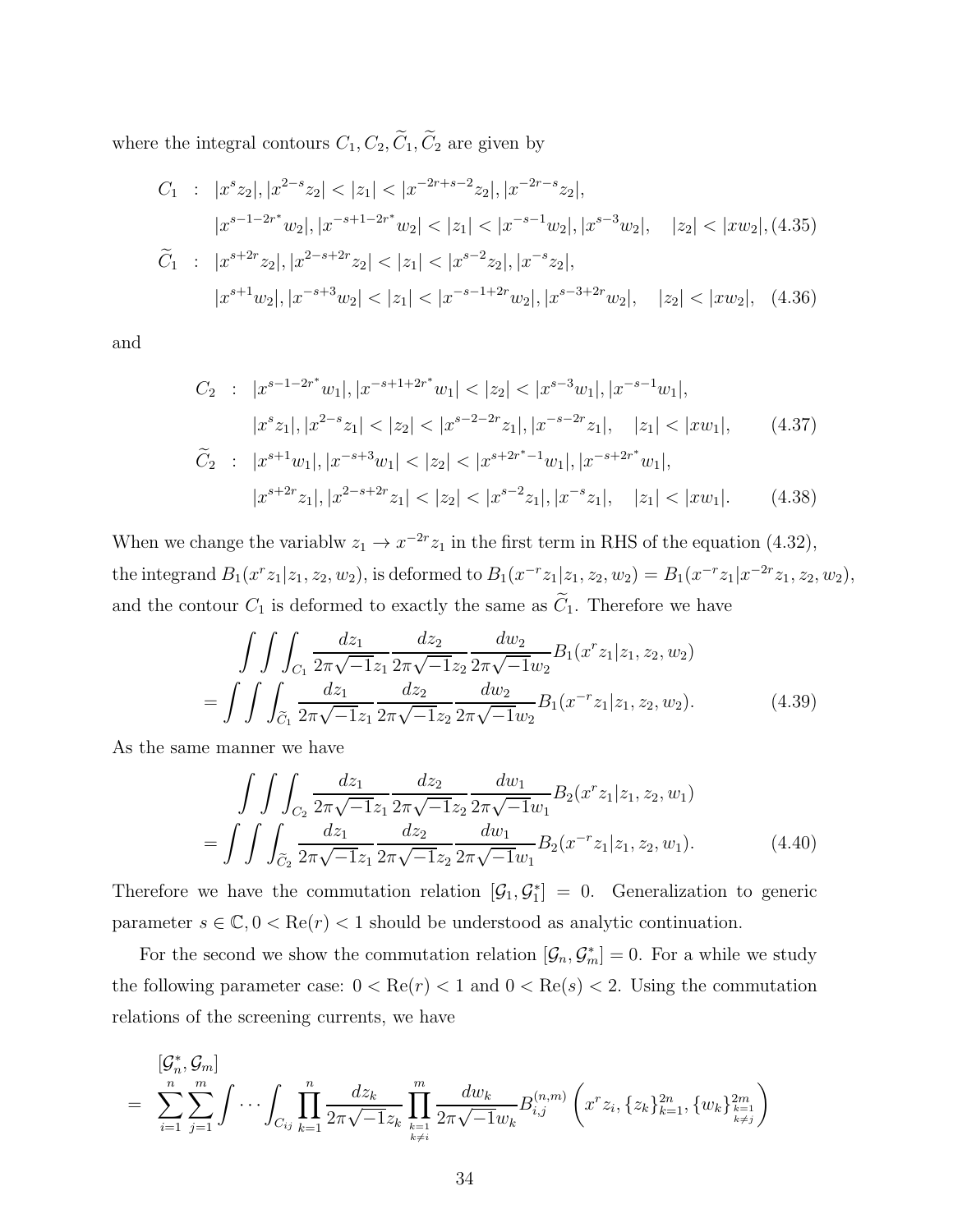$$
- \sum_{i=1}^{n} \sum_{j=1}^{m} \int \cdots \int_{\tilde{C}_{ij}} \prod_{k=1}^{n} \frac{dz_k}{2\pi \sqrt{-1}z_k} \prod_{k=1}^{m} \frac{dw_k}{2\pi \sqrt{-1}w_k} B_{i,j}^{(n,m)} \left( x^{-r} z_j, \{z_k\}_{k=1}^{2n}, \{w_k\}_{k=1}^{2m} \right) + \sum_{i=n+1}^{2n} \sum_{j=m+1}^{2m} \int \cdots \int_{C_{ij}} \prod_{k=1}^{n} \frac{dz_k}{2\pi \sqrt{-1}z_k} \prod_{k=1}^{m} \frac{dw_k}{2\pi \sqrt{-1}w_k} B_{i,j}^{(n,m)} \left( x^{-r} z_j, \{z_k\}_{k=1}^{2n}, \{w_k\}_{k=1}^{2m} \right) - \sum_{i=n+1}^{2n} \sum_{j=m+1}^{2m} \int \cdots \int_{\tilde{C}_{ij}} \prod_{k=1}^{n} \frac{dz_k}{2\pi \sqrt{-1}z_k} \prod_{k=1}^{m} \frac{dw_k}{2\pi \sqrt{-1}w_k} B_{i,j}^{(n,m)} \left( x^{-r} z_j, \{z_k\}_{k=1}^{2n}, \{w_k\}_{k=1}^{2m} \right). \tag{4.41}
$$

Here we have set for  $1 \leq i \leq n$  and  $1 \leq j \leq m$ ,

$$
B_{i,j}^{(n,m)}\left(z,\{z_k\}_{k=1}^{2n},\{w_k\}_{k=1}^{2m}\right)
$$
\n
$$
= \frac{1}{x-x^{-1}}F_1(z_1)\cdots F_1(z_{j-1})E_1(w_1)\cdots E_1(w_{i-1})H(z)
$$
\n
$$
\times F_1(z_{j+1})\cdots F_1(z_m)E_1(w_{i+1})\cdots E_1(w_n)E_0(w_{n+1})\cdots E_0(w_{2n})F_0(z_{m+1})\cdots F_0(z_{2m})
$$
\n
$$
\times \vartheta_{\alpha,-r^*}\left(\sum_{k=1}^n v_k - \sum_{l=n+1}^{2n} v_l\right)\vartheta_{\beta,r}\left(\sum_{k=1}^m u_k - \sum_{l=m+1}^{2m} u_l\right)
$$
\n
$$
\times \frac{\prod_{1\leq k\n
$$
\times \frac{\prod_{1\leq k
$$
$$

and for  $n + 1 \leq i \leq 2n$  and  $m + 1 \leq j \leq 2m$ ,

$$
B_{i,j}^{(n,m)}\left(z, \{z_k\}_{k=1}^{2m}, \{w_k\}_{k=1}^{2n}\right)
$$
  
= 
$$
\frac{1}{x - x^{-1}} F_1(z_1) \cdots F_1(z_m) E_1(w_1) \cdots E_1(w_n)
$$
  
× 
$$
F_0(z_{m+1}) \cdots F_0(z_{j-1}) E_0(w_{n+1}) \cdots E_0(w_{i-1}) \tau(H(z))
$$
  
× 
$$
F_0(z_{j+1}) \cdots F_0(z_{2m}) E_0(w_{i+1}) \cdots E_0(w_{2n})
$$
  
× 
$$
\vartheta_{\alpha, -r^*}\left(\sum_{k=1}^n v_k - \sum_{l=n+1}^{2n} v_l\right) \vartheta_{\beta, r}\left(\sum_{k=1}^m u_k - \sum_{l=m+1}^{2m} u_l\right)
$$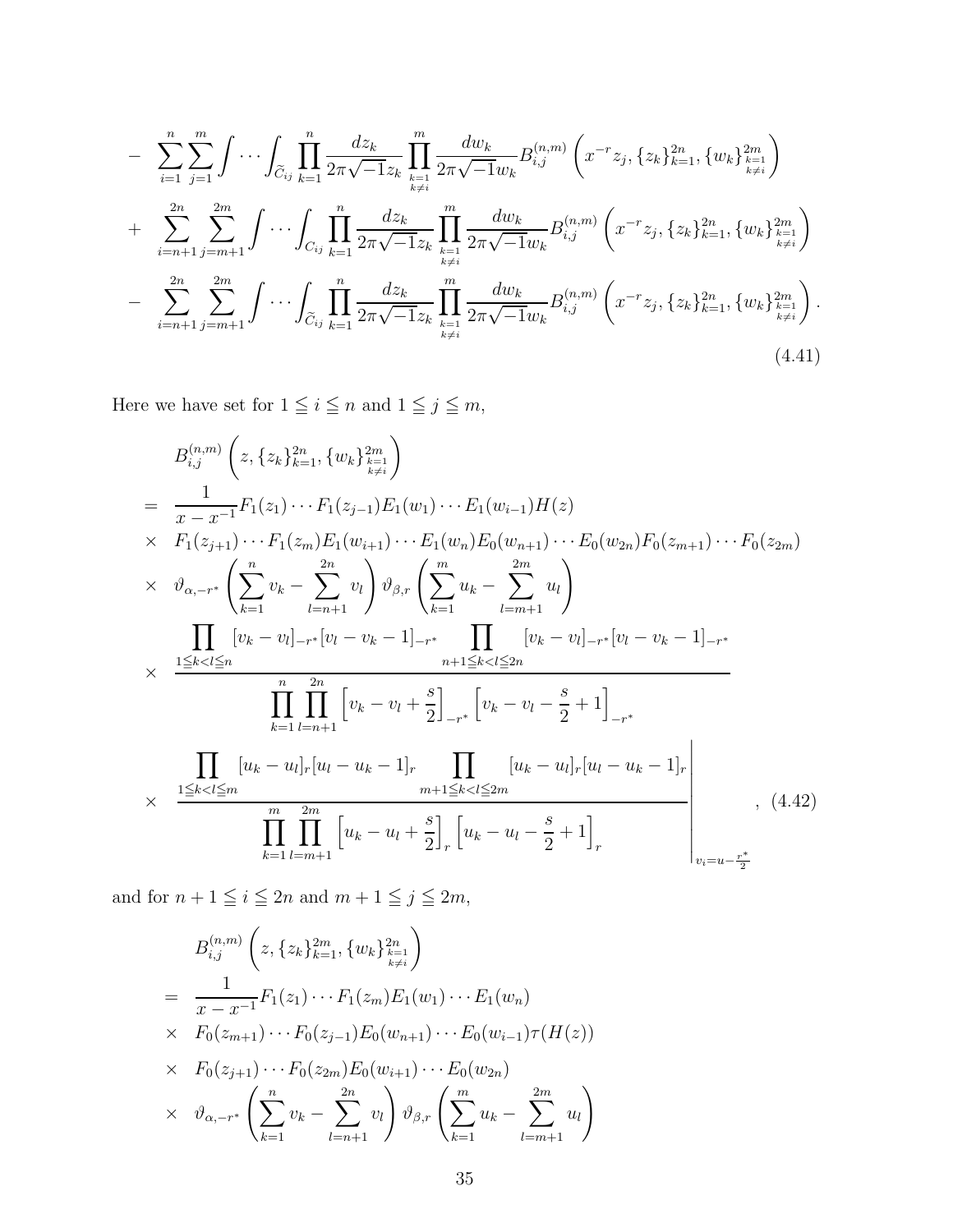$$
\times \frac{\prod_{1 \leq k < l \leq n} [v_k - v_l]_{-r^*} [v_l - v_k - 1]_{-r^*}}{\prod_{k=1}^n \prod_{l=n+1}^{2n} \left[ v_k - v_l + \frac{s}{2} \right]_{-r^*} [v_k - v_l - \frac{s}{2} + 1]_{-r^*}} \frac{\prod_{k=1}^n \prod_{l=n+1}^{2n} \left[ v_k - v_l + \frac{s}{2} \right]_{-r^*} [v_k - v_l - \frac{s}{2} + 1]_{-r^*}}{\prod_{k=1}^n \prod_{l=m+1}^{2n} \left[ u_k - u_l \right]_r [u_l - u_k - 1]_r} \frac{\prod_{m+1 \leq k < l \leq 2m} [u_k - u_l]_r [u_l - u_k - 1]_r}{\prod_{k=1}^m \prod_{l=m+1}^{2m} \left[ u_k - u_l + \frac{s}{2} \right]_r \left[ u_k - u_l - \frac{s}{2} + 1 \right]_r} \tag{4.43}
$$

where the integral contours  $C_{i,j}$ ,  $\tilde{C}_{i,j}$  are given by as follows. For  $1 \leq i \leq n, 1 \leq j \leq m$ we set

$$
C_{i,j} : |x^{s-1-2r^*}w_k|, |x^{-s+1-2r^*}w_k| < |z_j| < |x^{-s-1}w_k|, |x^{s-3}w_k|, \quad (n+1 \le k \ne i \le 2n),
$$
\n
$$
|x^s z_k|, |x^{2-s} z_k| < |z_j| < |x^{-2r+s-2}z_k|, |x^{-2r-s}z_k|, \quad (m+1 \le k \ne j \le 2m), \quad (4.44)
$$
\n
$$
\widetilde{C}_{i,j} : |x^{s+1}w_k|, |x^{-s+3}w_k| < |z_j| < |x^{-s+1+2r^*}w_k|, |x^{s-1+2r^*}w_k|, \quad (n+1 \le k \ne i \le 2n),
$$
\n
$$
|x^{s+2r}z_k|, |x^{2-s+2r}z_k| < |z_j| < |x^{s-2}z_k|, |x^{-s}z_k|, \quad (m+1 \le k \ne j \le 2m), \quad (4.45)
$$

and for  $n + 1 \leq i \leq 2n, m + 1 \leq j \leq 2m$  we set

$$
C_{i,j} : |x^{s-1-2r^*}w_k|, |x^{-s+1+2r^*}w_k| < |z_j| < |x^{s-3}w_k|, |x^{-s-1}w_k|, \quad (n+1 \le k \ne i \le 2n),
$$
\n
$$
|x^s z_k|, |x^{2-s} z_k| < |z_j| < |x^{s-2-2r} z_k|, |x^{-s-2r} z_k|, \quad (m+1 \le k \ne j \le 2m), \quad (4.46)
$$
\n
$$
\widetilde{C}_{i,j} : |x^{s+1}w_k|, |x^{-s+3}w_k| < |z_j| < |x^{s+2r^*-1}w_k|, |x^{-s+2r^*}w_k|, \quad (n+1 \le k \ne i \le 2n),
$$
\n
$$
|x^{s+2r} z_k|, |x^{2-s+2r} z_k| < |z_j| < |x^{s-2} z_k|, |x^{-s} z_k|, \quad (m+1 \le k \ne j \le 2m). \quad (4.47)
$$

When we change the variable  $z_j \to x^{-2r} z_j$  in the first term in LHS of (4.41), both integrand and integral contour are deformed to the same as the second term of (4.41). Hence we have

$$
\int \cdots \int_{C_{ij}} \prod_{k=1}^{n} \frac{dz_k}{2\pi \sqrt{-1}z_k} \prod_{\substack{k=1 \ k \neq i}}^{m} \frac{dw_k}{2\pi \sqrt{-1}w_k} B_{i,j}^{(n,m)} \left( x^r z_i, \{z_k\}_{k=1}^{2n}, \{w_k\}_{k=1}^{2m} \right)
$$
\n
$$
= \int \cdots \int_{\widetilde{C}_{ij}} \prod_{k=1}^{n} \frac{dz_k}{2\pi \sqrt{-1}z_k} \prod_{\substack{k=1 \ k \neq i}}^{m} \frac{dw_k}{2\pi \sqrt{-1}w_k} B_{i,j}^{(n,m)} \left( x^{-r} z_j, \{z_k\}_{k=1}^{2n}, \{w_k\}_{k=1}^{2m} \right) (4.48)
$$

By the same arguments as above we have  $[\mathcal{G}_n^*, \mathcal{G}_m] = 0$  for  $0 < \text{Re}(r) < 1$  and  $0 < \text{Re}(s) <$ 2. Generalization to generic parameter  $0 < \text{Re}(r) < 1$  and  $s \in \mathbb{C}$  should be understood as analytic continuation. Q.E.D.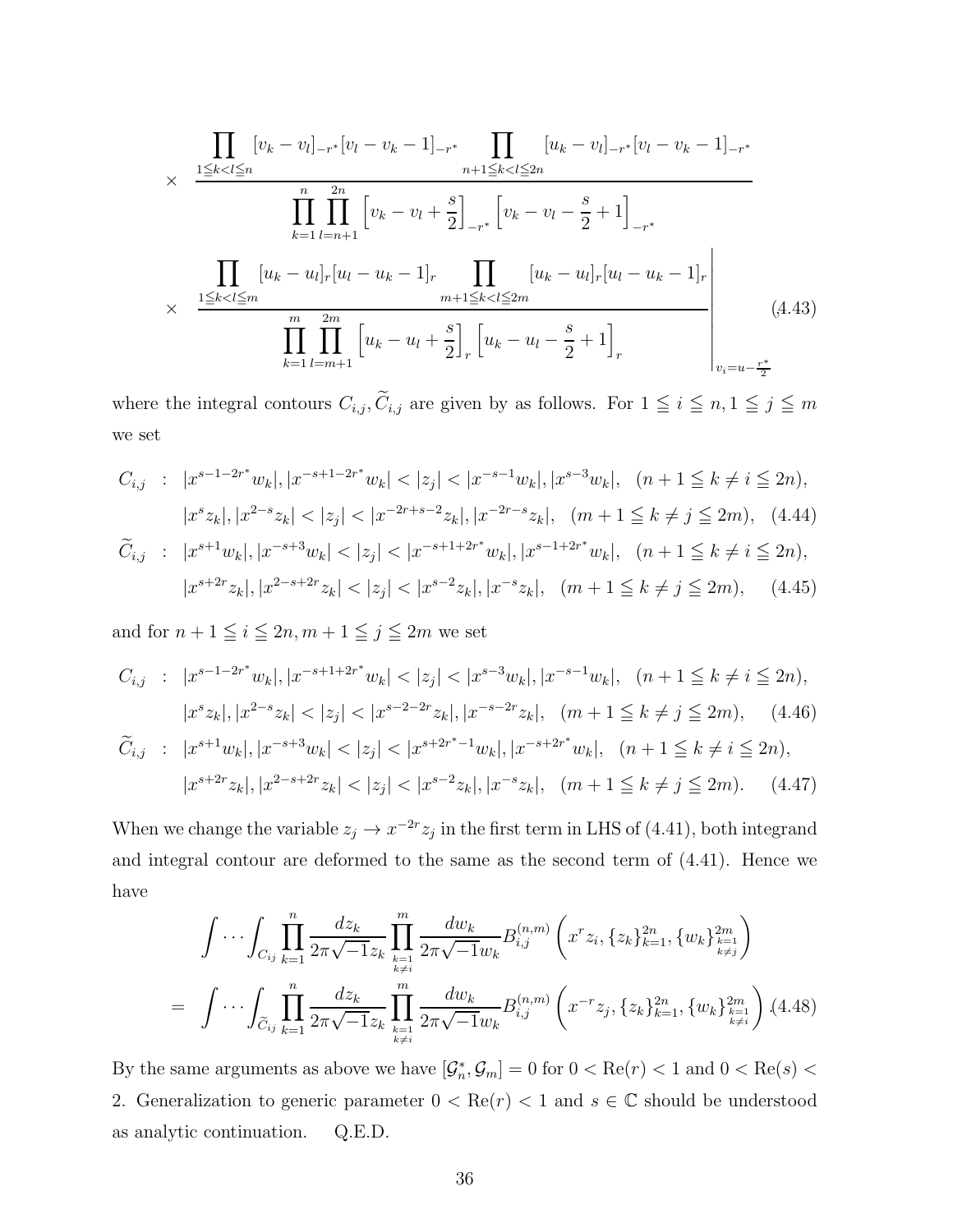## 4.4 Proof of Dynkin Automorphism Invariance  $\eta(\mathcal{G}_n) = \mathcal{G}_n$

In this section we show the invariance condition  $\eta(\mathcal{G}_n) = \mathcal{G}_n$  and  $\eta(\mathcal{G}_n^*) = \mathcal{G}_n^*$ . For reader's convenience, we explain  $\eta(\mathcal{G}_1) = \mathcal{G}_1$  at first. We study the case :  $0 < \text{Re}(r)$  and  $0 < \text{Re}(s) < 2$ . From the definition of the Dynkin automorphism  $\eta$ , we have

$$
\eta(\mathcal{G}_1) = \int \int_I \prod_{j=1}^2 \frac{dz_j}{2\pi\sqrt{-1}z_j} F_0(z_1) F_1(z_2) \frac{\vartheta_{\alpha,r}(u_1 - u_2)|_{\widehat{\pi}\to-\widehat{\pi}}}{[u_1 - u_2 + \frac{s}{2}]_r [u_2 - u_1 + \frac{s}{2} - 1]_r}.
$$
(4.49)

Exchanging the ordering of  $F_1(z_1)$  and  $F_0(z_2)$ , and changing the variables  $u_1 \rightarrow u_2$  and  $u_2 \rightarrow u_1$ , we have

$$
\eta(\mathcal{G}_1) = \int \int_I \prod_{j=1}^2 \frac{dz_j}{2\pi\sqrt{-1}z_j} F_1(z_1) F_0(z_2) \frac{\vartheta_{-\alpha,r}(u_1 - u_2)}{[u_1 - u_2 + \frac{s}{2}]_r [u_2 - u_1 + \frac{s}{2} - 1]_r} . \tag{4.50}
$$

The relation  $\vartheta_{\alpha,r}(u) = \vartheta_{-\alpha,r}(u)$  implies  $\eta(\mathcal{G}_1) = \mathcal{G}_1$ . Generalization to generic parameter  $0 < \text{Re}(r)$  and  $s \in \mathbb{C}$  should be understood as analytic continuation.

*Proof.* Let us show  $\tau(\mathcal{G}_n) = \mathcal{G}_n$ . We study the case :  $0 < \text{Re}(r)$  and  $0 < \text{Re}(s) < 2$ . From the definition of the Dynkin automorphism  $\tau$ , we have

$$
\eta(\mathcal{G}_n) = \int \cdots \int \prod_{j=1}^n \frac{dz_j}{2\pi \sqrt{-1}z_j} \prod_{j=1}^n \frac{dw_j}{2\pi \sqrt{-1}w_j} \prod_{1 \leq j \leq n} F_0(z_j) \prod_{1 \leq j \leq n} F_1(w_j)
$$
  
 
$$
\times \frac{\prod_{1 \leq i < j \leq n} [u_i - u_j]_r [u_j - u_i - 1]_r [v_i - v_j]_r [v_j - v_i - 1]_r}{\prod_{i,j=1}^n [u_i - v_j + \frac{s}{2}]_r [v_j - u_i + \frac{s}{2} - 1]_r} \vartheta_{\alpha,r} \left( \sum_{j=1}^n (u_j - v_j) \right) \Big|_{\hat{\pi} \to -\hat{\pi}}
$$
\n(4.51)

Exchanging the ordering of  $F_1(z_j)$  and  $F_0(w_k)$ , and changing the variables  $u_j \to v_j$  and  $v_j \to u_j$ , we have

$$
\eta(\mathcal{G}_n) = \int \cdots \int \prod_{j=1}^n \frac{dz_j}{2\pi \sqrt{-1}z_j} \prod_{j=1}^n \frac{dw_j}{2\pi \sqrt{-1}w_j} \prod_{1 \leq j \leq n \atop 1 \leq j \leq n} F_1(w_j) \prod_{1 \leq j \leq n \atop 1 \leq j \leq n} F_0(z_j)
$$
  
 
$$
\times \frac{\prod_{1 \leq i < j \leq n} [u_i - u_j]_r [u_j - u_i - 1]_r [v_i - v_j]_r [v_j - v_i - 1]_r}{\prod_{i,j=1}^n [u_i - v_j + \frac{s}{2}]_r [v_j - u_i + \frac{s}{2} - 1]_r} \vartheta_{\alpha,r} \left( \sum_{j=1}^n (v_j - u_j) \right) \Big|_{\hat{\pi} \to -\hat{\pi}}.
$$
\n(4.52)

Using the relation  $\vartheta_{\alpha,r}(u) = \vartheta_{\alpha,r}(-u)|_{\hat{\pi}\to-\hat{\pi}},$  we have  $\eta(\mathcal{G}_n) = \mathcal{G}_n$ . Generalization to generic parameter  $0 < \text{Re}(r)$  and  $s \in \mathbb{C}$  should be understood as analytic continuation. The proof of the invariance  $\eta(\mathcal{G}_n^*) = \mathcal{G}_n^*$  is given by the same manner. Q.E.D.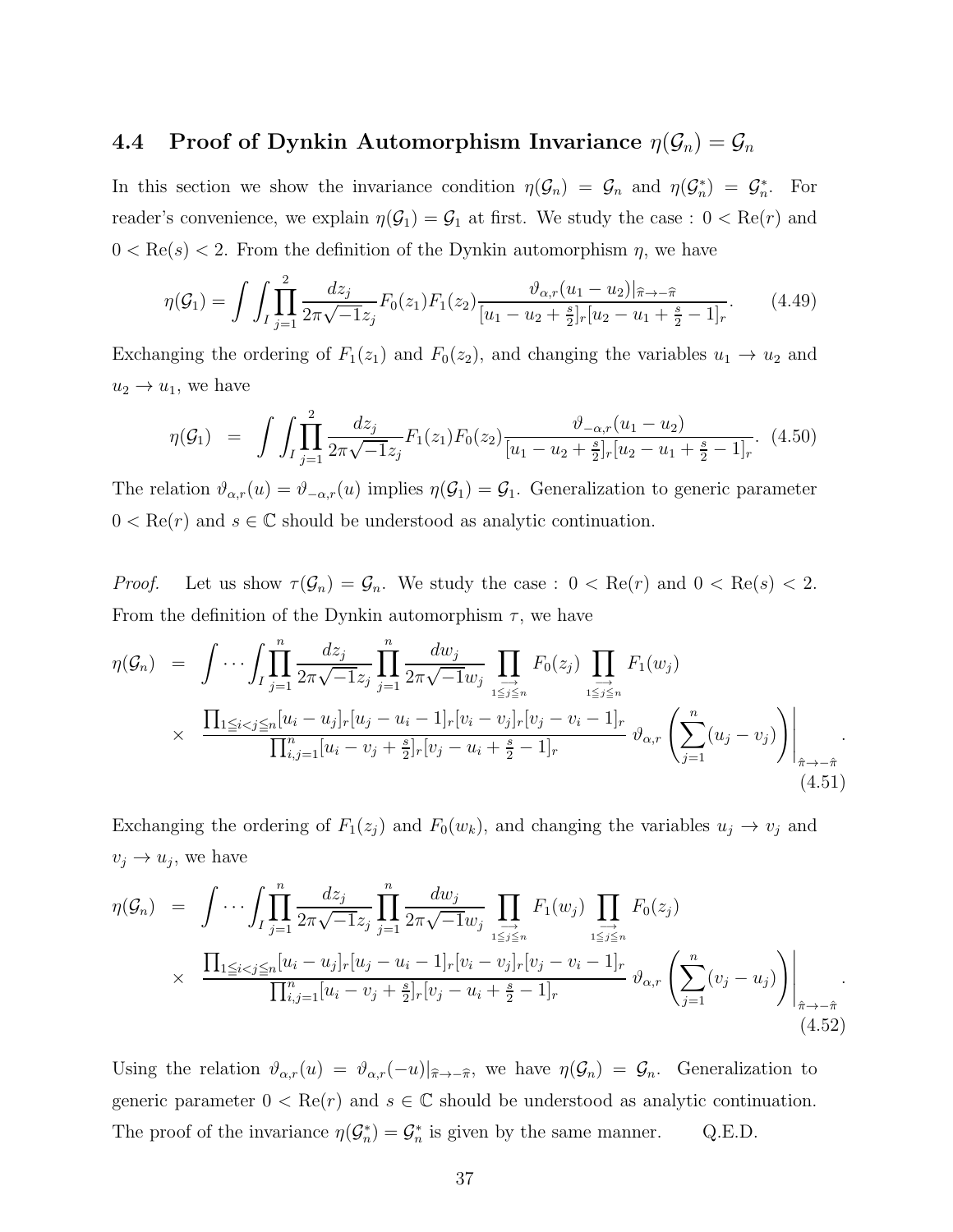## **4.5** Proof of  $[\mathcal{I}_m, \mathcal{G}_n] = 0$

In this section we show the commutation relations  $[\mathcal{I}_m, \mathcal{G}_n] = 0$ . The operators  $\Lambda_j(z)$  and  $F_j(z)$  commute almost everywhere.

$$
[\Lambda_1(z_1), F_1(z_2)] = (x^{-r^*} - x^{r^*})\delta(x^r z_1/z_2) \mathcal{A}(x^{-r} z_2).
$$

Hence, in order to show the commutation relation, remaining task for us is to check whether delta-function factors cancell out or not. At first we summarize simple case  $[\mathcal{I}_1, \mathcal{G}_n] = 0$ , for reader's convenience.

*Proof of*  $[\mathcal{I}_1, \mathcal{G}_n] = 0$  For a while we restrict our interest to the case  $0 < \text{Re}(s) < 2$ ,  $0 < \text{Re}(r) < 1$ , and  $\text{Re}(2r) < \text{Re}(s)$ . We have

$$
[T_{1}, G_{n}]
$$
\n
$$
= (x^{-r^{*}} - x^{r^{*}}) \sum_{j=1}^{n} \int \cdots \int_{\tilde{I}(j)} \prod_{k=1}^{n} \frac{dz_{k}}{2\pi \sqrt{-1}z_{k}} \frac{dw_{k}}{2\pi \sqrt{-1}w_{k}} F_{1}(z_{1}) \cdots F_{1}(z_{j-1})
$$
\n
$$
\times A(x^{-r}z_{j})F_{1}(z_{j+1}) \cdots F_{1}(z_{n})F_{0}(w_{1}) \cdots F_{0}(w_{n})
$$
\n
$$
\times \prod_{1 \leq k < l \leq n} [u_{k} - u_{l}]_{r}[u_{k} - u_{l} + 1]_{r}[v_{k} - v_{l}]_{r}[v_{k} - v_{l} + 1]_{r} \vartheta_{\alpha,r} \left( \sum_{j=1}^{n} (u_{j} - v_{j}) \right)
$$
\n
$$
- (x^{-r^{*}} - x^{r^{*}}) \sum_{j=1}^{n} \int \cdots \int_{\tilde{I}'(j)} \prod_{k=1}^{n} \frac{dz_{k}}{2\pi \sqrt{-1}z_{k}} \frac{dw_{k}}{2\pi \sqrt{-1}w_{k}} F_{1}(z_{1}) \cdots F_{1}(z_{j-1})
$$
\n
$$
\times A(x^{r}z_{j})F_{1}(z_{j+1}) \cdots F_{1}(z_{n})F_{0}(w_{1}) \cdots F_{0}(w_{n})
$$
\n
$$
\times \prod_{1 \leq k < l \leq n} [u_{k} - u_{l}]_{r}[u_{k} - u_{l} + 1]_{r}[v_{k} - v_{l}]_{r}[v_{k} - v_{l} + 1]_{r} \vartheta_{\alpha,r} \left( \sum_{j=1}^{n} (u_{j} - v_{j}) \right)
$$
\n
$$
+ \eta \left( \sum_{j=1}^{n} \int_{C} \frac{d\zeta}{2\pi \sqrt{-1}\zeta} \int \cdots \int_{I} \prod_{k=1}^{n} \frac{dz_{k}}{2\pi \sqrt{-1}z_{k}} \frac{dw_{k}}{2\pi \sqrt{-1}w_{k}} F_{0}(z_{1}) \cdots F_{0}(z_{n}) \right)
$$
\n
$$
+ \eta \left(
$$

Here the contours  $I(j)$  and  $I'(j)$  are given by

$$
\widetilde{I}(j) \quad : \quad |x^{4r-2}z_{j+1}|, \cdots, |x^{4r-2}z_n| < |z_j| < |x^{-2r+2}z_1|, \cdots, |x^{-2r+2}z_{j-1}|,
$$
\n
$$
|x^s w_k|, |x^{2r-s+2}w_k| < |z_j| < |x^{s-2}w_k|, |x^{-s+2r}w_k|, \quad (1 \le k \le n),
$$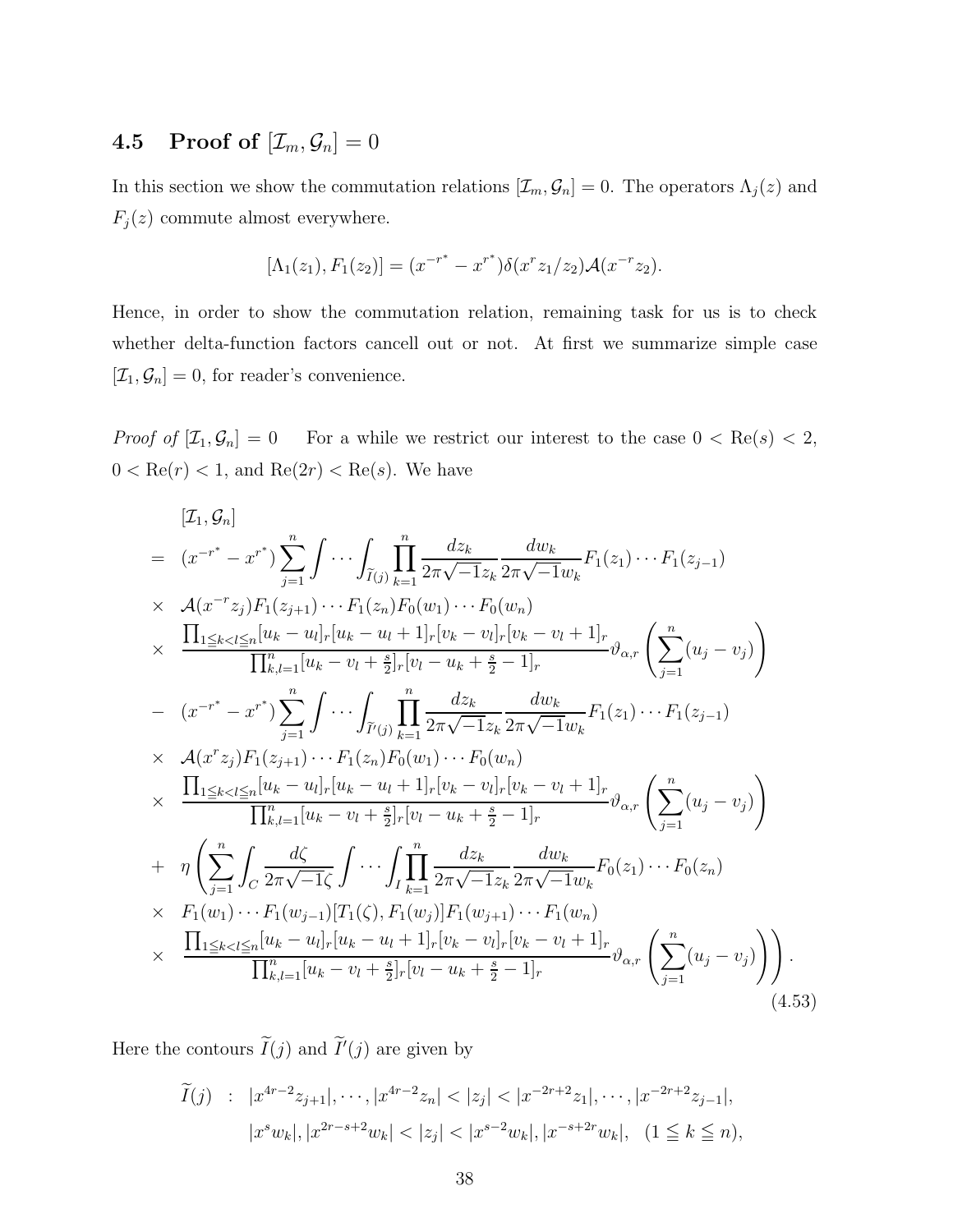$$
\widetilde{I}'(j) \quad : \quad |x^{2r-2}z_{j+1}|, \cdots, |x^{2r-2}z_n| < |z_j| < |x^{-4r+2}z_1|, \cdots, |x^{-4r+2}z_{j-1}|, \\
 |x^{s-2r}w_k|, |x^{-s+2}w_k| < |z_j| < |x^{s-2-2r}w_k|, |x^{-s}w_k|, \quad (1 \le k \le n). \tag{4.54}
$$

Let us change the variable  $z_j \to x^{2r} z_j$  of the first term of (4.53), upon condition  $0 <$  $\text{Re}(s) < 2, 0 < \text{Re}(r) < 1, \text{Re}(2r) < \text{Re}(s)$ . Using periodicity of the integrand, we have

$$
\int \cdots \int_{\tilde{I}(j)} \prod_{k=1}^{n} \frac{dz_k}{2\pi \sqrt{-1}z_k} \frac{dw_k}{2\pi \sqrt{-1}w_k} F_1(z_1) \cdots F_1(z_{j-1})
$$
\n
$$
\times \quad \mathcal{A}(x^{-r}z_j) F_1(z_{j+1}) \cdots F_1(z_n) F_0(w_1) \cdots F_0(w_n)
$$
\n
$$
\times \quad \frac{\prod_{1 \leq k < l \leq n} [u_k - u_l]_r [u_k - u_l + 1]_r [v_k - v_l]_r [v_k - v_l + 1]_r}{\prod_{k,l=1}^{n} [u_k - v_l + \frac{s}{2}]_r [v_l - u_k + \frac{s}{2} - 1]_r} \vartheta_{\alpha,r} \left( \sum_{j=1}^n (u_j - v_j) \right)
$$
\n
$$
= \int \cdots \int_{\tilde{I}'(j)} \prod_{k=1}^n \frac{dz_k}{2\pi \sqrt{-1}z_k} \frac{dw_k}{2\pi \sqrt{-1}w_k} F_1(z_1) \cdots F_1(z_{j-1})
$$
\n
$$
\times \quad \mathcal{A}(x^r z_j) F_1(z_{j+1}) \cdots F_1(z_n) F_0(w_1) \cdots F_0(w_n)
$$
\n
$$
\times \quad \frac{\prod_{1 \leq k < l \leq n} [u_k - u_l]_r [u_k - u_l + 1]_r [v_k - v_l]_r [v_k - v_l + 1]_r}{\prod_{k,l=1}^n [u_k - v_l + \frac{s}{2}]_r [v_l - u_k + \frac{s}{2} - 1]_r} \vartheta_{\alpha,r} \left( \sum_{j=1}^n (u_j - v_j) \right).
$$

By the same manner as above, we have

$$
\int_{C} \frac{d\zeta}{2\pi\sqrt{-1}\zeta} \int \cdots \int_{I} \prod_{k=1}^{n} \frac{dz_{k}}{2\pi\sqrt{-1}z_{k}} \frac{dw_{k}}{2\pi\sqrt{-1}w_{k}} F_{0}(z_{1}) \cdots F_{0}(z_{n})
$$
\n
$$
\times \quad F_{1}(w_{1}) \cdots F_{1}(w_{j-1}) [T_{1}(\zeta), F_{1}(w_{j})] F_{1}(w_{j+1}) \cdots F_{1}(w_{n})
$$
\n
$$
\times \quad \frac{\prod_{1 \leq k < l \leq n} [u_{k} - u_{l}]_{r} [u_{k} - u_{l} + 1]_{r} [v_{k} - v_{l}]_{r} [v_{k} - v_{l} + 1]_{r}}{\prod_{k,l=1}^{n} [u_{k} - v_{l} + \frac{s}{2}]_{r} [v_{l} - u_{k} + \frac{s}{2} - 1]_{r}} \eta \left( \vartheta_{\alpha,r} \left( \sum_{j=1}^{n} (u_{j} - v_{j}) \right) \right) = 0.
$$
\n(4.55)

Therefore we have  $[\mathcal{I}_1, \mathcal{G}_n] = 0$ . Generalization to generic  $\text{Re}(s) > 0$  and  $\text{Re}(r) > 0$  case, should be understood as analytic continuation. Q.E.D.

Proof of general case  $[\mathcal{I}_m, \mathcal{G}_n] = 0$  is given essentially the same manner as above. Because the integral contour of the local integral motion  $\mathcal{I}_m$  is not cylinder, we are not allowed to use the symbol  $\delta(z)$  directly. Before starting general proof of  $[\mathcal{I}_m, \mathcal{G}_n] = 0$ , we review elementary fact about  $\delta(z)$ . Let us set the operators  $\mathcal{F}_1$  and  $\mathcal{F}_2$  by

$$
\mathcal{F}_1 = \int \cdots \int_{C_1} \prod_{j=1}^m \frac{dw_j}{2\pi\sqrt{-1}w_j} f_1(w_1, \cdots, w_m) \Lambda_1(w_1), \tag{4.56}
$$

$$
\mathcal{F}_2 = \int \cdots \int_{C_2} \prod_{j=1}^n \frac{dz_j}{2\pi\sqrt{-1}z_j} f_2(z_1, \cdots, z_n) F_1(z_1), \tag{4.57}
$$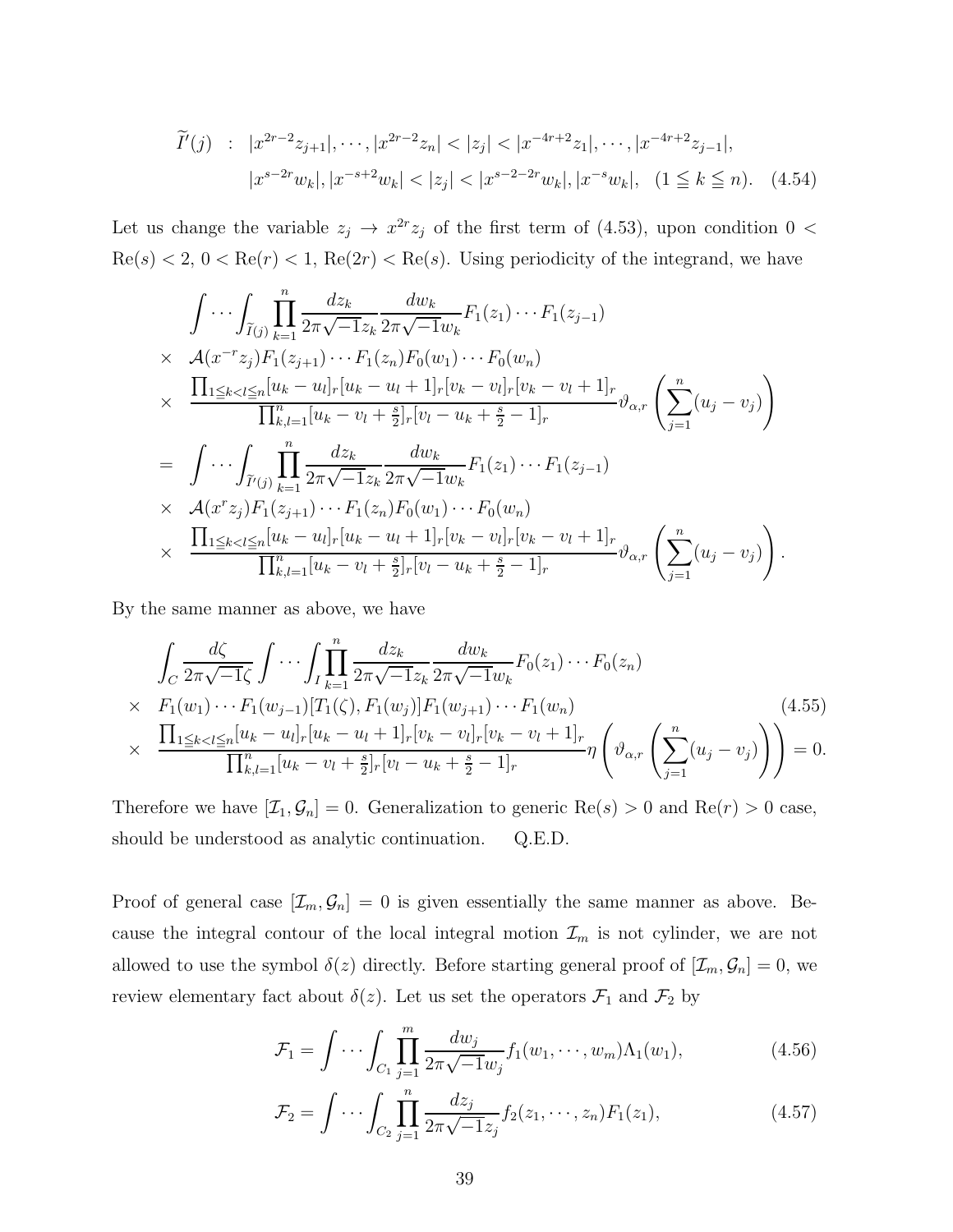where  $f_1(w_1, \dots, w_m)$  and  $f_2(z_1, \dots, z_n)$  are meromorphic functions. Let us set the region  $D_1$  in which Laurent-series of  $f_1(w_1, \dots, w_m)$  exists, and the region  $D_2$  in which Laurentseries of  $f_2(z_1, \dots, z_n)$  has Laurant-expansion exists. Let us set  $C_1(z_1) = \{(x^{-r}z_1, w_2, \dots, w_m) \in$  $\mathbb{C}^m | (w_1, \dots, w_m) \in C_1$ . If the contours  $C_1 \subset D_1$ ,  $C_2 \subset D_2$ , and  $\widetilde{C}_1(z_1) \subset D_1$  for any  $(z_1, z_2, \dots, z_n) \in C_2$ , we have the following formulae, which we have already used above.

$$
[\mathcal{F}_1, \mathcal{F}_2] = (x^{-r^*} - x^{r^*}) \left[ \delta(x^{-r} z_1/w_1) \mathcal{A}(x^{-r} z_1) f_2(z_1, \dots, z_n) f_1(x^{-r} z_1, w_2, \dots, w_m) \right]_{1, z_1 \dots z_n w_1 \dots w_m}.
$$

Even if  $\widetilde{C}_1(z_1)$  is not included in  $D_1$  for some  $(z_1, z_2, \dots, z_n) \in C_2$ , we have a similar formulae.

#### Proposition 4.6

$$
[\mathcal{F}_1, \mathcal{F}_2] = (x^{-r^*} - x^{r^*}) \int \cdots \int_{C_2} \prod_{j=1}^n \frac{dz_j}{2\pi \sqrt{-1}z_j} f_2(z_1, \dots, z_n) \mathcal{A}(x^{-r}z_1) \qquad (4.58)
$$
  
 
$$
\times \left( \int \cdots \int_{C_1 \cap \left\{ \left| \frac{x^{-r}z_1}{w_1} \right| < 1 \right\}} \prod_{j=1}^m \frac{dw_j}{2\pi \sqrt{-1}w_j} \frac{f_1(w_1, w_2, \dots, w_m)}{(1 - x^{-r}z_1/w_1)} \right. \\ \left. + \int \cdots \int_{C_1 \cap \left\{ \left| \frac{x^{-r}z_1}{w_1} \right| > 1 \right\}} \prod_{j=1}^m \frac{dw_j}{2\pi \sqrt{-1}w_j} \frac{\frac{x^r w_1}{z_1} f_1(w_1, w_2, \dots, w_m)}{(1 - x^r w_1/z_1)} \right) .
$$

Now let us start to show theorem for general case.

*Proof of*  $[\mathcal{I}_m, \mathcal{G}_n] = 0$  For a while we restrict our interest to the regime  $0 < \text{Re}(s) < 2$ ,  $0 < \text{Re}(r) < 1$  and  $\text{Re}(2r) < \text{Re}(s)$ . We have

$$
[\mathcal{I}_m, \mathcal{G}_n]
$$
\n
$$
= (x^{-r^*} - x^{r^*}) \sum_{i=1}^m \sum_{j=1}^n \int \cdots \int_{\tilde{I}(j)} \prod_{k=1}^n \frac{dz_k}{2\pi \sqrt{-1}z_k} \prod_{k=1}^n \frac{dw_k}{2\pi \sqrt{-1}w_k}
$$
\n
$$
\times \frac{\prod_{1 \le k < l \le n} [u_k - u_l]_r [u_k - u_l + 1]_r [v_k - v_l]_r [v_k - v_l + 1]_r}{\prod_{k,l=1}^n [u_k - v_l + \frac{s}{2}]_r [v_l - u_k + \frac{s}{2} - 1]_r} \vartheta_{\alpha,r} \left( \sum_{j=1}^n (u_j - v_j) \right)
$$
\n
$$
\times \left( \int_{I \cap \{|\frac{x^{-r}z_j}{z_i}| < 1\}} \prod_{k=1}^m \frac{dz'_k}{2\pi \sqrt{-1}z'_k} \frac{1}{(1 - x^{-r}z_j/z'_l)} + \int_{I \cap \{|\frac{x^{-r}z_j}{z'_i}| > 1\}} \prod_{k=1}^m \frac{dz'_k}{2\pi \sqrt{-1}z'_k} \frac{x^r z'_l/z_j}{(1 - x^r z'_l/z_j)} \right)
$$
\n
$$
\times \prod_{1 \le k < l \le m} h(u'_k - u'_l) T_1(z'_1) \cdots T_1(z'_{i-1}) F_1(z_1) \cdots F_1(z_{j-1})
$$
\n
$$
\times \mathcal{A}(x^{-r}z_j) F_1(z_{j+1}) \cdots F_1(z_n) F_0(w_1) \cdots F_0(w_n) T_1(z'_{i+1}) \cdots T_1(z'_m)
$$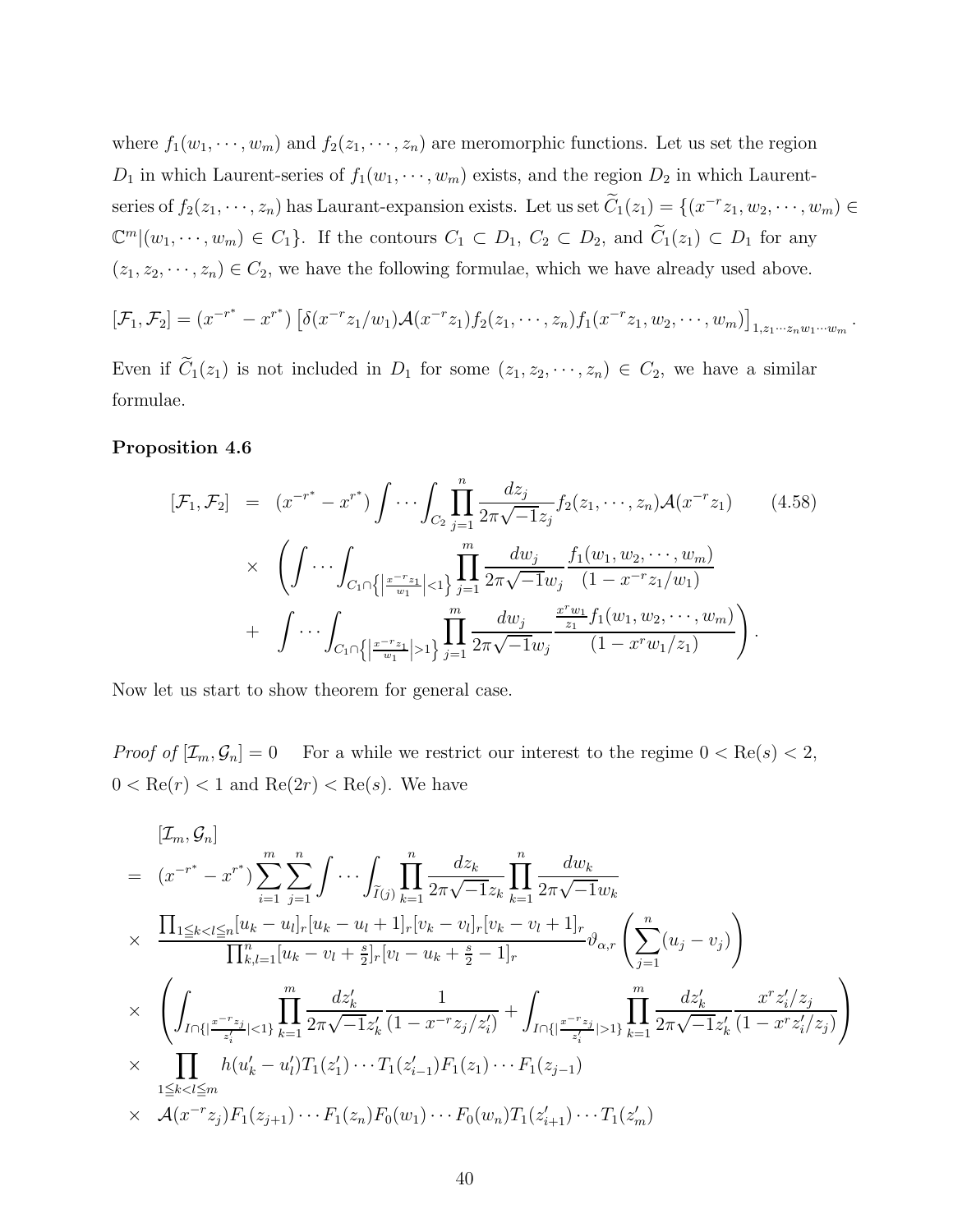$$
= (x^{-r^{*}} - x^{r^{*}}) \sum_{i,j=1}^{n} \int \cdots \int_{\tilde{I}^{r}(j)} \prod_{k=1}^{n} \frac{dz_{k}}{2\pi \sqrt{-1}z_{k}} \prod_{k=1}^{n} \frac{dw_{k}}{2\pi \sqrt{-1}w_{k}}
$$
  
\n
$$
\times \frac{\prod_{1 \leq k < l \leq n} [u_{k} - u_{l}]_{r}[u_{k} - u_{l} + 1]_{r}[v_{k} - v_{l}]_{r}[v_{k} - v_{l} + 1]_{r}}{\prod_{k,l=1}^{n} [u_{k} - v_{l} + \frac{s}{2}]_{r}[v_{l} - u_{k} + \frac{s}{2} - 1]_{r}} \vartheta_{\alpha,r} \left( \sum_{j=1}^{n} (u_{j} - v_{j}) \right)
$$
  
\n
$$
\times \left( \int_{I \cap \{\left| \frac{x^{r}z_{j}}{z_{i}^{j}} \right| < 1 \}} \prod_{k=1}^{m} \frac{dz_{k}^{j}}{2\pi \sqrt{-1}z_{k}^{j}} \frac{1}{(1 - x^{r}z_{j}/z_{i}^{j})} + \int_{I \cap \{\left| \frac{x^{r}z_{j}}{z_{i}^{j}} \right| > 1 \}} \prod_{k=1}^{m} \frac{dz_{k}^{j}}{2\pi \sqrt{-1}z_{k}^{j}} \frac{x^{r}z_{i}^{j}/z_{j}}{(1 - x^{r}z_{i}^{j}/z_{j})} \right)
$$
  
\n
$$
\times \prod_{1 \leq k < l \leq m} h(u_{k}^{l} - u_{l}^{l}) T_{1}(z_{1}^{l}) \cdots T_{1}(z_{l-1}^{l}) F_{1}(z_{1}) \cdots F_{1}(z_{j-1})
$$
  
\n
$$
\times A(x^{r}z_{j}) F_{1}(z_{j+1}) \cdots F_{1}(z_{n}) F_{0}(w_{1}) \cdots F_{0}(w_{n}) T_{1}(z_{i+1}^{l}) \cdots T_{1}(z_{m}^{l})
$$
  
\n
$$
+ \eta \left( \sum_{i,j=1}^{n} \int \cdots \int_{I} \prod_{k=1}^{n} \frac{dz_{k}}{2\pi \sqrt{-1}z_{k
$$

Here  $I(j)$  and  $I'(j)$  are the same as given in proof of  $[\mathcal{I}_1, \mathcal{G}_n] = 0$ . Let us change the variable  $z_j \to x^{2r} z_j$  of the first term, upon condition  $0 < \text{Re}(s) < 2, 0 < \text{Re}(r) < 1$  and  $Re(2r) < Re(s)$ . Using periodicity of integrand, we have

$$
\int \cdots \int_{\tilde{I}(j)} \prod_{k=1}^{n} \frac{dz_k}{2\pi \sqrt{-1}z_k} \prod_{k=1}^{n} \frac{dw_k}{2\pi \sqrt{-1}w_k} \int_{I \cap \{\left|\frac{x-z_j}{z_i}\right| < 1\}} \prod_{k=1}^{m} \frac{dz'_k}{2\pi \sqrt{-1}z'_k} \frac{1}{(1 - x^{-r}z_j/z'_i)}
$$
\n
$$
\times \frac{\prod_{1 \leq k < l \leq n} [u_k - u_l]_r [u_k - u_l + 1]_r [v_k - v_l]_r [v_k - v_l + 1]_r}{\prod_{k,l=1}^{n} [u_k - v_l + \frac{s}{2}]_r [v_l - u_k + \frac{s}{2} - 1]_r}
$$
\n
$$
\times \vartheta_{\alpha,r} \left( \sum_{j=1}^{n} (u_j - v_j) \right) \prod_{1 \leq k < l \leq m} h(u'_k - u'_l)
$$
\n
$$
\times T_1(z'_1) \cdots T_1(z'_{i-1}) F_1(z_1) \cdots F_1(z_{j-1}) \mathcal{A}(x^{-r}z_j) F_1(z_{j+1}) \cdots F_1(z_n)
$$
\n
$$
\times F_0(w_1) \cdots F_0(w_n) T_1(z'_{i+1}) \cdots T_1(z'_m)
$$
\n
$$
= \int \cdots \int_{\tilde{I}'(j)} \prod_{k=1}^{n} \frac{dz_k}{2\pi \sqrt{-1}z_k} \prod_{k=1}^{n} \frac{dw_k}{2\pi \sqrt{-1}w_k} \int_{I \cap \{\left|\frac{x^r z_j}{z'_i}\right| < 1\}} \prod_{k=1}^{m} \frac{dz'_k}{2\pi \sqrt{-1}z'_k} \frac{1}{(1 - x^r z_j/z'_i)}
$$
\n
$$
\times \frac{\prod_{1 \leq k < l \leq n} [u_k - u_l]_r [u_k - u_l + 1]_r [v_k - v_l]_r [v_k - v_l + 1]_r}{\prod_{k,l=1}^{n} [u_k - v_l + \frac{s}{2}]_r [v_l - u_k + \frac{s}{2} - 1]_r}
$$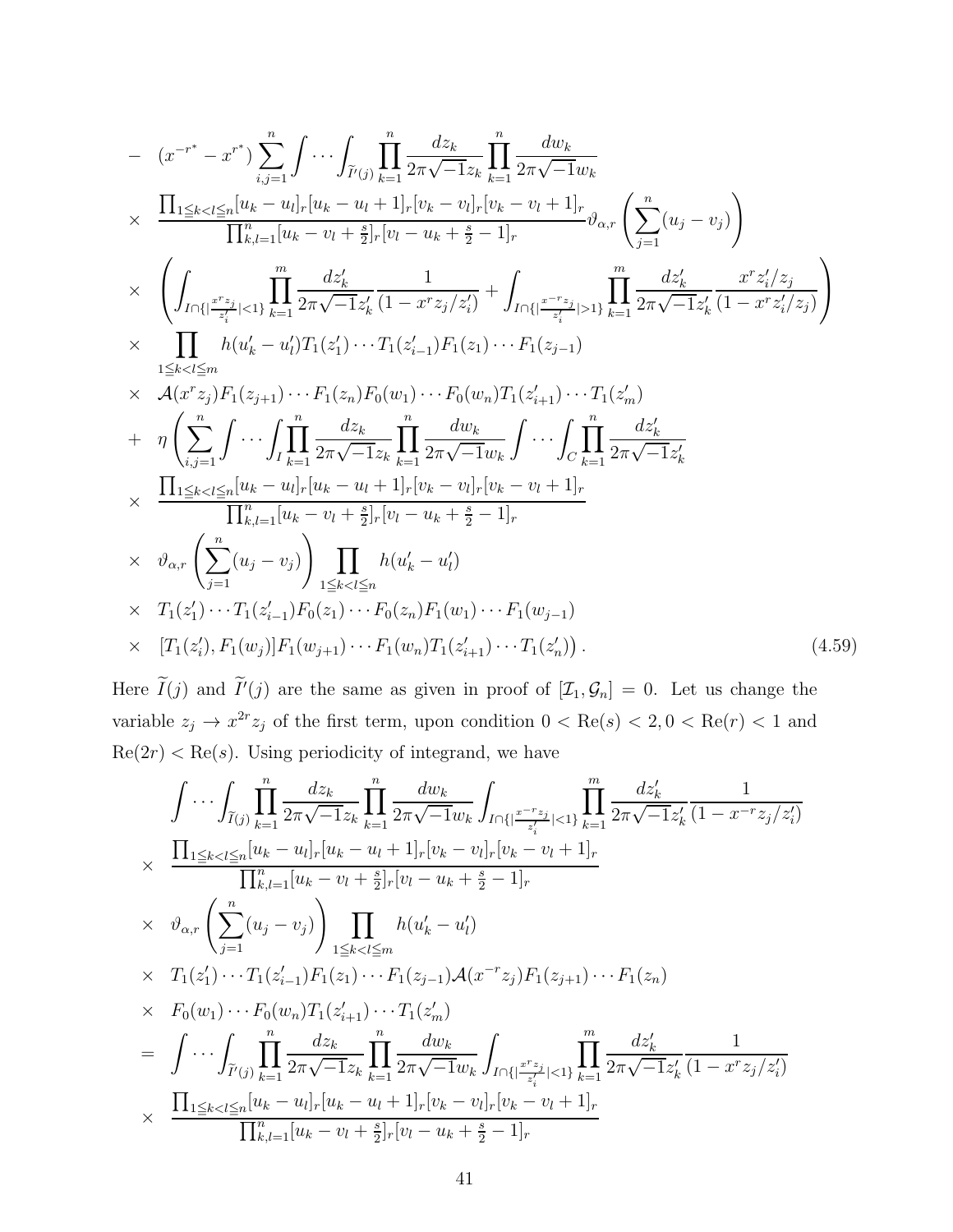$$
\times \quad \vartheta_{\alpha,r} \left( \sum_{j=1}^{n} (u_j - v_j) \right) \prod_{1 \le k < l \le m} h(u'_k - u'_l) \\
\times \quad T_1(z'_1) \cdots T_1(z'_{i-1}) F_1(z_1) \cdots F_1(z_{j-1}) \mathcal{A}(x^r z_j) F_1(z_{j+1}) \cdots F_1(z_n) \\
\times \quad F_0(w_1) \cdots F_0(w_n) T_1(z'_{i+1}) \cdots T_1(z'_m).
$$
\n
$$
(4.60)
$$

By the similar way, we have

$$
\eta \left( \sum_{i=1}^{m} \sum_{j=1}^{n} \int \cdots \int_{I} \prod_{k=1}^{n} \frac{dz_{k}}{2\pi \sqrt{-1}z_{k}} \prod_{k=1}^{n} \frac{dw_{k}}{2\pi \sqrt{-1}w_{k}} \int \cdots \int_{C} \prod_{k=1}^{m} \frac{dz'_{k}}{2\pi \sqrt{-1}z'_{k}}
$$
\n
$$
\times \frac{\prod_{1 \leq k < l \leq n} [u_{k} - u_{l}]_{r} [u_{k} - u_{l} + 1]_{r} [v_{k} - v_{l}]_{r} [v_{k} - v_{l} + 1]_{r}}{\prod_{k,l=1}^{n} [u_{k} - v_{l} + \frac{s}{2}]_{r} [v_{l} - u_{k} + \frac{s}{2} - 1]_{r}}
$$
\n
$$
\times \vartheta_{\alpha,r} \left( \sum_{j=1}^{n} (u_{j} - v_{j}) \right) \prod_{1 \leq k < l \leq m} h(u'_{k} - u'_{l})
$$
\n
$$
\times T_{1}(z'_{1}) \cdots T_{1}(z'_{i-1}) F_{0}(z_{1}) \cdots F_{0}(z_{n}) F_{1}(w_{1}) \cdots F_{1}(w_{j-1})
$$
\n
$$
\times [T_{1}(z'_{i}), F_{1}(w_{j})] F_{1}(z_{j+1}) \cdots F_{1}(z_{n}) T_{1}(z'_{i+1}) \cdots T_{1}(z'_{m})] = 0. \qquad (4.61)
$$

Therefore we have  $[\mathcal{I}_m, \mathcal{G}_n] = 0$ . Generalization to generic Re(s) > 0 and Re(r) > 0 case, should be understood as analytic continuation. Q.E.D.

## 5 Specialization upon  $s = 2$

In this section we study the specialization to  $s = 2$ , and discuss relation to the Poisson-Virasoro algebra [6].

### 5.1 Local Integrals of Motion

In what follows we restrict our interst to the case  $1 < \text{Re}(s) \leq 2$ .

**Definition 5.1** We set the local integrals of motion  $\mathcal{I}_n^{DV}$  for the deformed Virasoro algebra  $(s = 2)$  by

$$
\mathcal{I}_n^{DV} = \prod_{j=1}^n \int_{|z_j|=1} \frac{dz_j}{2\pi\sqrt{-1}z_j} \prod_{1 \le j < k \le n} h(u_k - u_j)|_{s=2} T^{DV}(z_1) \cdots T^{DV}(z_n). \tag{5.1}
$$

**Conjecture 5.1** Upon specialization  $s = 2$  we have

$$
[\mathcal{I}_n^{DV}, \mathcal{I}_m^{DV}] = 0, \quad \eta(\mathcal{I}_n^{DV}) = \mathcal{I}_n^{DV}, \quad (m, n = 1, 2, \cdots). \tag{5.2}
$$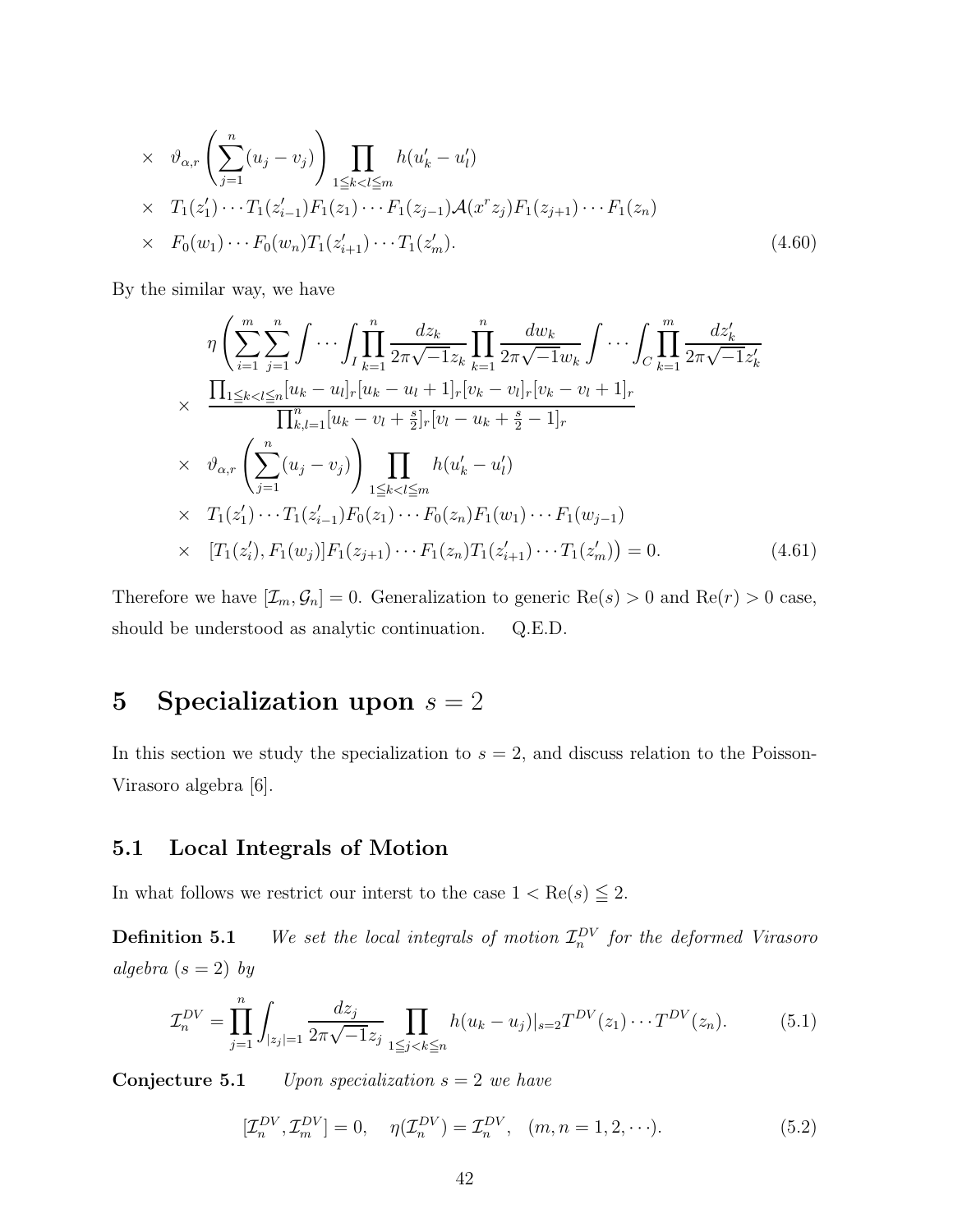In what follows we give a supporting argument of this conjecture.

**Definition 5.2** Let us set the auxiliary operators  $\mathcal{I}_{m,l}$  by

$$
\mathcal{I}_{m,l} = \prod_{j=1}^{m+l} \int_{|z_j|=1} \frac{dz_j}{2\pi\sqrt{-1}z_j} T_1(z_1) \cdots T_1(z_m) T_2(x^{-1}z_{m+1}) \cdots T_2(x^{-1}z_{m+l})
$$
\n
$$
\times \prod_{1 \le i < j \le m} h(u_j - u_i) \prod_{i=1}^{m} \prod_{j=m+1}^{m+l} h_{12}(u_j - u_i) \prod_{m+1 \le i < j \le m+l} h_{22}(u_j - u_i). \tag{5.3}
$$

Here we have set

$$
h_{12}(u) = h(u-1)h(u+1), \quad h_{22}(u) = h_{12}(u-1)h_{12}(u+1). \tag{5.4}
$$

**Proposition 5.2** The local integrals of motion  $\mathcal{I}_n$  are written by linear combination of the auxiliary operators  $\mathcal{I}_{m,l}$ 

$$
\mathcal{I}_n = \mathcal{I}_{n,0} + \sum_{\alpha=1}^{\left[\frac{n}{2}\right]} (-c)^{\alpha} s(x^{-2})^{\alpha} \frac{n!}{\alpha!(n-2\alpha)!} \mathcal{I}_{n-2\alpha,\alpha}.
$$
\n(5.5)

Example

$$
\mathcal{I}_2 = \mathcal{I}_{2,0} - 2cs(x^{-2})\mathcal{I}_{0,1}, \quad \mathcal{I}_3 = \mathcal{I}_{3,0} - 6cs(x^{-2})\mathcal{I}_{1,1},\tag{5.6}
$$

$$
\mathcal{I}_4 = \mathcal{I}_{4,0} - 12cs(x^{-2})\mathcal{I}_{2,1} + 12c^2s(x^{-2})^2\mathcal{I}_{0,2},\tag{5.7}
$$

$$
\mathcal{I}_5 = \mathcal{I}_{5,0} - 20cs(x^{-2})\mathcal{I}_{3,1} + 60c^2s(x^{-2})^2\mathcal{I}_{1,2},\tag{5.8}
$$

$$
\mathcal{I}_6 = \mathcal{I}_{6,0} - 30cs(x^{-2})\mathcal{I}_{4,1} + 180c^2s(x^{-2})^2\mathcal{I}_{2,2} - 120c^3s(x^{-2})^3\mathcal{I}_{0,3}.
$$
 (5.9)

**Definition 5.3** Let us set "renormalized" local integrals of motion  $\mathcal{I}_n(s)$  by

$$
\mathcal{I}_n(s) = \mathcal{I}_n + \sum_{\alpha=1}^{\left[\frac{n}{2}\right]} \sum_{\beta=\alpha}^{\left[\frac{n}{2}\right]} (-1)^{\alpha+\beta} c^{\beta} \cdot s(x^{-2})^{\beta} \frac{n!}{\beta!(n-2\beta)!} \left(\sum_{\substack{k_1,k_2,\dots,k_{\alpha}\geq 1\\k_1+\dots+k_{\alpha}=\beta}} \frac{\beta!}{k_1!k_2! \cdots k_{\alpha}!}\right) \mathcal{I}_{n-2\beta}.
$$
\n(5.10)

Proposition 5.3 We have the commutation relation

$$
[\mathcal{I}_n(s), \mathcal{I}_m(s)] = 0 \quad (m, n = 1, 2, \cdots). \tag{5.11}
$$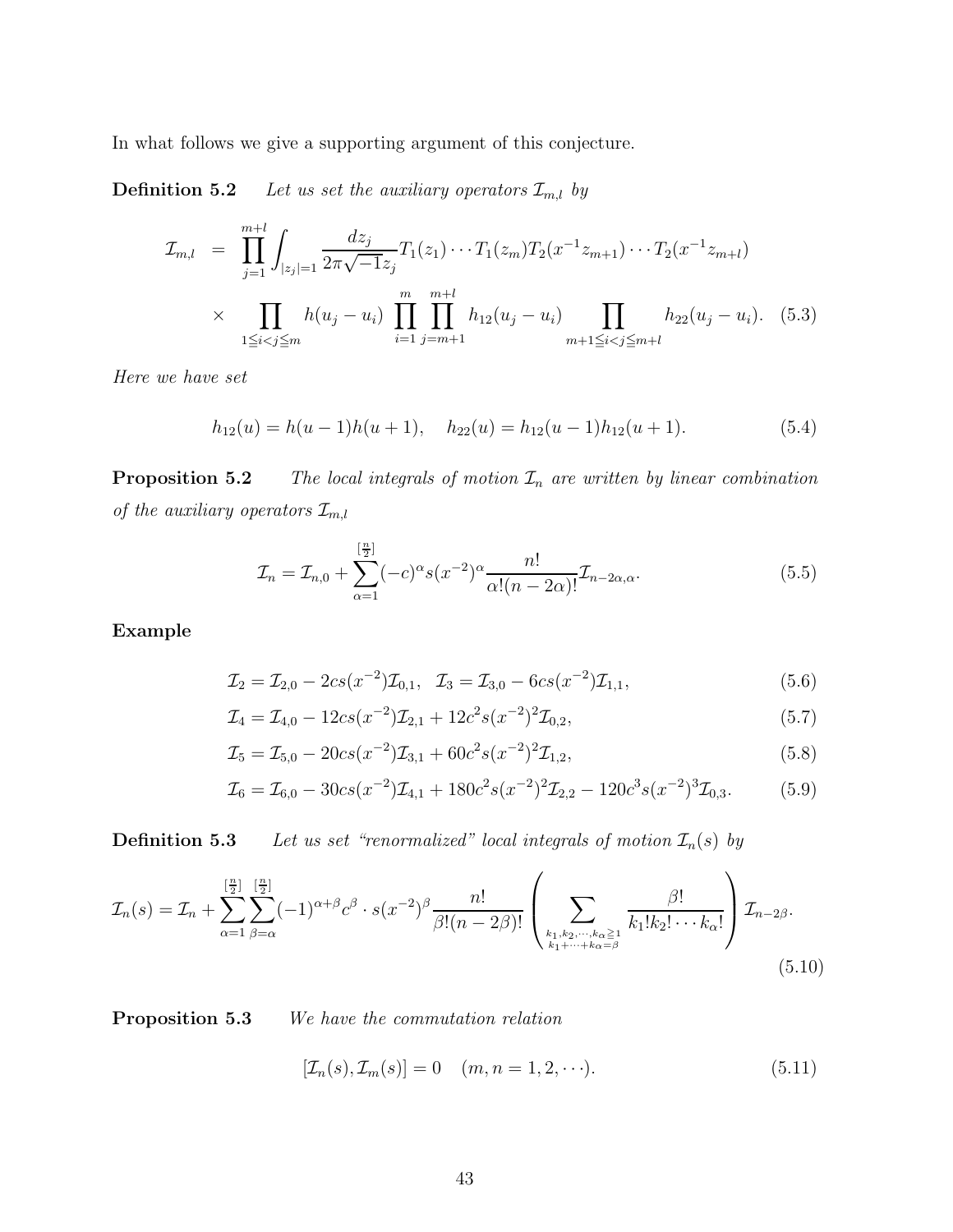Example

$$
\mathcal{I}_2(s) = \mathcal{I}_2 + 2cs(x^{-2})\mathcal{I}_0, \ \mathcal{I}_3(s) = \mathcal{I}_3 + 6cs(x^{-2})\mathcal{I}_1,\tag{5.12}
$$

$$
\mathcal{I}_4(s) = \mathcal{I}_4 + 12cs(x^{-2})\mathcal{I}_2 + 12c^2s(x^{-2})^2\mathcal{I}_0,\tag{5.13}
$$

$$
\mathcal{I}_5(s) = \mathcal{I}_5 + 20cs(x^{-2})\mathcal{I}_3 + 60c^2s(x^{-2})^2\mathcal{I}_1
$$
\n(5.14)

$$
\mathcal{I}_6(s) = \mathcal{I}_6 + 30cs(x^{-2})\mathcal{I}_4 + 180c^2s(x^{-2})^2\mathcal{I}_2 + 120c^3s(x^{-2})^3\mathcal{I}_0. \tag{5.15}
$$

**Proposition 5.4** "Renormalized" local integrals of motion  $\mathcal{I}_n(s)$  is written by linear combination of difference  $(\mathcal{I}_{m,l}-\mathcal{I}_{m,0})$ .

$$
\mathcal{I}_{n}(s) = \mathcal{I}_{n,0} + \sum_{\delta=1}^{\lfloor \frac{n}{2} \rfloor} (-c)^{\delta} \frac{n!}{\delta!(n-2\delta)!} (\mathcal{I}_{n-2\delta,\delta} - \mathcal{I}_{n-2\delta,0}) s(x^{-2})^{\delta}
$$

$$
- \sum_{\alpha=1}^{\lfloor \frac{n}{2} \rfloor - 1} \sum_{\delta=\alpha+1}^{\lfloor \frac{n}{2} \rfloor} \sum_{\beta=1}^{\delta-\alpha} (-1)^{\alpha} (-c)^{\delta} \frac{n!}{(n-2\delta)!\beta!}
$$

$$
\times \left( \sum_{\substack{k_1,k_2,\dots,k_{\alpha} \geq 1\\k_1+\dots+k_{\alpha}=\delta-\beta}} \frac{\delta!}{k_1!k_2! \cdots k_{\alpha}!} \right) s(x^{-2})^{\delta} (\mathcal{I}_{n-2\delta,\beta} - \mathcal{I}_{n-2\delta,0}). \tag{5.16}
$$

Example

$$
\mathcal{I}_2(s) = \mathcal{I}_{2,0} - 2cs(x^{-2})(\mathcal{I}_{0,1} - \mathcal{I}_{0,0}), \tag{5.17}
$$

$$
\mathcal{I}_3(s) = \mathcal{I}_{3,0} - 6cs(x^{-2})(\mathcal{I}_{1,1} - \mathcal{I}_{1,0}), \tag{5.18}
$$

$$
\mathcal{I}_4(s) = \mathcal{I}_{4,0} - 12cs(x^{-2})(\mathcal{I}_{2,1} - \mathcal{I}_{2,0}) \n+ 12c^2s(x^{-2})^2(\mathcal{I}_{0,2} - \mathcal{I}_{0,0}) - 24c^2s(x^{-2})^2(\mathcal{I}_{0,1} - \mathcal{I}_{0,0}),
$$
\n(5.19)

$$
\mathcal{I}_5(s) = \mathcal{I}_{5,0} - 20cs(x^{-2})(\mathcal{I}_{3,1} - \mathcal{I}_{3,0}) \n+ 60c^2s(x^2)^2(\mathcal{I}_{1,2} - \mathcal{I}_{1,0}) - 120c^2s(x^{-2})^2(\mathcal{I}_{1,1} - \mathcal{I}_{1,0}),
$$
\n(5.20)

$$
\mathcal{I}_{6}(s) = \mathcal{I}_{6,0} - 30cs(x^{-2})(\mathcal{I}_{4,1} - \mathcal{I}_{4,0}) + 180c^{2}s(x^{-2})^{2}(\mathcal{I}_{2,2} - \mathcal{I}_{2,0}) \n- 360c^{2}s(x^{-2})^{2}(\mathcal{I}_{2,1} - \mathcal{I}_{2,0}) - 120c^{3}s(x^{-2})^{3}(\mathcal{I}_{0,3} - \mathcal{I}_{0,0}) \n+ 360c^{3}s(x^{-2})^{3}(\mathcal{I}_{0,2} - \mathcal{I}_{0,0}) - 360c^{3}s(x^{-2})^{3}(\mathcal{I}_{0,1} - \mathcal{I}_{0,0}).
$$
\n(5.21)

When we take the limit  $s \to 2,$  we have

$$
\frac{1}{(s-2)^{\delta}}(\mathcal{I}_{n-2\delta,\beta}-\mathcal{I}_{n-2\delta,0})
$$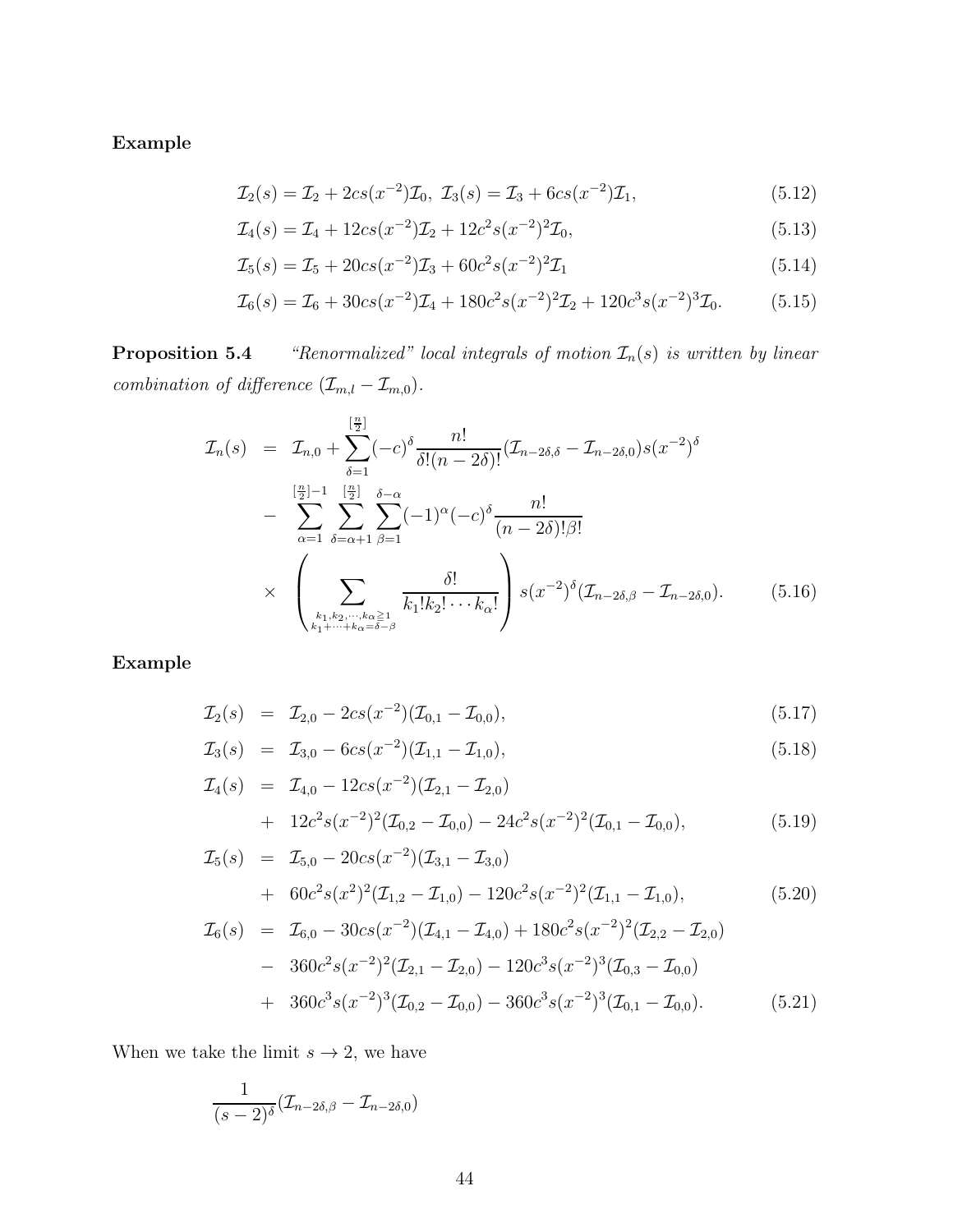$$
\rightarrow \prod_{j=1}^{n-2\delta} \int_{|z_j|=1} \frac{dz_j}{2\pi \sqrt{-1}z_j} \prod_{1 \le j < k \le n-2\delta} h(u_k - u_j)|_{s=2} T^{DV}(z_1) \cdots T^{DV}(z_{n-2\delta})
$$
\n
$$
\times \prod_{j=n-2\delta+1}^{n-2\delta+\beta} \int_{|z_j|=1} \frac{dz_j}{2\pi \sqrt{-1}z_j} \left(\frac{\partial}{\partial s}\right)^{\delta} \Big|_{s=2} T_2(x^{-1}z_{n-2\delta+1}) \cdots T_2(x^{-1}z_{n-2\delta+\beta})
$$
\n
$$
\times \prod_{j=1}^{n-2\delta} \prod_{k=n-2\delta+1}^{n-2\delta+\beta} h_{12}(u_k - u_j) \prod_{n-2\delta+1 \le j < k \le n-2\delta+\beta} h_{22}(u_k - u_j). \tag{5.22}
$$

Simplifications occure for  $s = 2$ .

$$
h_{12}(u)|_{s=2} = 1, \quad h_{22}(u)|_{s=2} = 1, \quad T_2(z)|_{s=2} = 1, \quad \frac{\partial}{\partial s}\bigg|_{s=2} T_2(z) = 0,\tag{5.23}
$$

We conjecture the following.

**Conjecture 5.5** When we take the limit  $s \rightarrow 2$ , we have

$$
\mathcal{I}_n(s) \to \mathcal{I}_n^{DV}, \qquad (s \to 2). \tag{5.24}
$$

We have checked relation (5.24) for small n, i.e.,  $1 \leq n \leq 9$ . As a consequence of (5.24), we have the commutation relation  $[\mathcal{I}_m^{DV}, \mathcal{I}_n^{DV}] = 0$  and invariance  $\eta\left(\mathcal{I}_n^{DV}\right) = \mathcal{I}_n^{DV}$ .

#### Example (The Virasoro-Poisson algebra)

Let us set two parameters  $(q, \beta)$  by  $q = x^{2r}, \beta = \frac{r-1}{r}$ . When we take the limit  $\beta \to 0$  with q fixed, we have the Virasoro-Poisson algebra [6].

$$
\{T_m, T_n\}_{P.B.} = \sum_{l \in \mathbb{Z}} \frac{1 - q^l}{1 + q^l} T_{n-l} T_{m+l} + (q^n - q^{-n}) \delta_{n+m,0}.
$$
 (5.25)

In this limit the integral of motion  $\mathcal{I}_1^{DV}$  degenerates to the conservation law  $H_1$  in [7].

#### Example (CFT-limit)

Let us set two parameters  $(h, \beta)$  by  $e^h = x^{2r}, \beta = \frac{r-1}{r}$ . We take the limit  $h \to 0$  with  $\beta$ fixed under the following  $h$ -expansion

$$
T_n = 2\delta_{n,0} + \beta \left( L_n + \frac{(1-\beta)^2}{4\beta} \delta_{n,0} \right) h^2 + O(h^4), \tag{5.26}
$$

we have the defining relation of the Virasoro algebra

$$
[L_m, L_n] = (n - m)L_{m+n} + \frac{c_{CFT}}{12}n(n^2 - 1)\delta_{n+m,0}, \quad c_{CFT} = 1 - \frac{6(1 - \beta)^2}{\beta}.
$$
 (5.27)

We call this limit the CFT-limit. In this limit the local integrals of motion  $\mathcal{I}_1^{DV}, \mathcal{I}_2^{DV}$ reproduce those of CFT  $I_1$ ,  $I_3$  by [1].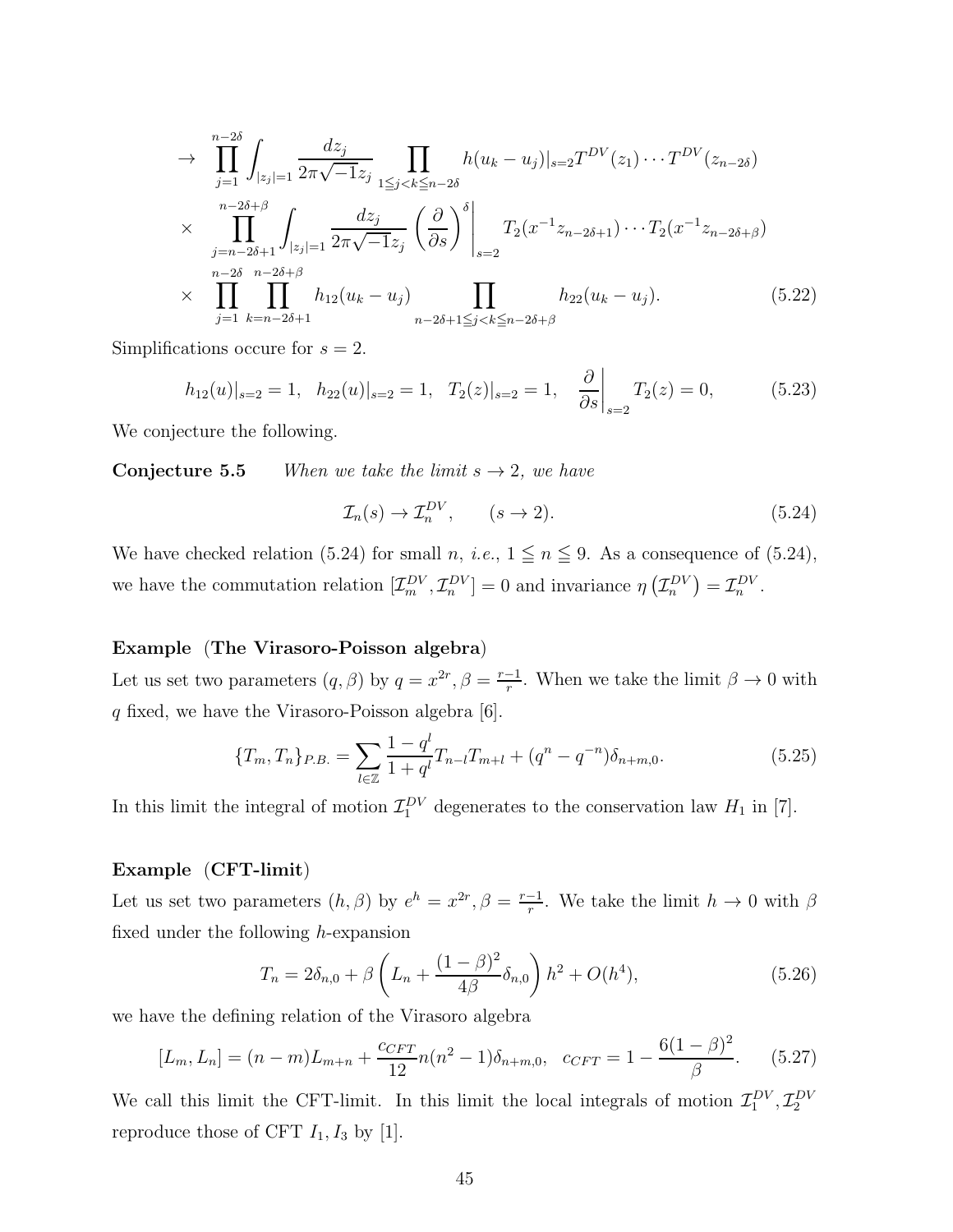### 5.2 Nonlocal Integrals of Motion

In what follows we restrict our interst to the case  $1 < \text{Re}(s) \leq 2$ .

**Definition 5.4** We set the nonlocal integrals of motion  $\mathcal{G}_n^{DV}$  for the deformed Virasoro algebra  $(s = 2)$  by

$$
\mathcal{G}_{n}^{DV} = \int \cdots \int_{I_{Arg}} \prod_{j=1}^{n} \frac{dz_{j}}{2\pi \sqrt{-1}z_{j}} \prod_{j=1}^{n} \frac{dw_{j}}{2\pi \sqrt{-1}w_{j}}
$$
\n
$$
\times \frac{F_{1}^{DV}(z_{1})F_{0}^{DV}(w_{1})}{[u_{1} - v_{1} + 1]_{r}[v_{1} - u_{1}]_{r}} \cdots \frac{F_{1}^{DV}(z_{n})F_{0}^{DV}(w_{n})}{[u_{n} - v_{n} + 1]_{r}[v_{n} - u_{n}]_{r}}
$$
\n
$$
\times \prod_{1 \leq i < j \leq n} \frac{[u_{i} - u_{j}]_{r}[u_{i} - u_{j} + 1]_{r}[v_{i} - v_{j}]_{r}[v_{i} - v_{j} + 1]_{r}}{[u_{i} - v_{j} + 1]_{r}[v_{j} - u_{i}]_{r}[v_{i} - u_{j} + 1]_{r}[u_{j} - v_{i}]_{r}} \vartheta_{\alpha,r} \left(\sum_{j=1}^{n} (u_{j} - v_{j})\right)\Big|_{s=2},
$$
\n(5.28)

where the contour  $I_{Arg}$  are given by

$$
|x^2w_n|, |x^{2r}w_n| < |z_1| < |w_1| < |z_2| < |w_2| < \cdots < |z_n| < |w_n|.\tag{5.29}
$$

**Conjecture 5.6** Upon specialization  $s = 2$  we have

$$
[\mathcal{G}_n^{DV}, \mathcal{G}_m^{DV}] = 0, \quad \eta(\mathcal{G}_n^{DV}) = \mathcal{G}_n^{DV}, \quad (m, n = 1, 2, \cdots). \tag{5.30}
$$

**Conjecture 5.7** Upon specialization  $s = 2$  we have

$$
[\mathcal{I}_n^{DV}, \mathcal{G}_m^{DV}] = 0, \quad (m, n = 1, 2, \cdots), \tag{5.31}
$$

In what follows we give a supporting argument of the above conjecture.

**Definition 5.5** Let us set the the auxiliary operators  $\mathcal{G}_{m,l}$  by

$$
\mathcal{G}_{m,l} = \int \cdots \int_{\widetilde{I}(m,l)} \prod_{j=1}^{m} \frac{dz_j}{2\pi \sqrt{-1}z_j} \prod_{j=1}^{m+l} \frac{dw_j}{2\pi \sqrt{-1}w_j} \prod_{1 \leq i < j \leq m} j_{1,1}(u_i, v_i | u_j, v_j) \times \prod_{i=1}^{m} \prod_{j=m+1}^{m+l} j_{1,2}(u_i, v_i | v_j) \prod_{m+1 \leq i < j \leq m+l} j_{2,2}(v_i | v_j) \times \vartheta_{\alpha,r} \left( \sum_{j=1}^{m} (u_j - v_j) + l(\frac{s}{2} - 1) \right) \times \frac{F_1(z_1)F_0(w_1)}{[u_1 - v_1 + \frac{s}{2}]_r[v_1 - u_1 + \frac{s}{2} - 1]_r} \cdots \frac{F_1(z_m)F_0(w_m)}{[u_m - v_m + \frac{s}{2}]_r[v_m - u_m + \frac{s}{2} - 1]_r} \times : F_1(x^{2-s}w_{m+1})F_0(w_{m+1}) : \cdots : F_1(x^{2-s}w_{m+l})F_0(w_{m+l}) : \qquad (5.32)
$$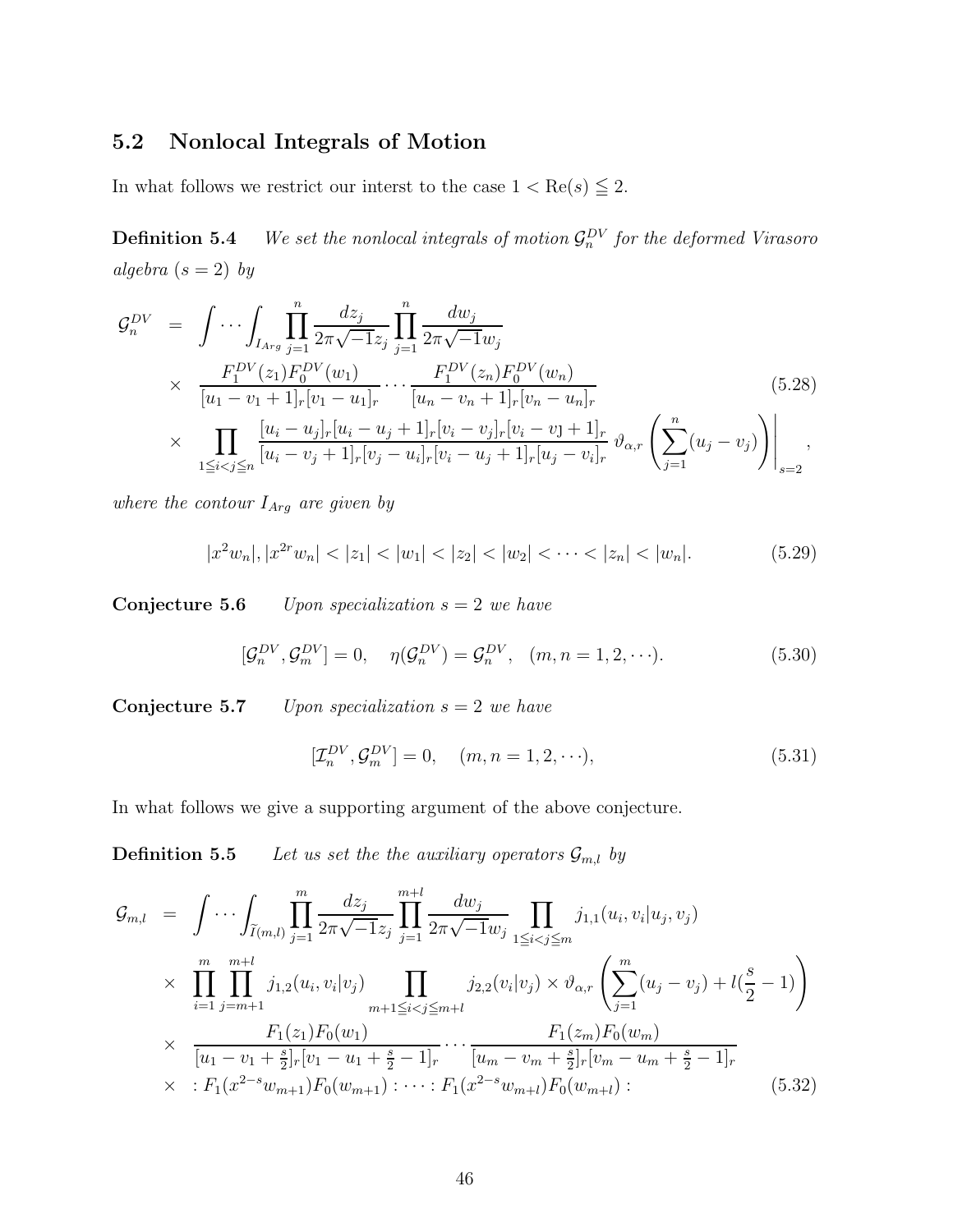Here we have set

$$
j_{1,1}(u_1, v_1|u_2, v_2) = \frac{[u_1 - u_2]_r [u_1 - u_2 + 1]_r [v_1 - v_2]_r [v_1 - v_2 + 1]_r}{[u_1 - v_2 + \frac{s}{2}]_r [v_2 - u_1 + \frac{s}{2} - 1]_r [v_1 - u_2 + \frac{s}{2}]_r [u_2 - v_1 + \frac{s}{2} - 1]_r},
$$
  
\n
$$
j_{1,2}(u_1, v_1|v_2) = j_{1,1} (u_1, v_1|v_2 + 1 - \frac{s}{2}, v_2),
$$
  
\n
$$
j_{2,2}(v_1|v_2) = j_{1,1} (v_1 + 1 - \frac{s}{2}, v_1|v_2 + 1 - \frac{s}{2}, v_2).
$$
\n(5.33)

Here the contour  $\widetilde{I}(m, l)$  is given by

$$
\widetilde{I}(m,l) \quad : \quad |x^s w_m|, |x^{2r} w_m| < |z_1| < |w_1| < |z_2| < |w_2| < \cdots < |z_m| < |w_m|, \\
 |x^{2s-2} w_j|, |x^{4-2s} w_j| < |w_i| < |x^{2-2s} w_j|, |x^{2s-4} w_j|, \quad (m+1 \le i < j \le m+1), \\
 |x^s w_j| < |z_i| < |x^{s-2} w_j|, |x^{4-2s} w_j| < |w_i| < |x^{2-2s} w_j|, \quad (1 \le i \le m, \ m+1 \le j \le m+l).
$$
\n
$$
(5.34)
$$

**Proposition 5.8** The local integrals of motion  $\mathcal{G}_n$  are written by linear combination of  $\mathcal{G}_{m,l}$ .

$$
\mathcal{G}_n = \mathcal{G}_{n,0} + \sum_{\alpha=1}^n \frac{\{n(n-1)\cdots(n-\alpha+1)\}^2}{\alpha!} \left(\frac{t(s)}{[s-2]_r}\right)^{\alpha} \mathcal{G}_{n-\alpha,\alpha},\tag{5.35}
$$

where we have set

$$
t(s) = \frac{x^{-\frac{2r^*}{r}}}{[1]_r} \frac{(x^{2r+2s-4}; x^{2r})_\infty (x^{2r-2}; x^{2r})_\infty}{(x^{2s-2}; x^{2r})_\infty (x^{2r}; x^{2r})_\infty}.
$$
\n
$$
(5.36)
$$

Example

$$
\mathcal{G}_1 = \mathcal{G}_{1,0} + \frac{t(s)}{[s-2]_r} \mathcal{G}_{0,1},\tag{5.37}
$$

$$
\mathcal{G}_2 = \mathcal{G}_{2,0} + 4 \frac{t(s)}{[s-2]_r} \mathcal{G}_{1,1} + 2 \left( \frac{t(s)}{[s-2]_r} \right)^2 \mathcal{G}_{0,2}, \tag{5.38}
$$

$$
\mathcal{G}_3 = \mathcal{G}_{3,0} + 9 \frac{t(s)}{[s-2]_r} \mathcal{G}_{2,1} + 18 \left( \frac{t(s)}{[s-2]_r} \right)^2 \mathcal{G}_{1,2} + 6 \left( \frac{t(s)}{[s-2]_r} \right)^3 \mathcal{G}_{0,3}. \tag{5.39}
$$

**Definition 5.6** Let us set "renormalized" nonlocal integrals of motion,  $\mathcal{G}_n(s)$  by

$$
\mathcal{G}_n(s) = \mathcal{G}_n + \sum_{\alpha=1}^n \sum_{\beta=\alpha}^n (-1)^{\alpha} \left( \frac{t(s)}{[s-2]_r} \right)^{\beta} \left( \frac{n!}{(n-\beta)!} \right)^2 \left( \sum_{\substack{k_1,k_2,\dots,k_{\alpha} \ge 1 \\ k_1+k_2+\dots+k_{\alpha}=\beta}} \frac{1}{k_1! k_2! \dots k_{\alpha}!} \right) \mathcal{G}_{n-\beta}.
$$
\n(5.40)

Proposition 5.9 We have the commutation relation.

$$
[\mathcal{G}_n(s), \mathcal{G}_m(s)] = 0 \quad (m, n = 1, 2, \cdots). \tag{5.41}
$$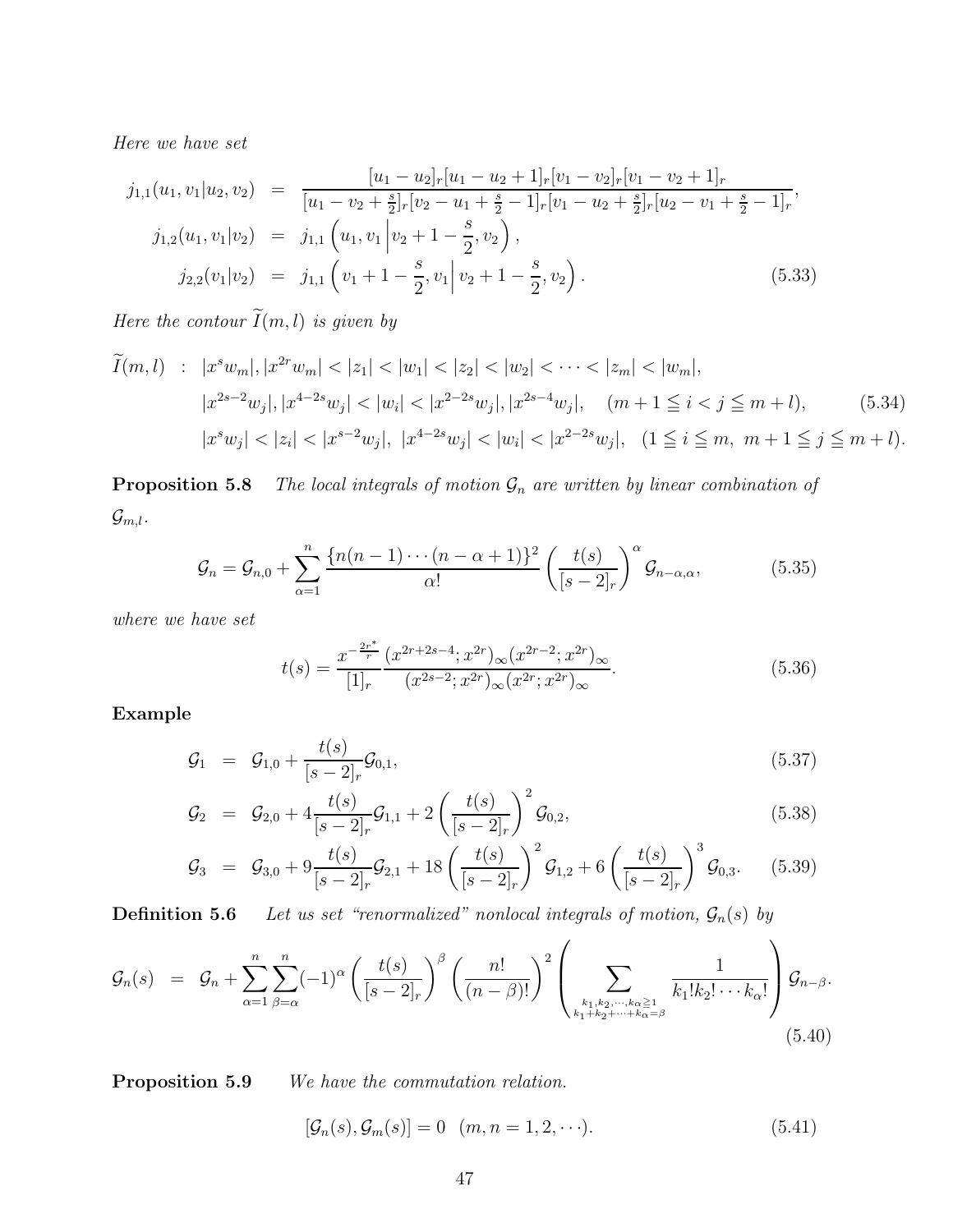Example

$$
\mathcal{G}_1(s) = \mathcal{G}_1 - \frac{t(s)}{[s-2]_r} \mathcal{G}_0, \tag{5.42}
$$

$$
\mathcal{G}_2(s) = \mathcal{G}_2 - 4 \frac{t(s)}{[s-2]_r} \mathcal{G}_1 + 2 \left( \frac{t(s)}{[s-2]_r} \right)^2 \mathcal{G}_0, \tag{5.43}
$$

$$
\mathcal{G}_3(s) = \mathcal{G}_3 - 9 \frac{t(s)}{[s-2]_r} \mathcal{G}_2 + 18 \left( \frac{t(s)}{[s-2]_r} \right)^2 \mathcal{G}_1 - 6 \left( \frac{t(s)}{[s-2]_r} \right)^3 \mathcal{G}_0.
$$
 (5.44)

**Proposition 5.10** "Renormalized" nonlocal integrals of motion  $\mathcal{G}_n(s)$  is written by linear combination of difference  $(\mathcal{G}_{m,l} - \mathcal{G}_{m,0})$ .

$$
\mathcal{G}_n(s) = \mathcal{G}_{n,0} + \sum_{\delta=1}^n \left( \frac{t(s)}{[s-2]_r} \right)^{\delta} \left( \frac{n!}{(n-\delta)!} \right)^2 \frac{1}{\delta!} (\mathcal{G}_{n-\delta,\delta} - \mathcal{G}_{n-\delta,0})
$$

$$
+ \sum_{\alpha=1}^{n-1} \sum_{\delta=\alpha+1}^n \sum_{\beta=1}^{\delta-\alpha} (-1)^{\alpha} \left( \frac{t(s)}{[s-2]_r} \right)^{\delta} \left( \frac{n!}{(n-\delta)!} \right)^2 \frac{1}{\beta!}
$$

$$
\times \left( \sum_{\substack{k_1,k_2,\dots,k_{\alpha} \geq 1\\k_1+k_2+\dots+k_{\alpha}=\delta-\beta}} \frac{1}{k_1!k_2! \cdots k_{\alpha}!} \right) (\mathcal{G}_{n-\delta,\beta} - \mathcal{G}_{n-\delta,0}). \tag{5.45}
$$

Example

$$
\mathcal{G}_1(s) = \mathcal{G}_{1,0} + \frac{t(s)}{[s-2]_r} (\mathcal{G}_{0,1} - \mathcal{G}_{0,0}), \qquad (5.46)
$$

$$
\mathcal{G}_2(s) = \mathcal{G}_{2,0} + 4 \frac{t(s)}{[s-2]_r} (\mathcal{G}_{1,1} - \mathcal{G}_{1,0}) \n- 4 \left( \frac{t(s)}{[s-2]_r} \right)^2 (\mathcal{G}_{0,1} - \mathcal{G}_{0,0}) + 2 \left( \frac{t(s)}{[s-2]_r} \right)^2 (\mathcal{G}_{0,2} - \mathcal{G}_{0,0}),
$$
\n(5.47)

$$
G_3(s) = G_{3,0} + 9 \frac{t(s)}{[s-2]_r} (G_{2,1} - G_{2,0})
$$
  
+  $18 \left( \frac{t(s)}{[s-2]_r} \right)^2 (G_{1,2} - G_{1,0}) - 36 \left( \frac{t(s)}{[s-2]_r} \right)^2 (G_{1,1} - G_{1,0})$  (5.48)  
+  $6 \left( \frac{t(s)}{[s-2]_r} \right)^3 (G_{0,3} - G_{0,0}) - 18 \left( \frac{t(s)}{[s-2]_r} \right)^3 (G_{0,2} - G_{0,0})$   
+  $18 \left( \frac{t(s)}{[s-2]_r} \right)^3 (G_{0,1} - G_{0,0}).$ 

When we take the limit  $s\to 2,$  we have

$$
\frac{1}{(s-2)^{\delta}}(\mathcal{G}_{n-\delta,\beta}-\mathcal{G}_{n-\delta,0})
$$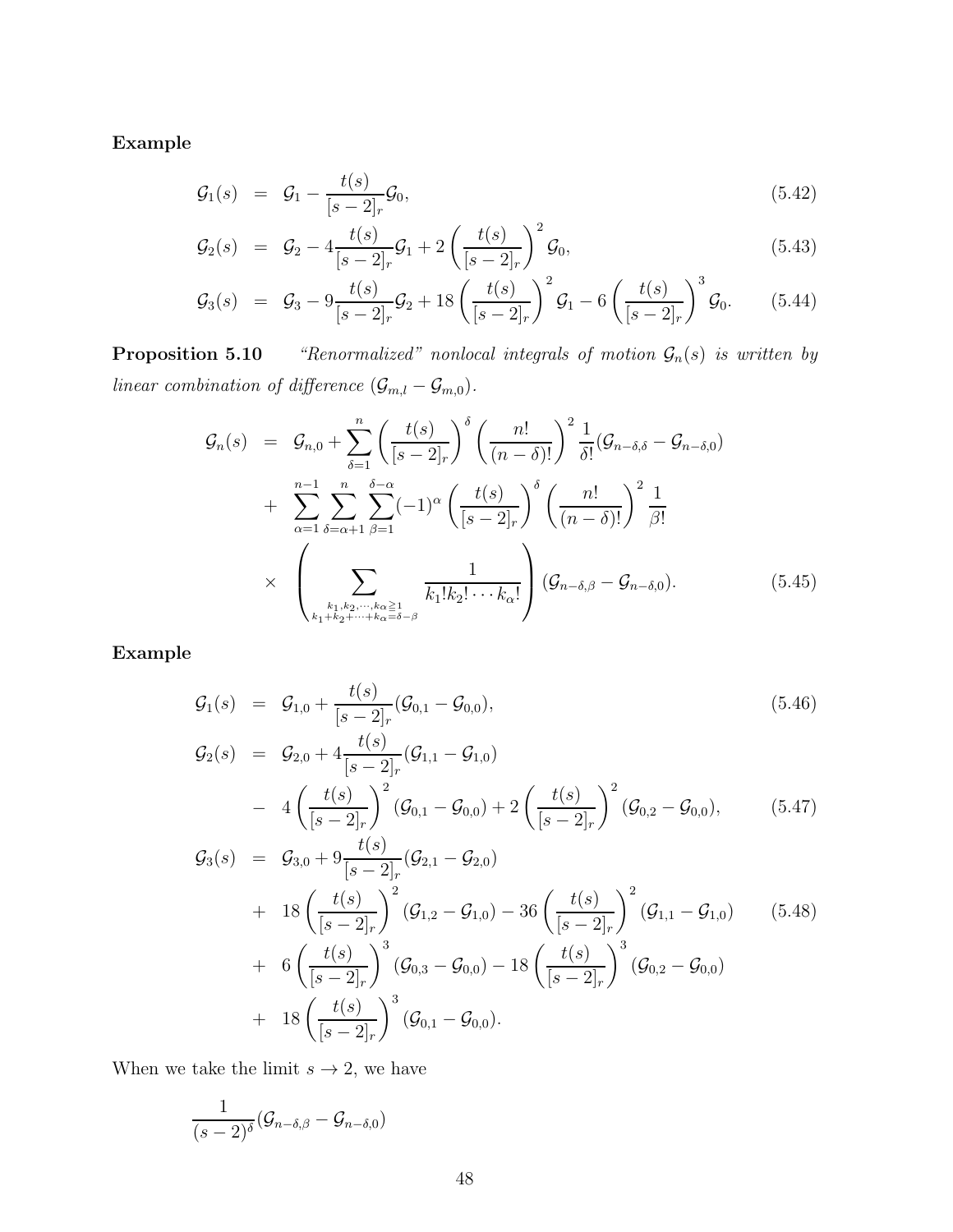$$
\rightarrow \int \cdots \int_{\tilde{I}(n-\delta,\beta)} \prod_{j=1}^{n-\delta} \frac{dz_j}{2\pi \sqrt{-1}z_j} \prod_{j=1}^{n+\delta-\beta} \frac{dw_j}{2\pi \sqrt{-1}w_j} \prod_{1 \leq i < j \leq n-\delta} j_{1,1}(u_i, v_i | u_j, v_j) \times \frac{F_1(z_1)F_0(w_1)}{[u_1 - v_1 + \frac{s}{2}]_r[v_1 - u_1 + \frac{s}{2} - 1]_r} \cdots \frac{F_1(z_{n-\delta})F_0(w_{n-\delta})}{[u_{n-\delta} - v_{n-\delta} + \frac{s}{2}]_r[v_{n-\delta} - u_{n-\delta} + \frac{s}{2} - 1]_r} \times \left(\frac{\partial}{\partial s}\right)^{\delta} \Big|_{s=2} \prod_{i=1}^{n-\delta} \prod_{j=n-\delta+1}^{n-\delta+\beta} j_{1,2}(u_i, v_i | v_j) \prod_{n-\delta+1 \leq i < j \leq n-\delta+\beta} j_{2,2}(v_i | v_j) \times \vartheta_{\alpha,r} \left(\sum_{j=1}^{n-\delta} (u_j - v_j) + \beta(\frac{s}{2} - 1)\right) \times : F_1(x^{2-s}w_{n-\delta+1})F_0(w_{n-\delta+1}) \cdots : F_1(x^{2-s}w_{n-\delta+\beta})F_0(w_{m-\delta+\beta}) : \qquad (5.49)
$$

Simplifications occure for  $s = 2$ .

$$
j_{1,2}(u_1, v_1|v_2)|_{s=2} = 1, \quad j_{2,2}(u|v)|_{s=2} = 1, \quad : F_1(x^{2-s}w)F_0(w) : \big|_{s=2} = id, \tag{5.50}
$$

We conjecture the following.

**Conjecture 5.11** When we take the limit  $s \rightarrow 2$ , we have

$$
\mathcal{G}_n(s) \to \mathcal{G}_n^{DV}, \quad (s \to 2). \tag{5.51}
$$

As a consequence of (5.51), we have the commutation relation  $[\mathcal{G}_m^{DV}, \mathcal{G}_n^{DV}] = 0$ ,  $[\mathcal{I}_m^{DV}, \mathcal{G}_n^{DV}] =$ 0 and the invariance  $\eta(\mathcal{G}_n^{DV}) = \mathcal{G}_n^{DV}$ .

#### Example (CFT-limit)

Let us set two parameters  $(h, \beta)$  by  $e^h = x^{2r}, \beta = \frac{r-1}{r}$ . We call the limit  $h \to 0$  with  $\beta$ fixed, the CFT-limit. In this limit the nonlocal integrals of motion,  $\mathcal{G}_k^{DV}(k=1,2,\cdots)$ reproduce those of CFT,  $Q_k(k = 1, 2, \cdots)$  by [1].

Acknowledgements. We would like to thank Professor M.Jimbo for his useful discussions and interest in this work. We would like to thank Professor V.Bazhanov, Professor A.Belavin, Professor S.Duzhin, Professor E.Frenkel, Professor P.Kulish, and Professor M.Wadati for their interests in this work. B.F.is partly supported by Grant RFBR (05- 01-01007), SS (2044.2003.2), and RFBR-JSPS (05-01-02934). T.K. is partly supported by Grant-in Aid for Young Scientist B (18740092) from JSPS, and Grant for Research in Abroad B from Nihon University. J.S. is partly supported by Grant-in Aid for Scientific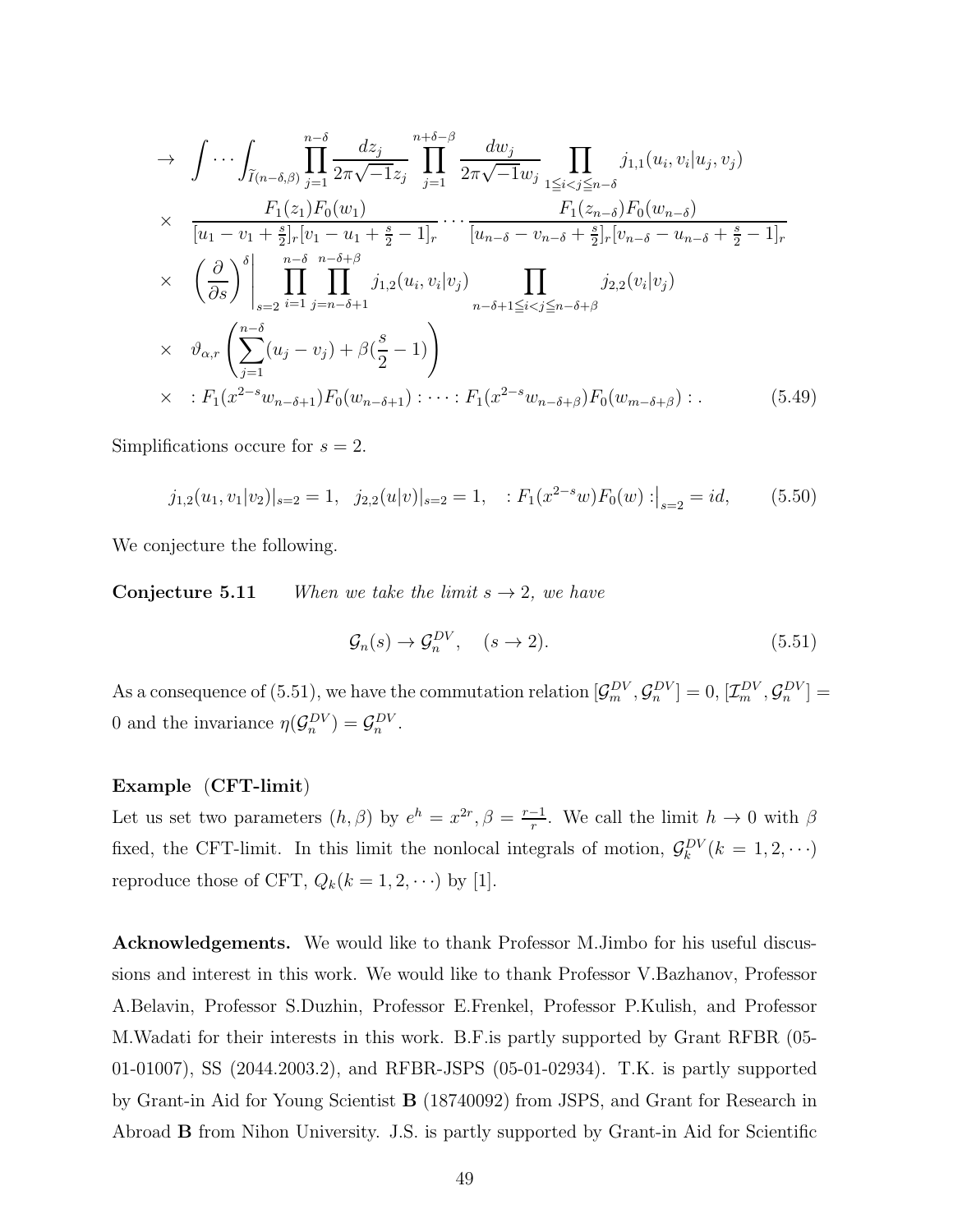Research C (16540183) from JSPS. We would like to dedicate this paper to Professor Masaki Kashiwara on the occasion on the 60th birathday.

## A Normal Ordering

We summarize the normal orderings of the currents.

$$
\Lambda_i(z_1)\Lambda_i(z_2) = :: (1-z_2/z_1) \frac{(x^2z_2/z_1; x^{2s})_\infty (x^{2r+2s-2}z_2/z_1; x^{2s})_\infty (x^{2s-2r}z_2/z_1; x^{2s})_\infty}{(x^{2s-2}z_2/z_1; x^{2s})_\infty (x^{2r}z_2/z_1; x^{2s})_\infty (x^{2-2r}z_2/z_1; x^{2s})_\infty},
$$
\n
$$
(i = 1, 2), \quad (A.1)
$$

$$
\Lambda_1(z_1)\Lambda_2(z_2) = :: \frac{(x^2z_2/z_1; x^{2s})_{\infty}(x^{-2r}z_2/z_1; x^{2s})_{\infty}(x^{2r-2}z_2/z_1; x^{2s})_{\infty}}{(x^{-2}z_2/z_1; x^{2s})_{\infty}(x^{2r}z_2/z_1; x^{2s})_{\infty}(x^{2-2r}z_2/z_1; x^{2s})_{\infty}},
$$
\n(A.2)

$$
\Lambda_2(z_1)\Lambda_1(z_2) = \; \; \cdots \; \frac{(x^{2+2s}z_2/z_1; x^{2s})_\infty (x^{2s-2r}z_2/z_1; x^{2s})_\infty (x^{2s+2r-2}z_2/z_1; x^{2s})_\infty}{(x^{2s-2}z_2/z_1; x^{2s})_\infty (x^{2s+2r}z_2/z_1; x^{2s})_\infty (x^{2s+2-2r}z_2/z_1; x^{2s})_\infty}.\tag{A.3}
$$

$$
\Lambda_1(z_1)F_1(z_2) = \Lambda_1(z_1)F_1(z_2) : x^{-2(r-1)} \frac{(1 - x^{r-2}z_2/z_1)}{(1 - x^{-r}z_2/z_1)},
$$
\n(A.4)

$$
F_1(z_1)\Lambda_1(z_2) = : F_1(z_1)\Lambda_1(z_2) : \frac{(1 - x^{2-r}z_2/z_1)}{(1 - x^rz_2/z_1)},
$$
\n(A.5)

$$
\Lambda_2(z_1)F_1(z_2) = \Lambda_2(z_1)F_1(z_2) : x^{2(r-1)} \frac{(1-x^{2-r}z_2/z_1)}{(1-x^r z_2/z_1)},
$$
\n(A.6)

$$
F_1(z_1)\Lambda_2(z_2) = : F_1(z_1)\Lambda_2(z_2) : \frac{(1 - x^{r-2}z_2/z_1)}{(1 - x^{-r}z_2/z_1)},
$$
\n(A.7)

$$
\Lambda_1(z_1)F_0(z_2) = \Lambda_1(z_1)F_0(z_2) : x^{2(r-1)} \frac{(1-x^{2-r-s}z_2/z_1)}{(1-x^{r-s}z_2/z_1)}, \tag{A.8}
$$

$$
F_0(z_1)\Lambda_1(z_2) = : F_0(z_1)\Lambda_1(z_2) : \frac{(1 - x^{r+s-2}z_2/z_1)}{(1 - x^{-r+s}z_2/z_1)},
$$
\n(A.9)

$$
\Lambda_2(z_1)F_0(z_2) = \Lambda_2(z_1)F_0(z_2) : x^{-2(r-1)} \frac{(1 - x^{r+s-2}z_2/z_1)}{(1 - x^{-r+s}z_2/z_1)},
$$
\n(A.10)

$$
F_0(z_1)\Lambda_2(z_2) = : F_0(z_1)\Lambda_2(z_2) : \frac{(1-x^{2-r-s}z_2/z_1)}{(1-x^{r-s}z_2/z_1)}.
$$
\n(A.11)

$$
\Lambda_1(z_1)E_1(z_2) = \; : \Lambda_1(z_1)E_1(z_2) : x^{2r} \frac{(1 - x^{-r-1}z_2/z_1)}{(1 - x^{r-1}z_2/z_1)}, \tag{A.12}
$$

$$
E_1(z_1)\Lambda_1(z_2) = : E_1(z_1)\Lambda_1(z_2) : \frac{(1 - x^{r+1}z_2/z_1)}{(1 - x^{-r+1}z_2/z_1)},
$$
\n(A.13)

$$
\Lambda_2(z_1)E_1(z_2) = \; : \Lambda_2(z_1)E_1(z_2) : x^{-2r} \frac{(1-x^{r+1}z_2/z_1)}{(1-x^{-r+1}z_2/z_1)}, \tag{A.14}
$$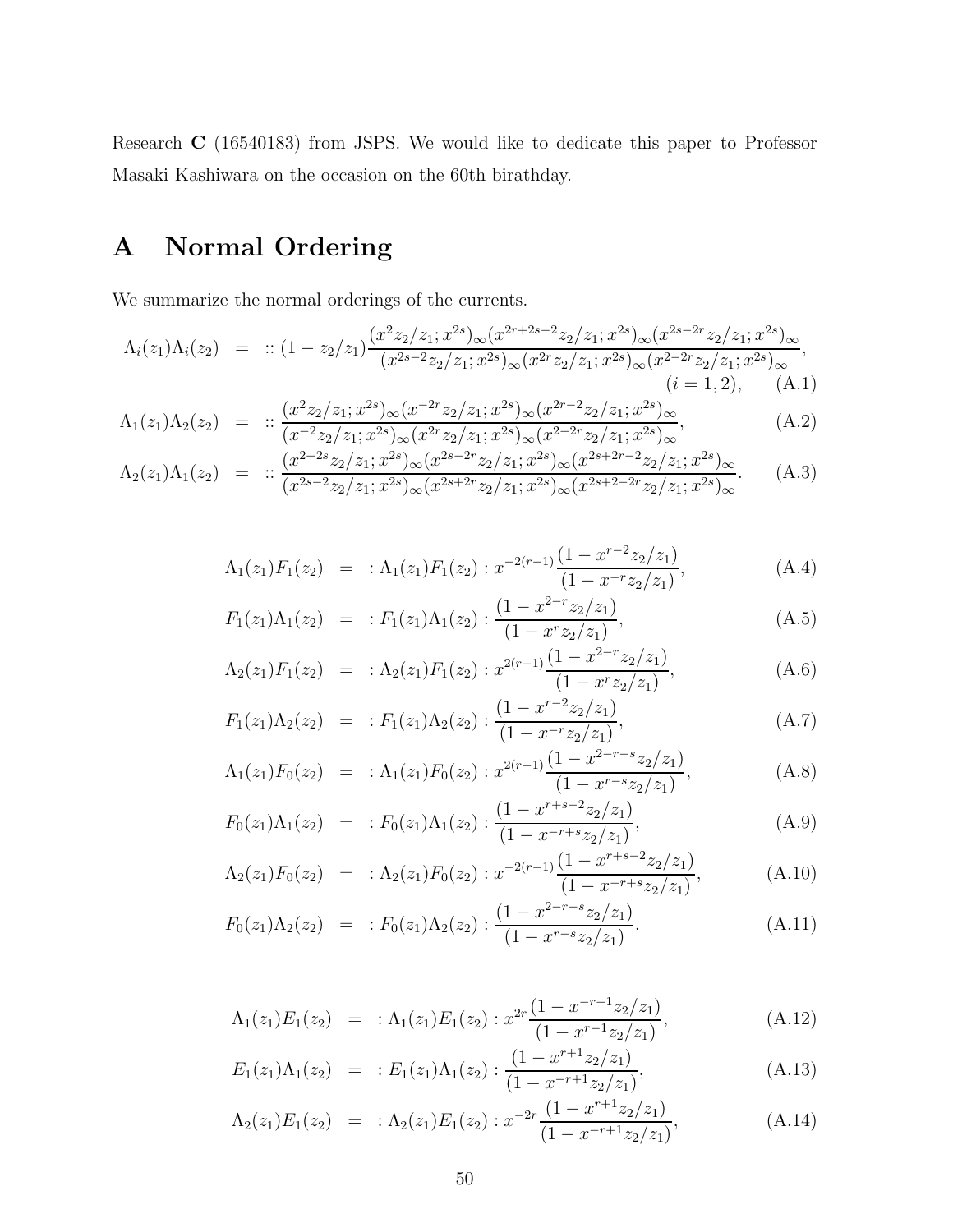$$
E_1(z_1)\Lambda_2(z_2) = : E_1(z_1)\Lambda_2(z_2) : \frac{(1 - x^{-r-1}z_2/z_1)}{(1 - x^{r-1}z_2/z_1)},
$$
\n(A.15)

$$
\Lambda_1(z_1)E_0(z_2) = \; : \Lambda_1(z_1)E_0(z_2) : x^{-2r} \frac{(1-x^{r+1-s}z_2/z_1)}{(1-x^{-r+1-s}z_2/z_1)}, \tag{A.16}
$$

$$
E_0(z_1)\Lambda_1(z_2) = : E_0(z_1)\Lambda_1(z_2) : \frac{(1 - x^{-r - 1 + s}z_2/z_1)}{(1 - x^{r - 1 + s}z_2/z_1)},
$$
(A.17)

$$
\Lambda_2(z_1)E_0(z_2) = \; : \Lambda_2(z_1)E_0(z_2) : x^{2r} \frac{(1-x^{-r-1+s}z_2/z_1)}{(1-x^{r-1+s}z_2/z_1)}, \tag{A.18}
$$

$$
E_0(z_1)\Lambda_2(z_2) = : E_0(z_1)\Lambda_2(z_2) : \frac{(1 - x^{r+1-s}z_2/z_1)}{(1 - x^{-r+1-s}z_2/z_1)},
$$
\n(A.19)

$$
E_j(z_1)E_j(z_2) = :: z_1^{\frac{2r}{r^*}}(1-z_2/z_1)\frac{(x^{-2}z_2/z_1;x^{2r^*})_{\infty}}{(x^{2r^*+2}z_2/z_1;x^{2r^*})_{\infty}},
$$
\n(A.20)

$$
E_1(z_1)E_0(z_2) = :: z_1^{-\frac{2r}{r^*}} \frac{(x^{2r^*+s}z_2/z_1; x^{2r^*})_\infty (x^{2r^*+2-s}z_2/z_1; x^{2r^*})_\infty}{(x^{-s}z_2/z_1; x^{2r^*})_\infty (x^{s-2}z_2/z_1; x^{2r^*})_\infty}, \qquad (A.21)
$$

$$
E_0(z_1)E_1(z_2) = :: z_1^{-\frac{2r}{r^*}} \frac{(x^{2r^*+s}z_2/z_1; x^{2r^*})_\infty (x^{2r^*+2-s}z_2/z_1; x^{2r^*})_\infty}{(x^{-s}z_2/z_1; x^{2r^*})_\infty (x^{s-2}z_2/z_1; x^{2r^*})_\infty}, \qquad (A.22)
$$

$$
F_j(z_1)F_j(z_2) = :: x^{\frac{2r^*}{r}}(1-z_2/z_1)\frac{(x^2z_2/z_1; x^{2r})_{\infty}}{(x^{2r-2}z_2/z_1; x^{2r})_{\infty}},
$$
\n(A.23)

$$
F_1(z_1)F_0(z_2) = :: x^{-\frac{2r^*}{r}} \frac{(x^{2r-2+s}z_2/z_1; x^{2r})_\infty (x^{2r-s}z_2/z_1; x^{2r})_\infty}{(x^s z_2/z_1; x^{2r})_\infty (x^{2-s}z_2/z_1; x^{2r})_\infty},
$$
(A.24)

$$
F_0(z_1)F_1(z_2) = :: x^{-\frac{2r^*}{r}} \frac{(x^{2r-2+s}z_2/z_1; x^{2r})_\infty (x^{2r-s}z_2/z_1; x^{2r})_\infty}{(x^s z_2/z_1; x^{2r})_\infty (x^{2-s}z_2/z_1; x^{2r})_\infty},
$$
(A.25)

$$
F_1(z_1)E_1(z_2) = :: \frac{1}{z_1^2(1 - xz_2/z_1)(1 - x^{-1}z_2/z_1)},
$$
\n(A.26)

$$
E_1(z_1)F_1(z_2) = :: \frac{1}{z_1^2(1 - xz_2/z_1)(1 - x^{-1}z_2/z_1)},
$$
\n(A.27)

$$
F_0(z_1)E_0(z_2) = :: \frac{1}{z_1^2(1 - xz_2/z_1)(1 - x^{-1}z_2/z_1)},
$$
\n(A.28)

$$
E_0(z_1)F_0(z_2) = :: \frac{1}{z_1^2(1 - xz_2/z_1)(1 - x^{-1}z_2/z_1)},
$$
\n(A.29)

$$
F_1(z_1)E_0(z_2) = :: z_1^2(1 - x^{s-1}z_2/z_1)(1 - x^{1-s}z_2/z_1),
$$
\n(A.30)  
\n
$$
F_1(z_1)F_2(z_2) = :: z_1^2(1 - x^{s-1}z_2/z_1)(1 - x^{1-s}z_2/z_1),
$$
\n(A.31)

$$
E_0(z_1)F_1(z_2) = :: z_1^2(1 - x^{s-1}z_2/z_1)(1 - x^{1-s}z_2/z_1),
$$
\n(A.31)

$$
F_0(z_1)E_1(z_2) = :: z_1^2(1 - x^{s-1}z_2/z_1)(1 - x^{1-s}z_2/z_1), \qquad (A.32)
$$

$$
E_1(z_1)F_0(z_2) = :: z_1^2(1 - x^{s-1}z_2/z_1)(1 - x^{1-s}z_2/z_1).
$$
 (A.33)

$$
\mathcal{A}(z_1)F_0(z_2) = :: z_1^{-2} \frac{(x^{3r-s}z_2/z_1; x^{2r})_{\infty}(x^{r+s-2}z_2/z_1; x^{2r})_{\infty}}{(x^{r-s+2}z_2/z_1; x^{2r})_{\infty}(x^{-r+s}z_2/z_1; x^{2r})_{\infty}},
$$
\n(A.34)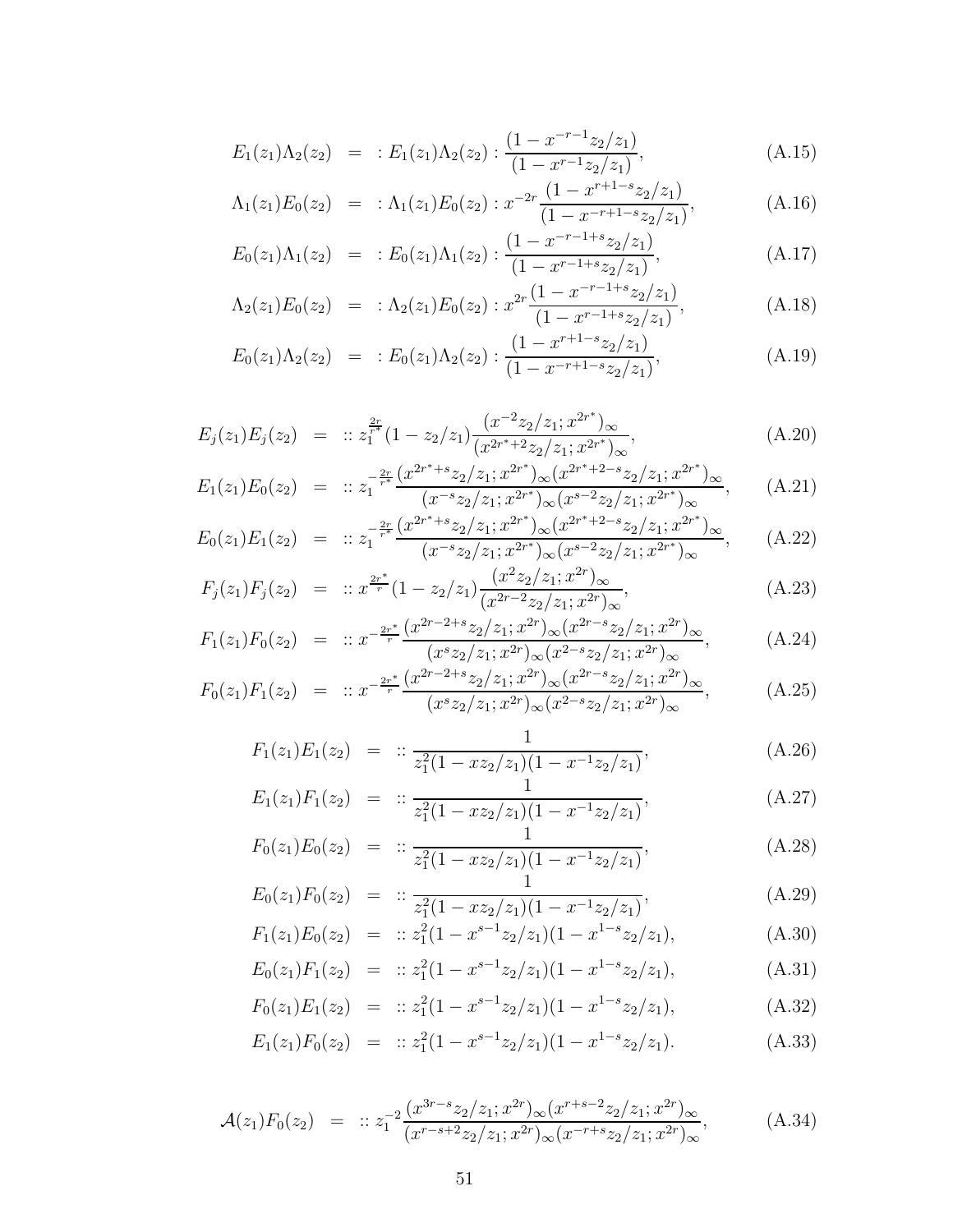$$
F_0(z_1)\mathcal{A}(z_2) = :: z_1^{-2} \frac{(x^{3r-s} z_2/z_1; x^{2r})_\infty (x^{r+s-2} z_2/z_1; x^{2r})_\infty}{(x^{r-s+2} z_2/z_1; x^{2r})_\infty (x^{-r+s} z_2/z_1; x^{2r})_\infty},
$$
(A.35)

$$
\mathcal{A}(z_1)F_1(z_2) = :: z_1^{\frac{2r^*}{r}} \frac{(x^{-r+2}z_2/z_1; x^{2r})_{\infty}}{(x^{3r-2}z_2/z_1; x^{2r})_{\infty}},
$$
\n(A.36)

$$
F_1(z_1)\mathcal{A}(z_2) = :: z_1^{\frac{2r^*}{r}} \frac{(x^{-r+2}z_2/z_1; x^{2r})_{\infty}}{(x^{3r-2}z_2/z_1; x^{2r})_{\infty}},
$$
\n(A.37)

$$
\mathcal{A}(z_1)E_0(z_2) = :: z_1^2(1 - x^{r+1-s}z_2/z_1)(1 - x^{-r+s-1}z_2/z_1), \tag{A.38}
$$

$$
E_0(z_1)\mathcal{A}(z_2) = :: z_1^2(1 - x^{r+1-s}z_2/z_1)(1 - x^{-r+s-1}z_2/z_1),
$$
\n(A.39)

$$
\mathcal{A}(z_1)E_1(z_2) = :: \frac{1}{z_1^2(1 - x^{r-1}z_2/z_1)(1 - x^{1-r}z_2/z_1)},
$$
\n(A.40)

$$
E_1(z_1)\mathcal{A}(z_2) = :: \frac{1}{z_1^2(1 - x^{r-1}z_2/z_1)(1 - x^{1-r}z_2/z_1)}.
$$
 (A.41)

$$
\mathcal{B}(z_1)F_0(z_2) = :: z_1^2(1 - x^{s+r^* - 1}z_2/z_1)(1 - x s^{-r^* + 1 - s}z_2/z_1), \tag{A.42}
$$

$$
F_0(z_1)\mathcal{B}(z_2) = :: z_1^2(1 - x^{s+r^* - 1}z_2/z_1)(1 - x s^{-r^* + 1 - s}z_2/z_1),
$$
\n(A.43)

$$
\mathcal{B}(z_1)F_1(z_2) = :: \frac{1}{z_1^2(1 - x^{r^*+1}z_2/z_1)(1 - x^{-r^*-1}z_2/z_1)},
$$
\n(A.44)

$$
F_1(z_1)\mathcal{B}(z_2) = :: \frac{1}{z_1^2(1 - x^{r^*+1}z_2/z_1)(1 - x^{-r^*-1}z_2/z_1)},
$$
\n
$$
(A.45)
$$
\n
$$
(x_1^{3r^*}z_2/z_1x_2^{r^*}) \quad (x_1^{r^*+2}z_2/z_1x_2^{r^*})
$$

$$
\mathcal{B}(z_1)E_0(z_2) = :: z_1^{-2} \frac{(x^{3r^*}z_2/z_1; x^{2r^*})_\infty(x^{r^*+2}z_2/z_1; x^{2r^*})_\infty}{(x^{r^*-2}z_2/z_1; x^{2r^*}; x^{2r^*})_\infty(x^{-r^*}z_2/z_1; x^{2r^*})_\infty}, \qquad (A.46)
$$

$$
E_0(z_1)\mathcal{B}(z_2) = :: z_1^{-2} \frac{(x^{3r^*} z_2/z_1; x^{2r^*})_\infty (x^{r^*+2} z_2/z_1; x^{2r^*})_\infty}{(x^{r^*-2} z_2/z_1; x^{2r^*}; x^{2r^*})_\infty (x^{-r^*} z_2/z_1; x^{2r^*})_\infty}, \qquad (A.47)
$$

$$
\mathcal{B}(z_1)E_1(z_2) = :: z_1^{\frac{2r}{r^*}} \frac{(x^{-r^*-2}z_2/z_1; x^{2r^*})_{\infty}}{(x^{3r^*+2}z_2/z_1; x^{2r^*})_{\infty}},
$$
\n(A.48)

$$
E_1(z_1)\mathcal{B}(z_2) = :: z_1^{\frac{2r}{r^*}} \frac{(x^{-r^*-2}z_2/z_1; x^{2r^*})_{\infty}}{(x^{3r^*+2}z_2/z_1; x^{2r^*})_{\infty}}.
$$
\n(A.49)

For  $Re(r) > 0$  we have

$$
F_0(z_1)H(z_2) = :: z_1^2 \frac{(x^{r+s}z_2/z_1; x^{2r})_{\infty}(x^{r+2-s}z_2/z_1; x^{2r})_{\infty}}{(x^{r+s-2}z_2/z_1; x^{2r})_{\infty}(x^{r-s}z_2/z_1; x^{2r})_{\infty}},
$$
(A.50)

$$
F_1(z_1)H(z_2) = :: z_1^{-\frac{2}{r}} \frac{(x^{r+2}z_2/z_1; x^{2r})_{\infty}}{(x^{r-2}z_2/z_1; x^{2r})_{\infty}},
$$
\n(A.51)

$$
H(z_1)F_0(z_2) = :: z_1^{\frac{2}{r}} \frac{(x^{r+s}z_2/z_1; x^{2r})_\infty (x^{r+2-s}z_2/z_1; x^{2r})_\infty}{(x^{r+s-2}z_2/z_1; x^{2r})_\infty (x^{r-s}z_2/z_1; x^{2r})_\infty},
$$
\n(A.52)

$$
H(z_1)F_1(z_2) = :: z_1^{-\frac{2}{r}} \frac{(x^{r+2}z_2/z_1; x^{2r})_{\infty}}{(x^{r-2}z_2/z_1; x^{2r})_{\infty}}.
$$
\n(A.53)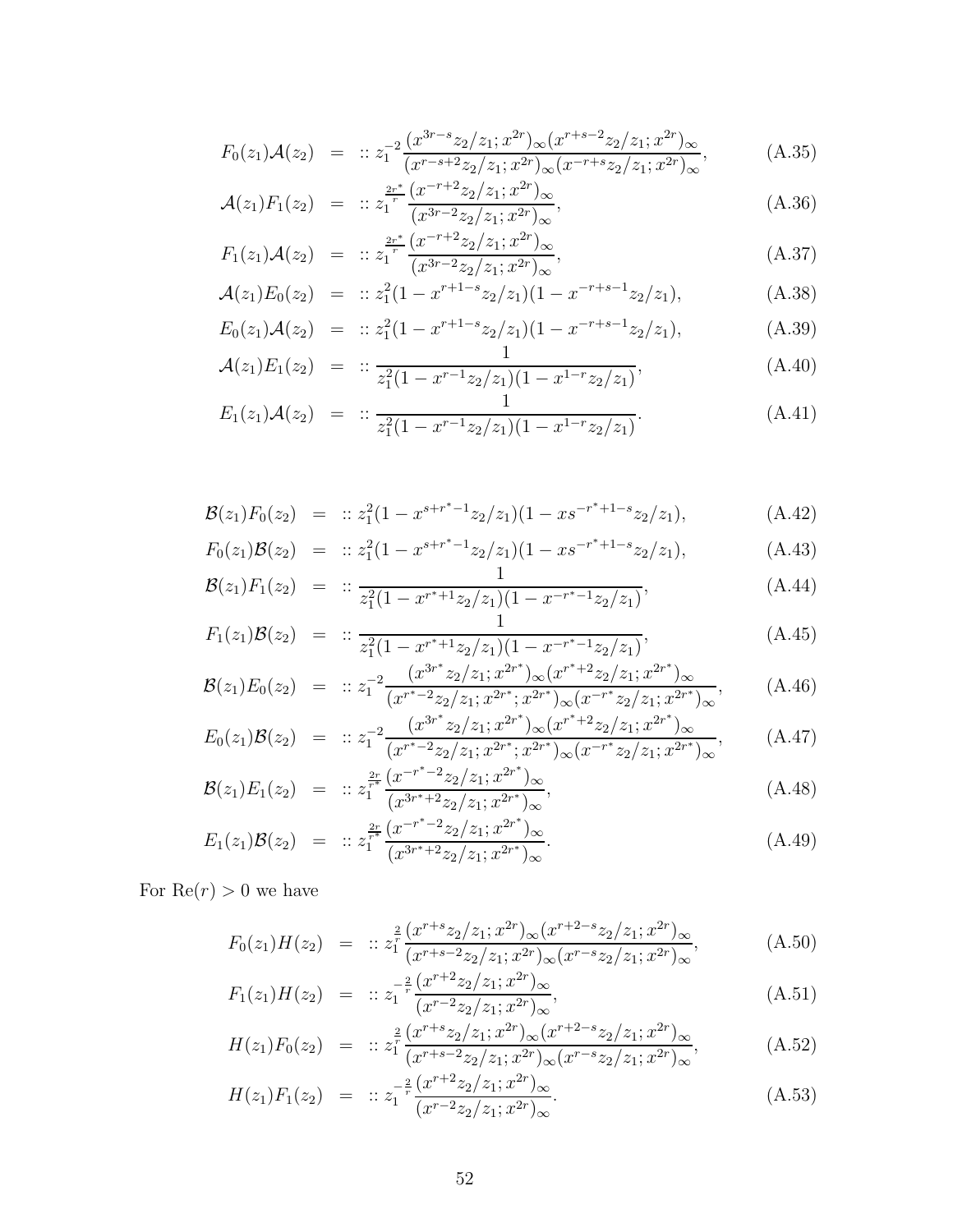For  $\text{Re}(r^*)$  < 0 we have

$$
E_0(z_1)H(z_2) = :: z_1^{-\frac{2}{r^*}} \frac{(x^{-r^*+s}z_2/z_1; x^{-2r^*})_\infty (x^{-r^*+2-s}z_2/z_1; x^{-2r^*})_\infty}{(x^{-r^*+s-2}z_2/z_1; x^{-2r^*})_\infty (x^{-r^*-s}z_2/z_1; x^{-2r^*})_\infty}, \quad (A.54)
$$

$$
E_1(z_1)H(z_2) = :: z_1^{\frac{2}{r^*}} \frac{(x^{-r^*+2}z_2/z_1; x^{-2r^*})_{\infty}}{(x^{-r^*-2}z_2/z_1; x^{-2r^*})_{\infty}},
$$
\n(A.55)

$$
H(z_1)E_0(z_2) = :: z_1^{-\frac{2}{r^*}} \frac{(x^{-r^*+s}z_2/z_1; x^{-2r^*})_\infty (x^{-r^*+2-s}z_2/z_1; x^{-2r^*})_\infty}{(x^{-r^*+s-2}z_2/z_1; x^{-2r^*})_\infty (x^{-r^*-s}z_2/z_1; x^{-2r^*})_\infty}, \quad (A.56)
$$

$$
H(z_1)E_1(z_2) = :: z_1^{\frac{2}{r^*}} \frac{(x^{-r^*+2}z_2/z_1; x^{-2r^*})_{\infty}}{(x^{-r^*-2}z_2/z_1; x^{-2r^*})_{\infty}}.
$$
\n(A.57)

## References

- [1] V.Bazhanov, S.Lukyanov, Al.Zamolodchikov : Integral Structure of Conformal Field Theory, Quantum KdV Theory and Thermodynamic Bethe Ansatz Commun.Math.Phys.177, 381-398, (1996). V.Bazhanov, S.Lukyanov, Al.Zamolodchikov : Integrable Structure of Conformal Field Theory III, The Yang Baxter Relation Commun.Math.Phys.200, 297-324, (1999).
- [2] B.Feigin and E.Frenkel : Integrals of Motion and Quantum Groups, Lecture Notes in Mathematics1620 Integral Systems and Quantum Groups, 1995.
- [3] J.Shiraishi, H.Kubo, H.Awata, S.Odake: A Quantum Deformation of the Virasoro Algebra and the Macdonald Symmetric Functions, Lett.Math.Phys.38, 647-666, (1996).
- [4] B.Feigin and E.Frenkel : Quantum W-Algebra and Elliptic Algebras, Commun. Math. Phys. **178**, 653-678 (1996).
- [5] B.Feigin and A.Odesskii : A Family of Elliptic Algebras, Internat.Math.Res.Notices no.11, 531-539, (1997).
- [6] E.Frenkel and N.Reshetikhin : Quantum affine algebras and deformations of the Virasoro and W-algebras, Commun. Math. Phys.178, 237-264, (1996).
- [7] E.Frenkel : Deformations of the KdV hierarchy and related soliton equations, Internat. Math. Res. Notices, no. 2, 55-76, (1996).